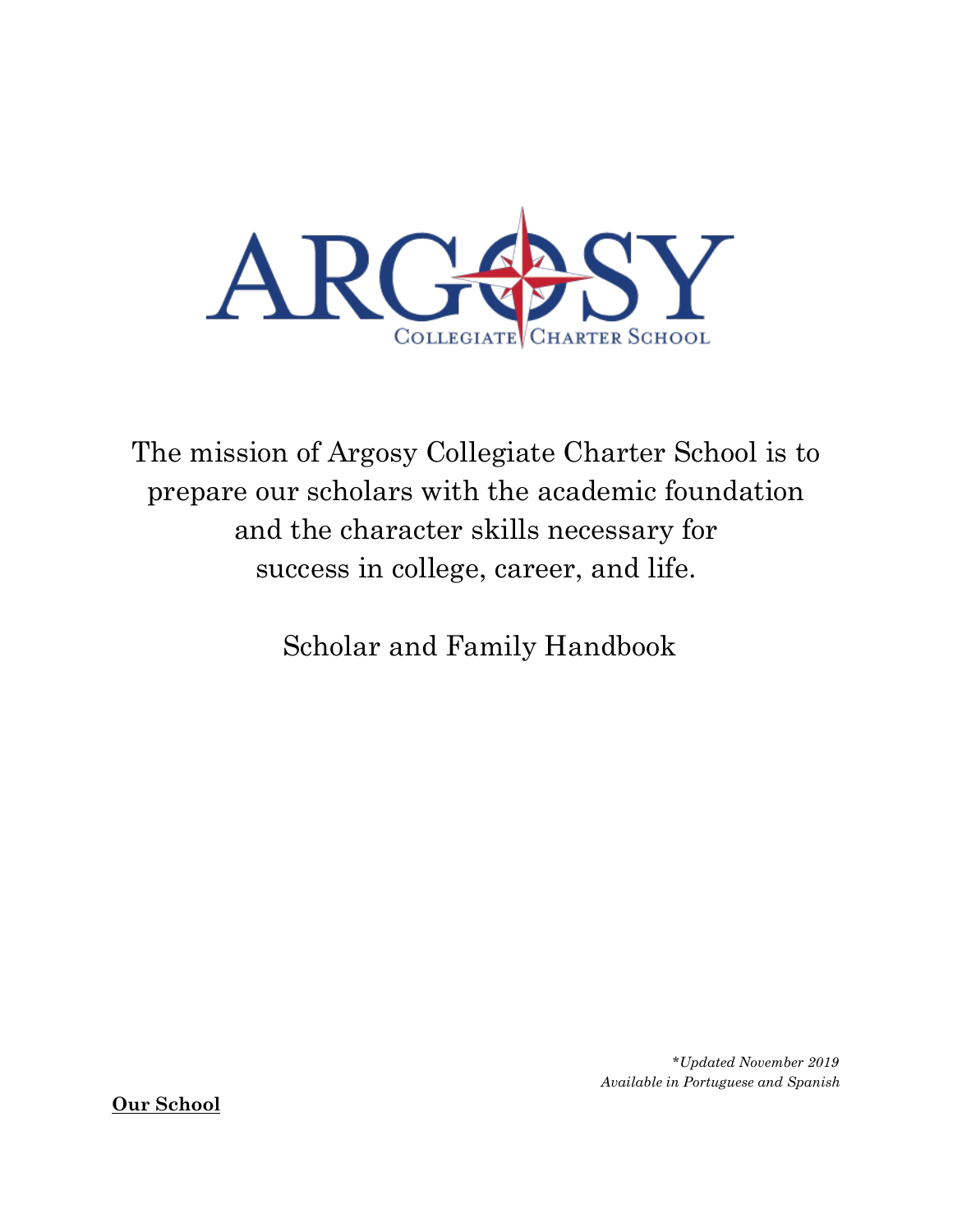Argosy Collegiate Charter School (ACCS) received its charter in February 2014 and opened to 100 scholars in grade 6 in August 2014. Since then, the school has expanded by adding one grade per year. In 2020-21 school year, we will enroll 644 scholars in grades 6-12. We are a public, college preparatory, charter school, designed to meet the needs of all learners and to set a high bar for academic excellence and student outcomes.

## **Contact Information**

| Middle School Campus (Grades 6-8)                          | High School Campus (Grades 9-12) |
|------------------------------------------------------------|----------------------------------|
| 263 Hamlet Street                                          | 240 Dover Street                 |
| Fall River, MA 02724                                       | Fall River, MA 02721             |
| Main Office: 508-567-4725                                  | Main Office: 774-955-5857        |
| Fax: 774-365-4383                                          | Fax: 774-955-5825                |
| General email for both campuses: info@argosycollegiate.org |                                  |

## **School Website**

Families should regularly check the school's website at [www.argosycollegiate.org](http://www.argosycollegiate.org/) for recent news, updates, upcoming events, school policies, information about our scholar supports, etc. If you have suggestions or questions regarding the website, please email us at [info@argosycollegiate.org.](mailto:info@argosycollegiate.org)

## **Our Mission**

Our mission at Argosy Collegiate Charter School is to prepare our scholars with the academic foundation and character skills necessary for success in college, career, and life.

## **Our Vision**

Serving a community with tremendous need, Argosy Collegiate Charter School will educate all scholars, including English Language Learners (ELLs), scholars with disabilities, and scholars with high needs in grades 6-12 to remediate academic gaps experienced in elementary school and accelerate learning in middle and high school, thus preparing every scholar to succeed in college, career, and life.

We fiercely believe that all scholars are capable of achieving at high levels.

Our primary goal is to ensure that 100% of our scholars earn a bachelor's degree in a relevant field of study, prepared for the 21st century job market. Life success – which we define as the ability to pursue one's interests, support one's family, gain meaningful opportunities, and participate positively within the larger community – is an inextricable part of our mission.

Our key design features, as outlined in our educational philosophy and education program and as informed by our mission and core beliefs, are structured to support the success of all scholars.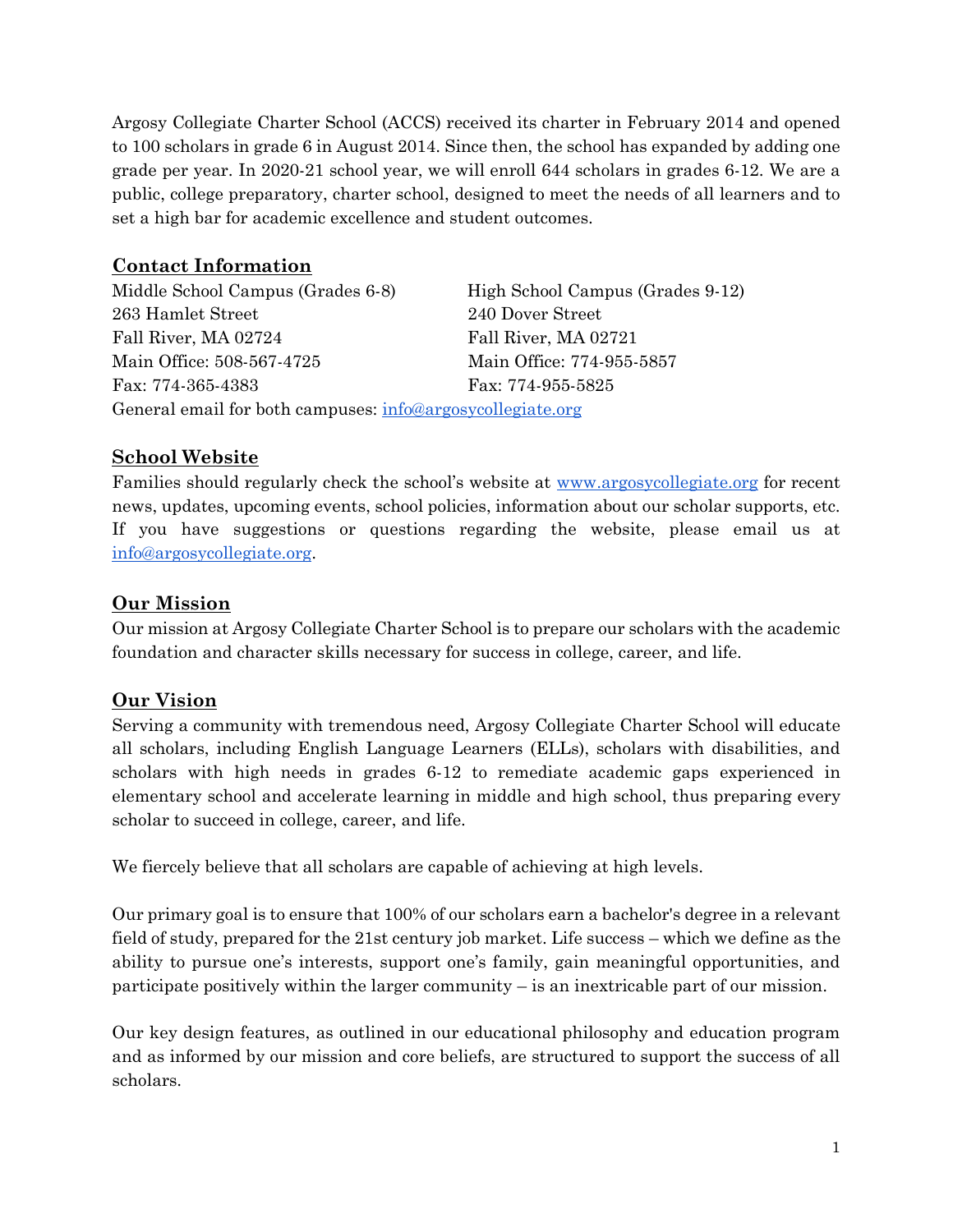# **Faithfulness to the Charter**

## **Mission and Key Design Elements**

## **More Time**

A strong academic foundation is first informed through the extended and prioritized use of time. The National Center on Time and Learning (2011) highlights the impact of extended, prioritized learning time focused on students' needs, particularly those with special needs. In addition to providing more learning time than required by the state of Massachusetts, we additionally provide 15 opportunities per year for middle school scholars to attend Saturday Academy for focused, small group instruction in mathematics and English Language Arts. Each summer we provide a Summer Academy program for qualifying middle scholars to bridge any gaps as evidenced by academic data. Summer Academy allows scholars to work on mathematics, reading, and writing in small groups in an intensive intervention environment.

### **More Literacy, More Math, More Supports**

Middle School: At the core of our academic program, we focus on reading, writing, and mathematics along with a deep belief in meeting the needs of all scholars. Academic Supports are based on student data and guided by the Massachusetts Tiered System of Support. Scholars at the middle school receive 75 minutes of math and literacy instruction five days per week followed by daily, targeted support blocks designed to address all learning needs based on formative and summative assessments. Additionally, scholars have courses in STEM and Global Literacy (our social studies curriculum with a Common Core literacy foundation). Weekly, scholars also have courses in collegiate skills/financial literacy, art, physical education, and health.

High School: To further our mission to prepare our scholars for college, career, and life, our rigorous high school program is designed to meet and exceed the MassCore high school graduation requirements that are aligned with college and career readiness. Through our partnership with Bristol Community College, GPA eligible scholars will earn dual enrollment credits, at a minimum in the areas of foreign language, art, and financial literacy. Scholars who have not yet met the GPA requirements will satisfy MassCore graduation requirements by enrolling in Argosy Collegiate foreign language and art classes, and satisfy Argosy Collegiate graduation requirements through an internal financial literacy course sequence. As scholars pass their dual enrollment courses, they earn high school graduation requirements, as well as tuition-free college credits while experiencing success taking college courses. Additionally, scholars are able to reach some of their high school requirements in half the time of traditional high school courses, allowing them advanced coursework opportunities. Our plan is for all scholars to earn a minimum of 15 college credits upon high school graduation. Scholars who are demonstrating strong academic progress will be able to earn an additional 18 college credits in their senior year, totaling more than a full year of college credits upon high school graduation.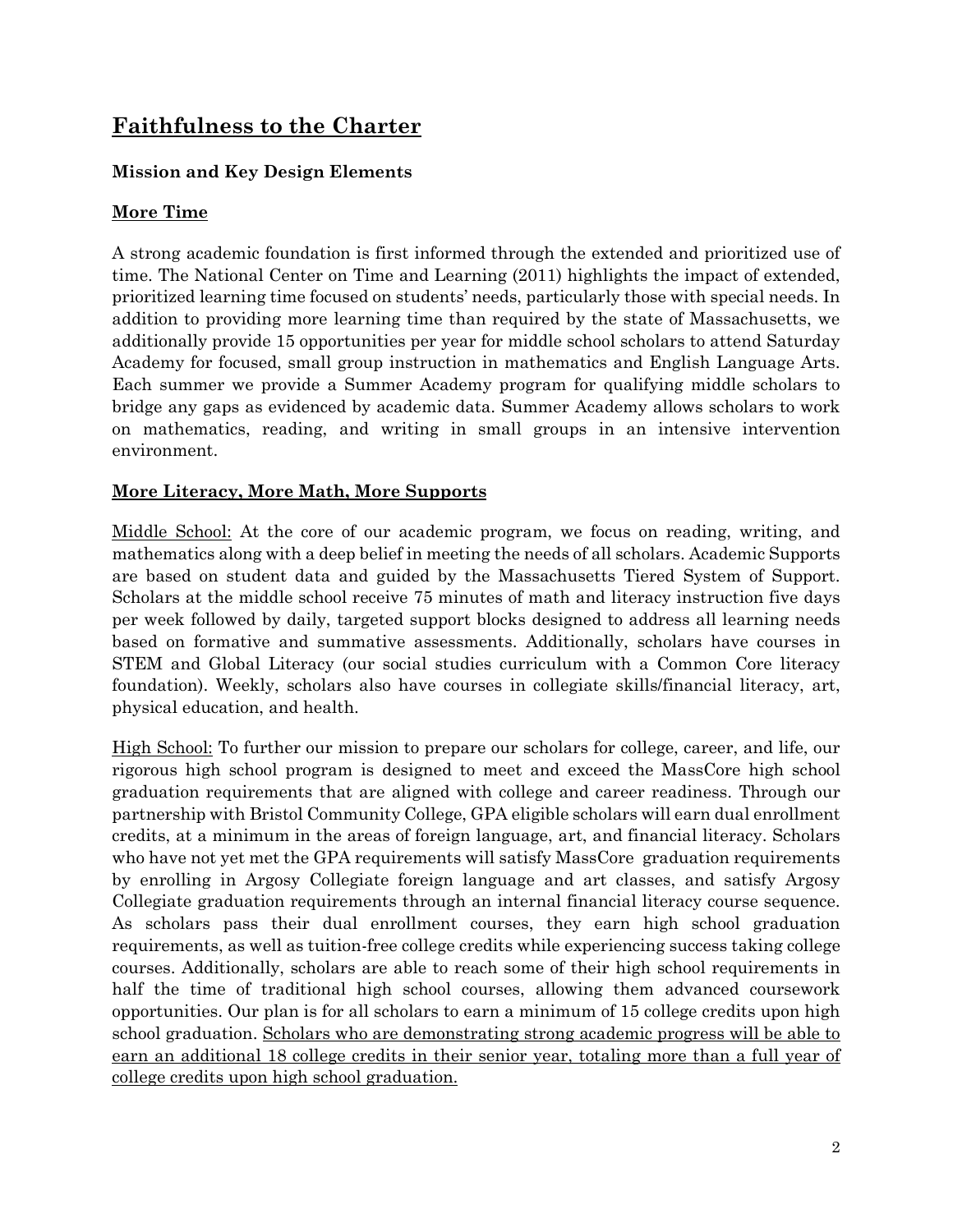Financial Literacy: Our middle school program includes a weekly Financial Literacy program for all scholars in grades six through eight and includes activities in consumer math, understanding American currency, managing a personal budget, and personal finance. In high school, as part of our partnership with Bristol Community College, eligible scholars will take two college level, dual enrollment courses to satisfy the Financial Literacy graduation requirements, earning an additional six college credits, tuition-free..

Data-Driven Instruction: We frequently assess and analyze data to determine academic gaps, progress, and instruction. Leadership has the dedicated time to support teachers on instructional and cultural practices, and teachers have the dedicated time to evaluate and action plan from weekly and interim data. In addition to annual MCAS data, we utilize the Northwest Evaluation Association Measures of Academic Progress (NWEA MAP) to capture academic achievement and growth at the beginning, middle, and end of each year in English Language Arts, mathematics, and science. Weekly professional development is provided to all staff to review and analyze academic data. Weekly planning meetings occur between leadership and teachers in focused grade level groups or content groups to adapt lessons, expand differentiation, and identify areas of progress and opportunity. As part of our progress reporting to scholars and families, we will expand our data delivery on report cards to include historical standardized testing data, both district and state driven.

School Culture: With a positive and strong school culture based on our DREAM Values (Determination, Respect, Excellence, Altruism, and Maturity), middle school scholars can seamlessly transition to high school with reduced risk of dropping out and have college-bound goals informed by the skills and knowledge to get them there. School assemblies and celebrations recognize and celebrate scholars' achievements and growth in demonstrating the values that we hold critical to academic success. Beginning in the 2018/19 school year, high school scholars will further demonstrate the DREAM Values by volunteering, with a goal of 15 hours of time per year to a variety of community organizations as part of graduation requirements.

Breakfast Café Positivity: At the middle school, the Principal plans a daily Breakfast Café Positivity PowerPoint Slide for a structured and supportive morning homeroom period. The slide includes a warm greeting for scholars, the day and date, a motivational quote related to the monthly theme (self-respect, perseverance, altruism, kindness, determination, etc.), and morning announcements. Breakfast Café Positivity also includes collegiate information (quick facts about college/university type, enrollment, average GPA and SAT scores, average tuition and grant/scholarship award, acceptance rate, location, most popular academic programs, etc.), and Health & Wellness Corner (reminders about healthy habits).

Collegiate Skills Program: Our seven-year program supports the scholars' transition from middle to high school, and prepares them academically and socially for successful college and professional careers. The program includes a four-year advisory relationship component in addition to coursework to build skills and tools for high school graduation and college success. Additionally, our partnership with Bristol Community College provides all scholars with an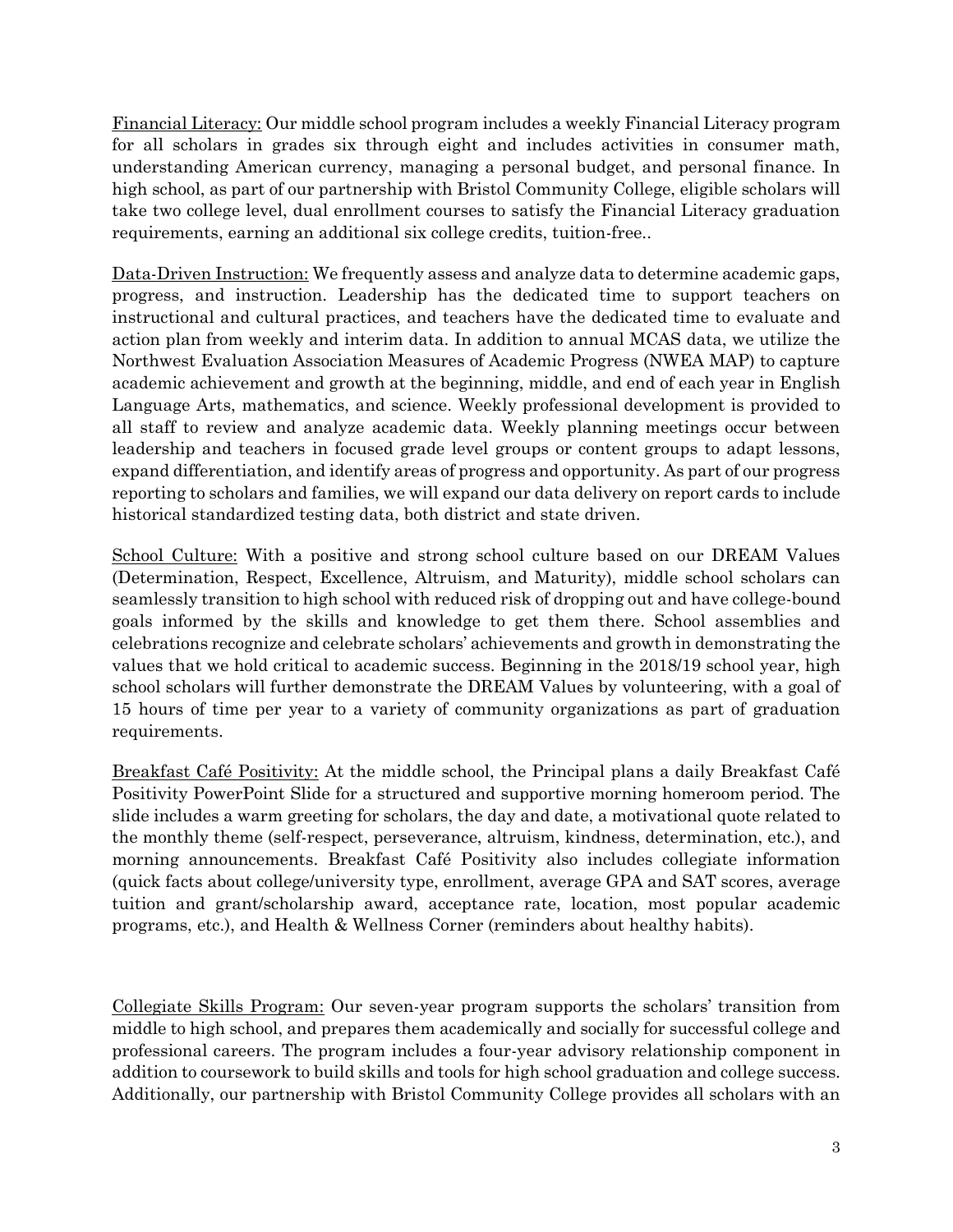authentic college experience within our program. This experience builds college perseverance long before scholars become a matriculating college student.

## **Board of Trustees**

The school is governed by a Board of Trustees. They are a team of dedicated and experienced professionals, committed to the revitalization of Fall River and the academic success of our scholars. Collectively, the Board of Trustees brings expertise in education, educational leadership, public board governance and governance leadership, financial planning and management, legal expertise, strategic planning, public relations, and associated regulatory requirements, real estate development, marketing, curriculum development, and fundraising. Our Board Chair, Paul C. Burke can be contacted at [pburke@argosycollegiate.org.](mailto:pburke@argosycollegiate.org) For a full list of Trustees, please check the website at [www.argosycollegiate.org.](http://www.argosycollegiate.org/)

## **Communication Policy and Procedures**

### **Weather-Related School Closure**

In the event of poor weather conditions, please look to local television and radio stations for information related to delayed openings and cancellations for Argosy Collegiate. We partner with the Fall River Public School Department when making decisions related to weather related delays and closings, but we may not always make the same decision as some closures are building specific. Please do check local television/radio and your email/phones **prior** to calling the schools regarding weather related delays and closures.

### **School Messenger**

For cancellations and general information, Argosy Collegiate uses School Messenger to email, text message, and voice message families using the contact information provided by families. Please ensure you are not blocking any communications from 508-567-4725, and update us at info@argosycollegiate.org when your contact information changes. If you receive a voice message from us, please listen to the message **before** calling the main office.

### **School Breakfast and Lunch**

Scholars need good nutrition to be successful academically. Argosy Collegiate provides the Community Eligibility Provision (CEP) meals program. Our food vendor is a nut-free, porkfree, and shellfish free provider. Vegetarian, gluten-free, and lactose-free options are available with prior notification to mgoncalves@argosycollegiate.org. CEP allows all scholars access to free breakfast and lunch. Breakfast is available at both campuses without a preorder. Lunch is ordered each morning when attendance is taken. Scholar IDs are scanned to track meals appropriately to the state. If scholars order lunch, they must pick it up at lunch time. Scholars at both campuses may bring a home lunch but only high school scholars have access to a microwave. Scholars do not have access to refrigeration for meals nor do they have access to a kitchen sink to wash meal containers. Candy and gum are not allowed at school.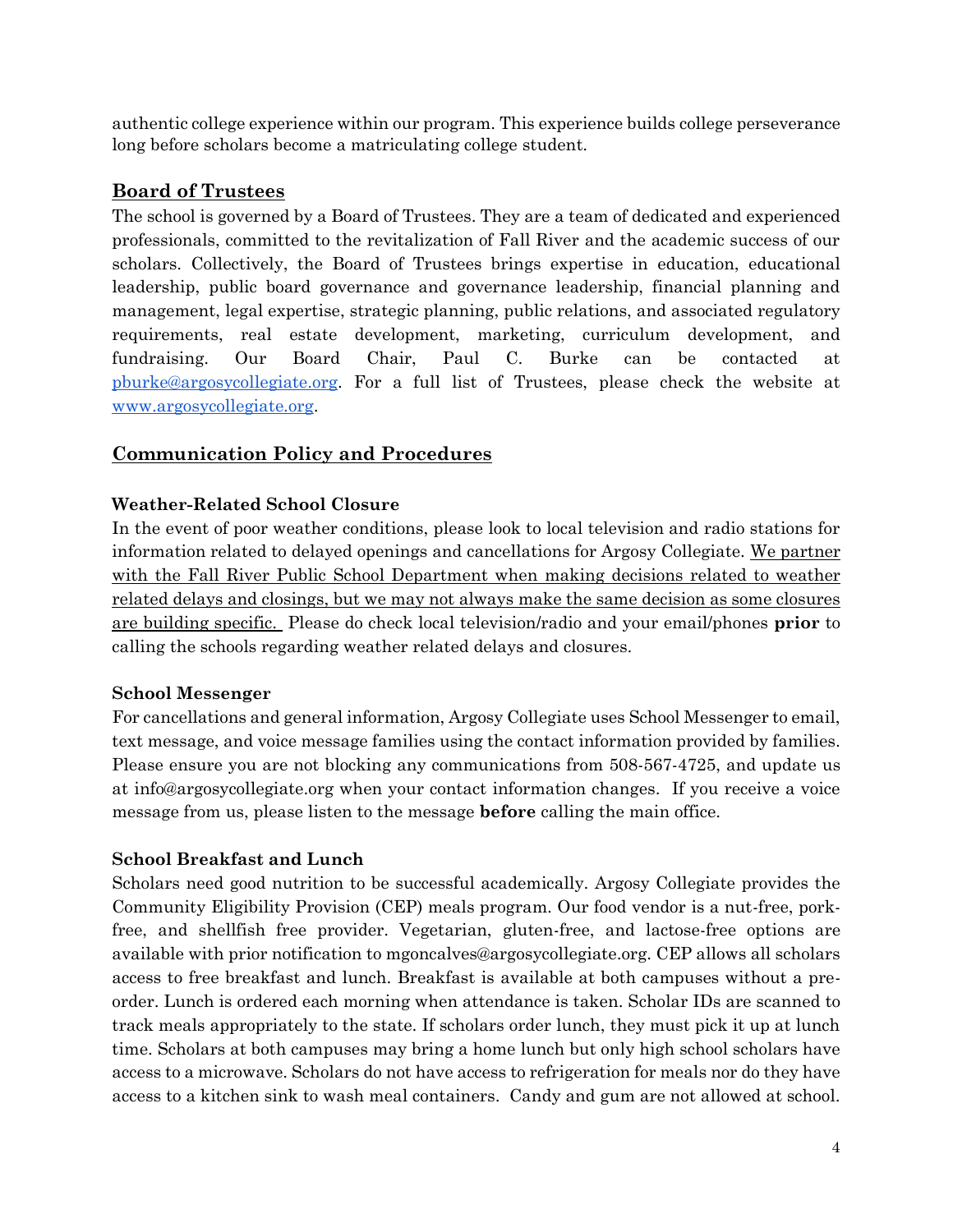Soda or high sugar power/"energy" drinks are not permitted at the middle school (Monster, Redbull, Coffee) including before and after school. Confiscated soda or other food items will not be returned. Parents/guardians should not drop off lunch for their scholar unless the scholar forgot their lunch box/lunch bag at home, as it is disruptive to the Main Office staff.

## **Medical Records and Health Services**

Argosy Collegiate must remain in compliance with Massachusetts General Laws, which requires that scholars have a physical examination "within one year prior to entrance into school, or within 30 days after school entry, and at intervals of either three or four years after." Before a scholar can enroll at ACCS, the school must have on file the following forms;

● **Massachusetts School Health Record.** This form contains records showing that the scholar has:

i. Had a physical exam in the thirteen months prior to the start of the school year ii. Up-to-date immunizations, and

iii. Had screening for vision, hearing, and scoliosis

- **Medication Order Form.** If a scholar must receive medication during the school day, this form must contain the instructions and signature of the physician who ordered the medication and be signed by the parent or guardian.
- **Emergency Planning Section of Health Profile.** This form must be filled out and signed by a parent or guardian so that the school may contact a scholar's physician and other professionals who work with the scholar in case of an emergency or needing/sharing information.
- **Health Profile.** This form provides important information about a scholar's emergency contacts, health care providers, allergies, diagnoses, and medications. Most importantly, it gives the school permission to initiate emergency medical treatment in the event that a parent or guardian cannot be reached. No scholar will be allowed to enter school without having this form on file. If a scholar is a returning scholar, this form should be returned during the first week of school.

## **Health Services**

The school nurse or an appropriate designee will be at the school to administer medication to scholars who require it during the school day, and to provide counseling as needed on a health-related issues, first aid to injured scholars, and care to ill scholars. Selected staff members are certified in Standard First Aid and/or CPR. In addition, the school has a relationship with a physician in Fall River who serves as an advisor to the school on selected medical matters.

If a scholar requires medication while in school, the school must have on file a Medication Order Form, filled out by the scholar's physician, as well as parental consent (to be provided on the Health Profile Form). No scholar is allowed to bring medication into school for any reason. Once medication order forms have been provided, a parent, guardian (or adult over the age of 18 appointed by the parent/guardian) must bring the medication directly to the school nurse. The school cannot accept medication from a minor.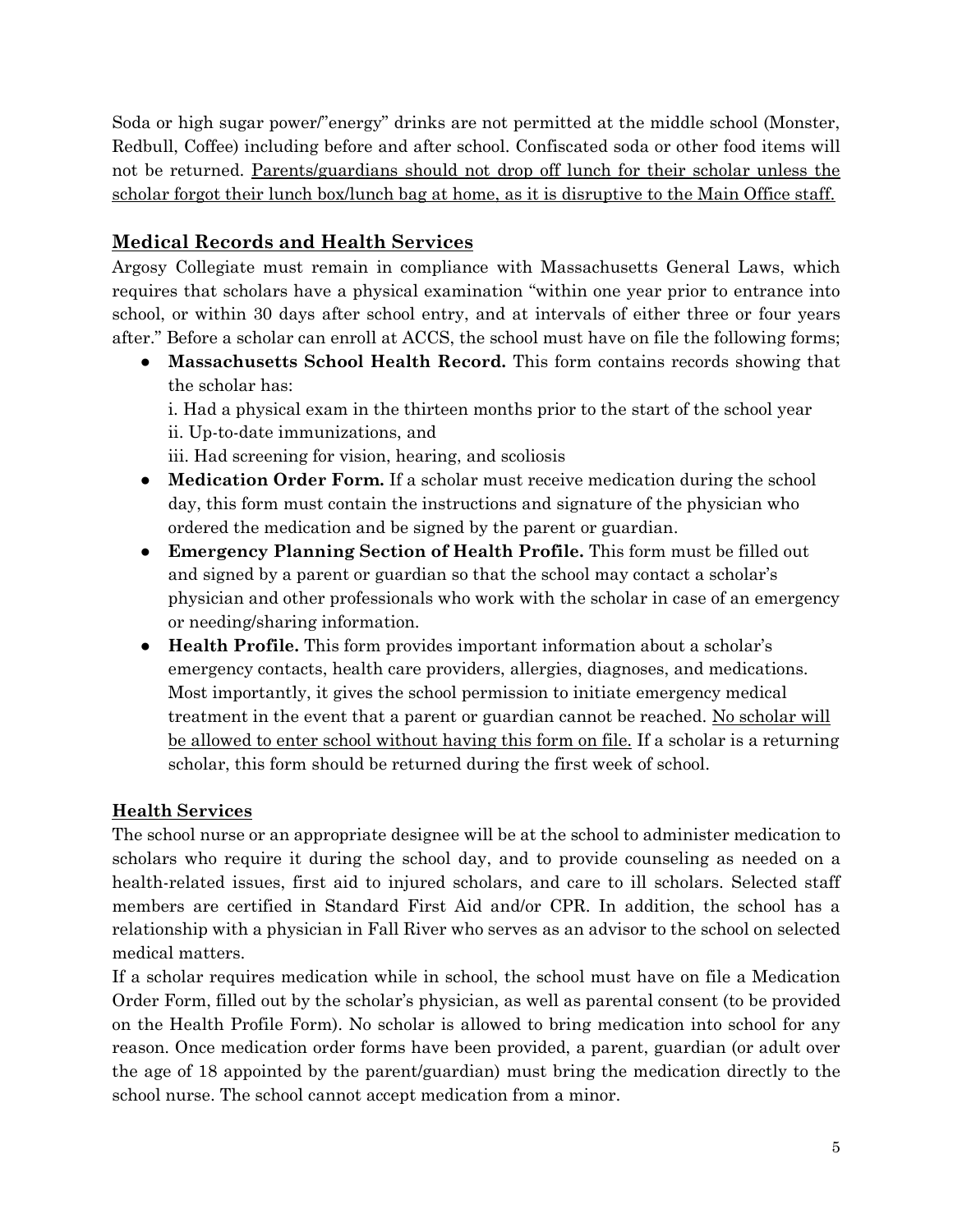This requirement applies to all medication, **including Tylenol, aspirin, asthma inhalers, EpiPens, and cough medicine or drops**. If a scholar needs to take Tylenol or aspirin during the school day, the scholar must have on file the authorization signed by his or her physician and a parent or guardian, giving the school permission to administer the medication during the school year. If a scholar has already taken medication at home, it is the responsibility of the parent/guardian to notify the school nurse as soon as possible. If a scholar needs to have an asthma inhaler or an EpiPen with him or her at school, the scholar must provide the school nurse with the order from his or her physician stating that the scholar needs access to the inhaler or EpiPen.

While the school nurse is responsible for supervising the school's prescription medication administration program, the school has registered with the Department of Public Health a Board-approved plan that allows the delegation of the administration of medication to unlicensed school personnel under certain circumstances. Please refer to Argosy Collegiate's Health Department Policy which is maintained in the Nurse's Office of each campus.

#### **First Aid Provision and Medical Emergencies**

Minor accidents, cuts, scrapes, and bruises will generally be treated at the school by the school nurse or by selected teachers and administrators. The school is not equipped to handle medical services beyond basic first aid. Injuries requiring more extensive treatment will be taken care of at St. Anne's Hospital or the most appropriate facility as determined by Emergency Medical Services. In the event that a child requires emergency medical care, a parent or guardian will be notified as soon as possible. If a parent, guardian, or other emergency contact cannot be reached, the school may need to initiate medical treatment. Thus, it is essential that we have on file each scholar's Health Profile, which provides up-todate contact information for parents and guardians, and which gives the school permission to initiate emergency medical treatment if a parent or guardian cannot be reached.

#### **Health and Illness**

The school requests that children do not come to school if they have a temperature over 100, have vomited within 24 hours or they have a communicable infection (pink eye, conjunctivitis, etc.). If the school nurse believes that a child needs to see a doctor, is contagious, increases the risk of illness to other children, or requires prolonged individual staff attention that interferes with the safety and regular functioning of the classroom, the school will contact families and ask them to pick up and take their child home. Parents will be contacted if a child has a fever over 100 degrees; is experiencing vomiting or diarrhea; shows signs of contagious diseases; and/or has an illness that prevents the child from participating in activities. Please refer to the staff contact sheet for the contact information of nursing staff. Scholars should not under any circumstances communicate with a parent/guardian for a medical dismissal from school directly via email or text. After visiting the nurse's office, the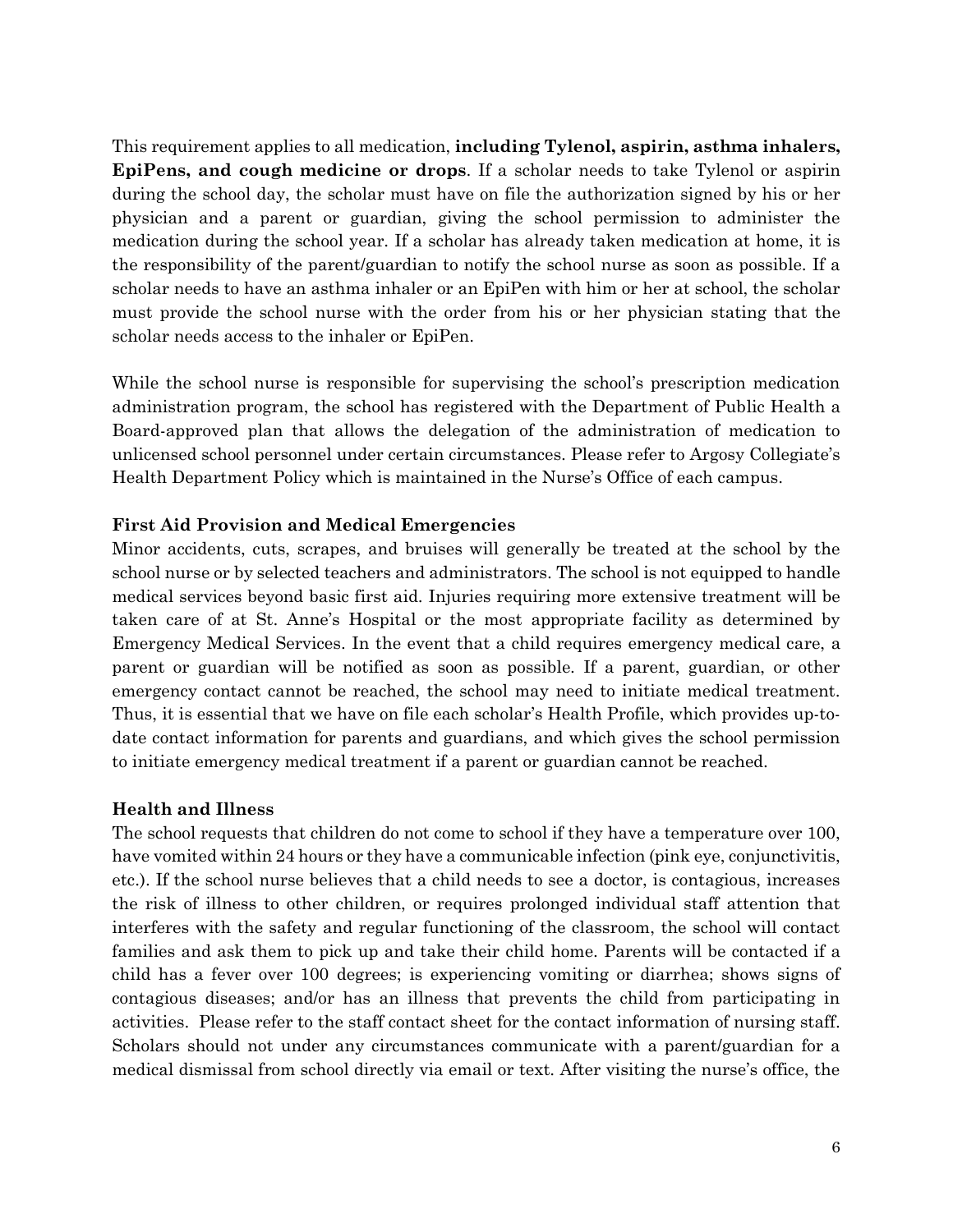school nurse will document the visit and then determine if a dismissal will occur either before, or in conjunction with, a phone call with the parent/guardian.

## **Head Injury Policy**

The safety of all scholars is paramount to the administration and staff at Argosy Collegiate. Best practices include the most appropriate and effective management of all scholars' injuries which occur at or from a school sanctioned activity. These procedures follow safe and effective management of documented head injuries.

**Procedure:** Any scholar who sustains a head injury or suspected concussion, or exhibits signs and symptoms of a concussion or loss of consciousness even briefly shall be removed from the activity/situation immediately and may not return to activity for the day.

- The school nurse will assess the scholar for signs and symptoms of a possible concussion.
- A scholar's parent/guardian will be notified that their child has had an injury to the head.
- If symptoms of possible concussion are present, the scholar should be referred to health care provider along with a copy of concussion signs/symptoms checklist.
- The scholar's parent/guardian is required to bring him/her to an appropriate medical professional for medical clearance before the scholar returns to school.
- If symptoms are not present upon assessment and observation, the scholar may be allowed to return to class, but may be asked to refrain from sports/activities for the day.
- The school nurse consults with the classroom teacher with any precautions or advisories about symptoms.
- Parents will receive a copy of a concussion signs  $\&$  symptoms checklist from the school nurse. Parents are asked to notify the school nurse with any updates.
- Parents are to refrain from contacting any teachers directly regarding medical directives.
- No scholar will be released for medical purposes unless the school nurse has evaluated the scholar and the scholar's medical complaints. Scholars should not be texting or emailing their parent/guardian directly to request a dismissal from school.

## **Return to School:**

- Written medical clearance by a medical doctor/health practitioner is required prior to an injured scholar's return to school.
- The school nurse will review medical clearance documentation and assess any physical/academic accommodations recommended by a healthcare professional.
- If physical and/or academic accommodations are recommended, then a 504 meeting may be scheduled to implement accommodations.
- The school nurse notifies the Principal and appropriate staff of the scholar's medical status and recommendations before the scholar returns to class.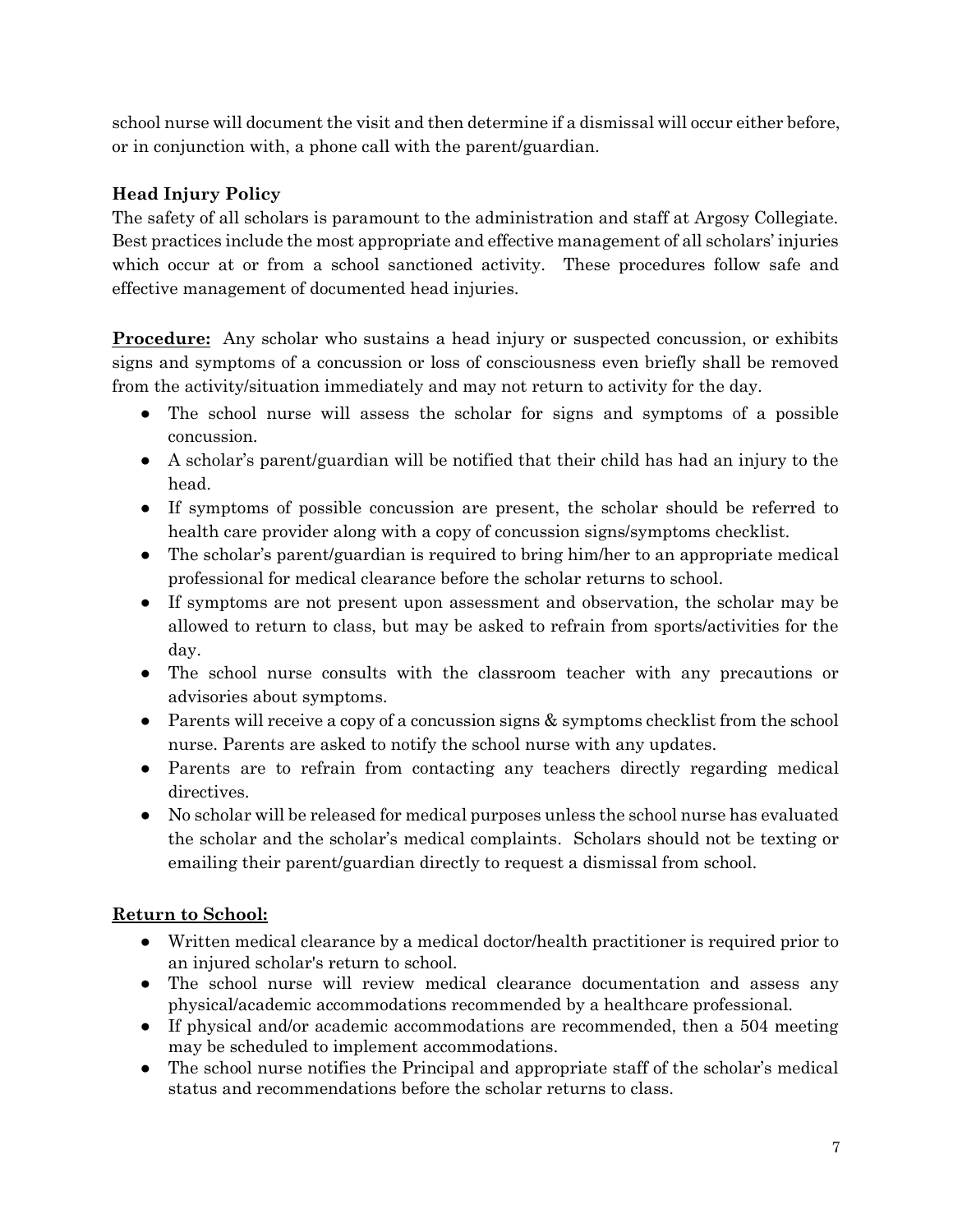● Updated medical directives are to be provided by parents/guardians to the School Nurse for clearance regarding physical activity and academic participation.

## **Attendance Policy**

Regular attendance is critical to the academic success of all scholars. Excessive absences, excessive tardies, and early dismissals will negatively affect a scholar's progress. Daily attendance is required so that scholars receive daily instruction and supports. Simply doing "make-up" work does not give scholars the instruction and support they need to succeed. Parents play a key role in supporting attendance; please do not allow your scholar to miss a day of school except for serious illness. Please view the ACCS Annual Calendar so that you can plan for travel, vacations, and appointments for your scholar with minimum impact on learning time. We ask that families not schedule vacations or non-emergency appointments during school time.

Chronic absenteeism is a priority for all schools in Massachusetts. **The Massachusetts Department of Elementary and Secondary Education defines 'chronic absenteeism' as missing 10% of school days, regardless of whether the absences are considered excused, unexcused, and/or for disciplinary reasons.** As we are in school for 185 days, 18 days of absence is considered chronic and must be addressed long before a scholar reaches this threshold. If your scholar is missing school, Argosy Collegiate will be in touch with the parent/guardian to help determine the cause of absenteeism, and what can be done to ensure that the scholar's attendance does not reach 'chronic' status.

In a situation where an absence or tardiness is unavoidable, please notify the main office as soon as possible either by calling and/or leaving a message 508-567-4725 (middle school) or 774-955-5857 (high school) or by emailing info@argosycollegiate.org. When a scholar is absent, a doctor's note will classify the absence as "excused with a doctor's note" in our records **but does not excuse the absence from the attendance record and therefore will be counted towards the absence tally**. All scholar absences, including illness, suspension, appointments, vacations, excessive incomplete days, etc. count as absences.

## **While the state identifies 18 absences as chronic, Argosy Collegiate considers 11 absences a major issue for the scholar academically and may consider the scholar for retention based on other data.**

On a case by case basis, the administrative team will fully review all circumstances that contributed to a scholar's absences as well as the annual academic progress and overall behavior of the scholar**.** Exceptions are made for court-mandated appearances with proper documentation, religious observances, and medical documentation from a healthcare provider indicating the reason for the absence. Additionally, scholars are afforded rights under Section 504 of the Rehabilitation Act ("Section 504"), the Americans with Disabilities Act ("ADA"), and the Individuals with Disabilities Education Act ("IDEA") should their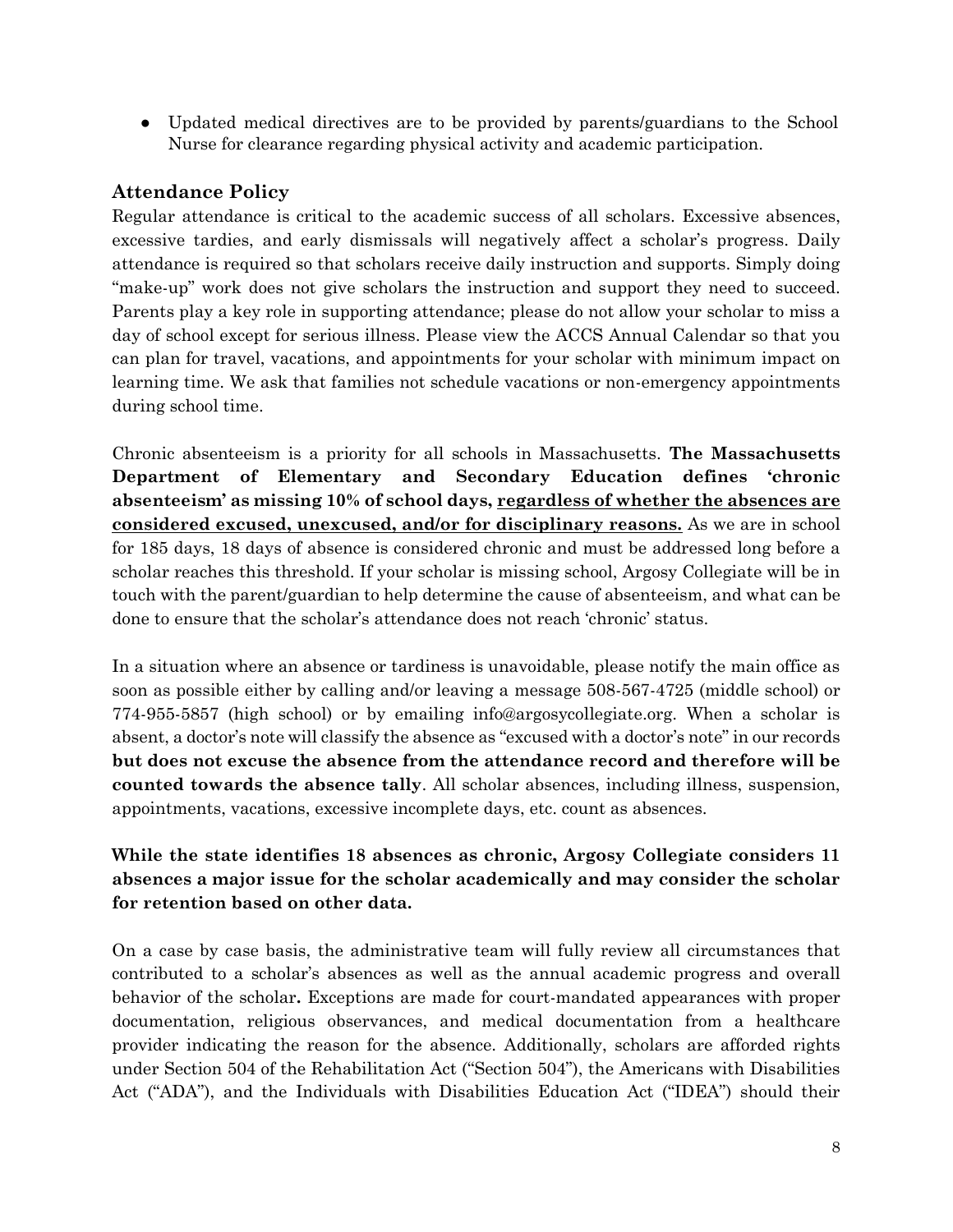absences be related to a disabling condition. Other rare exceptions may apply. Questions regarding Section 504 of the Rehabilitation Act are encouraged to be directed to the School Principal.

In order to help ensure that scholars do not exceed 11 absences, Argosy Collegiate has the following support procedures in place:

- At 3 scholar absences, Argosy Collegiate will contact the family in writing to determine cause for absences and to reiterate school policy regarding attendance and absences.
- At 5 scholar absences, or 3 absences within the first quarter, Argosy Collegiate administration will require a meeting with the scholar's family during which an Attendance Contract will be established aimed at ensuring attendance pattern improvement.
- At 7 total scholar absences, Argosy Collegiate administration will require a family meeting to discuss the violation of the Attendance Contract.

In cases of excessive absences as described below, Argosy Collegiate Charter School may report the scholar and/or family to the juvenile district court as a truancy case/Child Requiring Assistance (CRA).

Scholars who are absent from school cannot attend or participate in any school-sponsored activities occurring on the day of the absence, unless the school has given permission.

Argosy Collegiate keeps accurate records of attendance and will make the records available for review by the Department of Elementary and Secondary Education (DESE) or the juvenile district court as needed. All questions regarding scholar attendance and attendance records should be directed to the Main Office.

## **Tardiness & Dismissal Policy**

Scholars who arrive late to school, must check in at the Main Office before proceeding to their classroom. Scholars who bypass checking in at the Main Office upon a late arrival will receive an after school detention as this negatively affects attendance and nutrition counts. Additionally, tardiness is disruptive to the classroom environment and negatively impacts the scholar's ability to have a strong start to the day.

> **Middle School:** Scholars are on time if they walk through the door at 7:30am or earlier. 7:31am is considered late.

> **High School:** Scholars are on time if they walk through the door at 7:10am or earlier. 7:11am is considered late.

Each time a scholar reaches three tardies, they will earn an after school detention. The Deans will monitor and address tardiness as it occurs.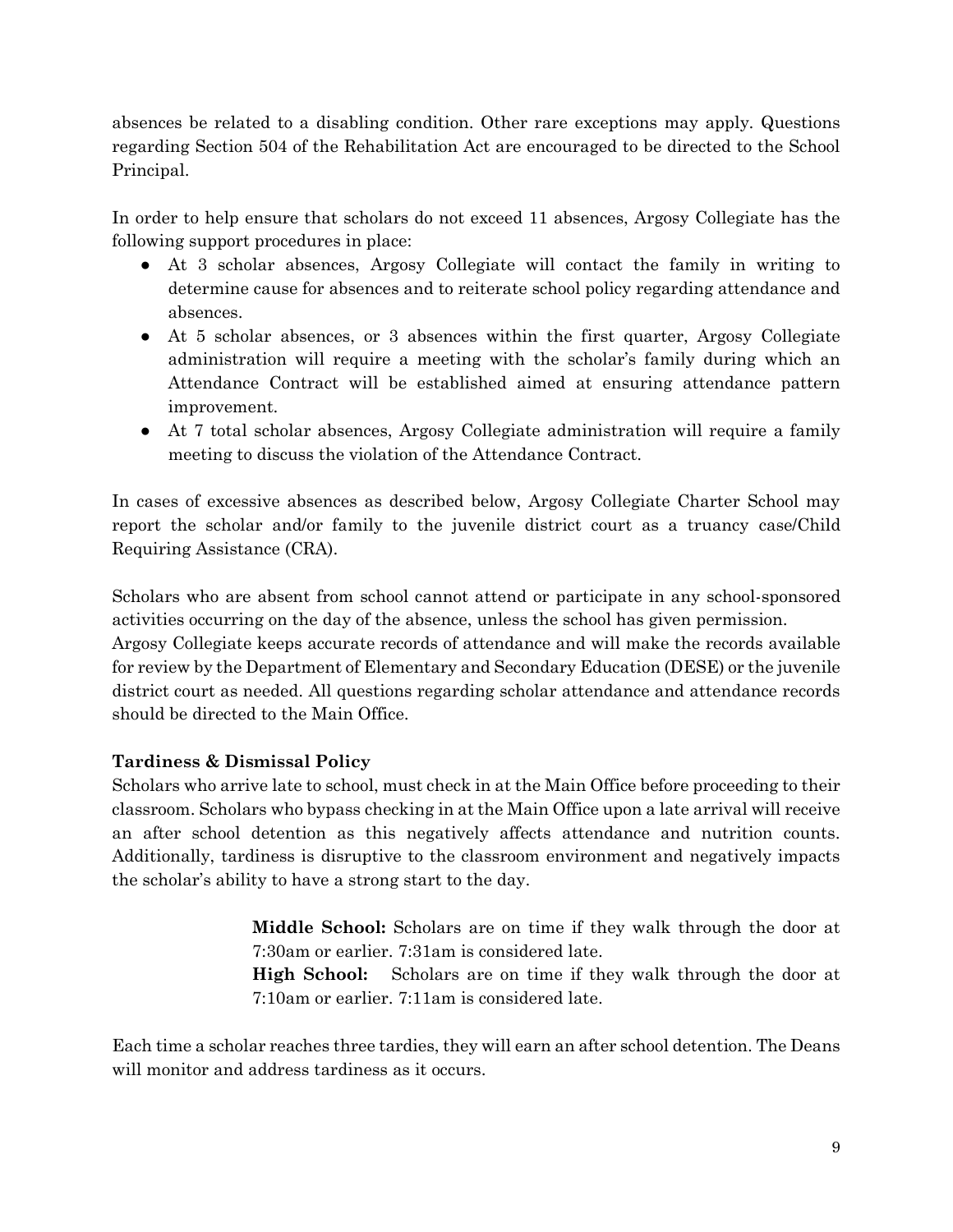### **Early Dismissal Policy**

To minimize classroom interruptions we ask that parents/guardians avoid early dismissal whenever possible, making doctor's appointments on early dismissal Wednesdays or school vacations.

Families are encouraged to consider the class period start and ending times when determining early dismissal requests. To minimize errors in the dismissal of scholars, unless in an emergency situation, we respectfully request no changes be made in transportation or dismissal times within 30 minutes of dismissal on any given day including early dismissal days.

When an early dismissal cannot be avoided, we ask that a parent/guardian contact the school two hours prior to the anticipated dismissal time. For security purposes, the parent or guardian must sign the scholar out from the Main Office before removing the scholar from school grounds. For safety reasons, anyone who is picking up a scholar must be listed on the Dismissal/Pickup Authorization Form and/or Scholar Emergency Contact Information sheet prior to releasing a scholar.

### **Withdrawal Policy**

If a parent/guardian decides that they wish to withdraw a scholar from our program, a signed withdrawal form can be acquired and submitted to the Main Office, or an email communicating the withdrawal, along with the date and reason for the withdrawal can be sent to [info@argosycollegiate.org.](mailto:info@argosycollegiate.org)

If a scholar is absent for eight (8) consecutive days during the school year or the first five days of the school year, and there has been no successful contact between the family and the school to explain his or her continued absence, Argosy Collegiate will assume that the scholar's enrollment at the school has discontinued.

Additionally, Argosy Collegiate will consider a scholar's enrollment within the school terminated if any of the following occur:

- a) The school is notified, either verbally or in writing, that a scholar's enrollment at Argosy Collegiate is ending OR
- b) Argosy Collegiate is notified by another educational institution that a child has elected to enroll at a new school.

Families who are actively working with Argosy Collegiate to resolve the scholar's attendance issue may have a prolonged timeline for withdrawal at the discretion of the scholar's Principal.

#### **Field Trips and School Events**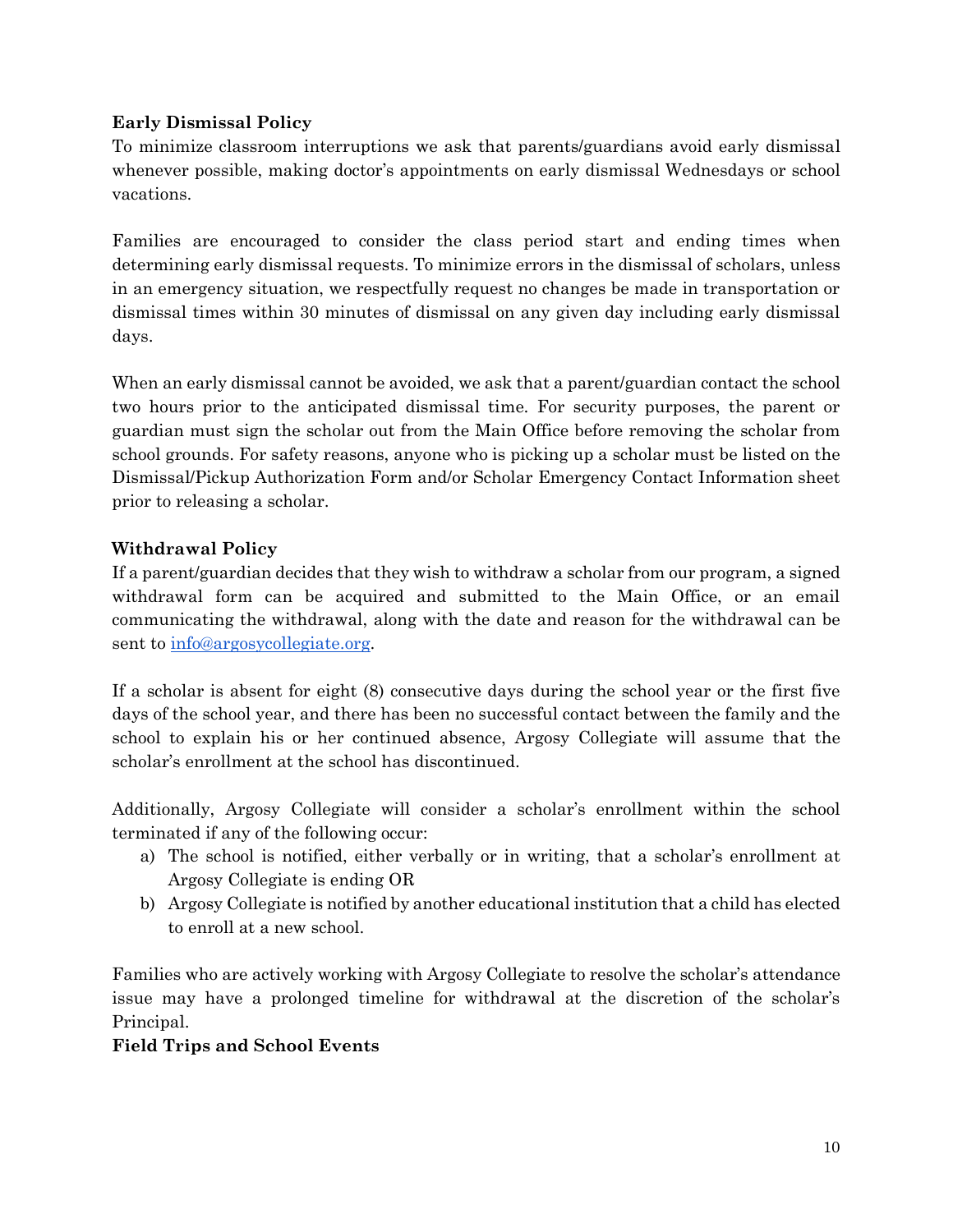Field trips are considered an important part of our program, and include a variety of experiences such as visits to college/university campuses, museums, STEM events, Credit for Life events, local business learning walks, and other field trips.

Argosy Collegiate invests significant time and cost to provide scholars experiences both in and outside of the classroom, **therefore field trips are mandatory school days.** Scholars are marked absent if they opt out of attending a field trip. This absence counts towards the scholar's overall attendance.

One permission slip that covers the entire year's events will be signed by a parent/guardian at the beginning of the school year. Safety is a school priority whether we are on campus or off. Scholar behavior will be taken into consideration for participation in any off-campus events. It may be asked of a parent/guardian that they accompany a scholar for an off-campus field trip if the scholar's behavior has been disruptive or unsafe.

Whenever scholars are off-campus, they represent Argosy Collegiate and therefore, our DREAM Values and behavior expectations apply. Scholars are expected to follow dress code directives for all off-campus events. Additionally, transportation expectations remain consistent whether for day to day transportation to and from school, or a field trip.

If parents or other volunteers assist with such trips or events, scholars must afford these chaperones the same respect they would provide to teachers.

### **School Dances, Proms and Awards Ceremonies**

Scholars who have an unexcused absence on the day of an event such as school dance without valid reason (documented medical appointments, court date, etc.) may not be permitted to attend the event on that evening.

Permission slips which include uniform/dress guidelines, guest permissions, drug/alcohol policies, behavior expectations, and any other information pertinent to proms and dances will be signed by parent/guardian.

### **Forgery**

Any scholar who forges a parent or guardian's signature on any school communication will face detention or suspension.

### **Argosy Collegiate Middle and High School Uniform Policy**

At Argosy Collegiate, we believe that structure is important in the day to day success of scholars, and this begins with uniforms. Middle school sets the foundation for strong school culture to ensure a sense of community and develop a serious mindset for school. High school scholars have an expanded uniform selection and guidelines to allow for more self-expression as they demonstrate maturity and responsibility.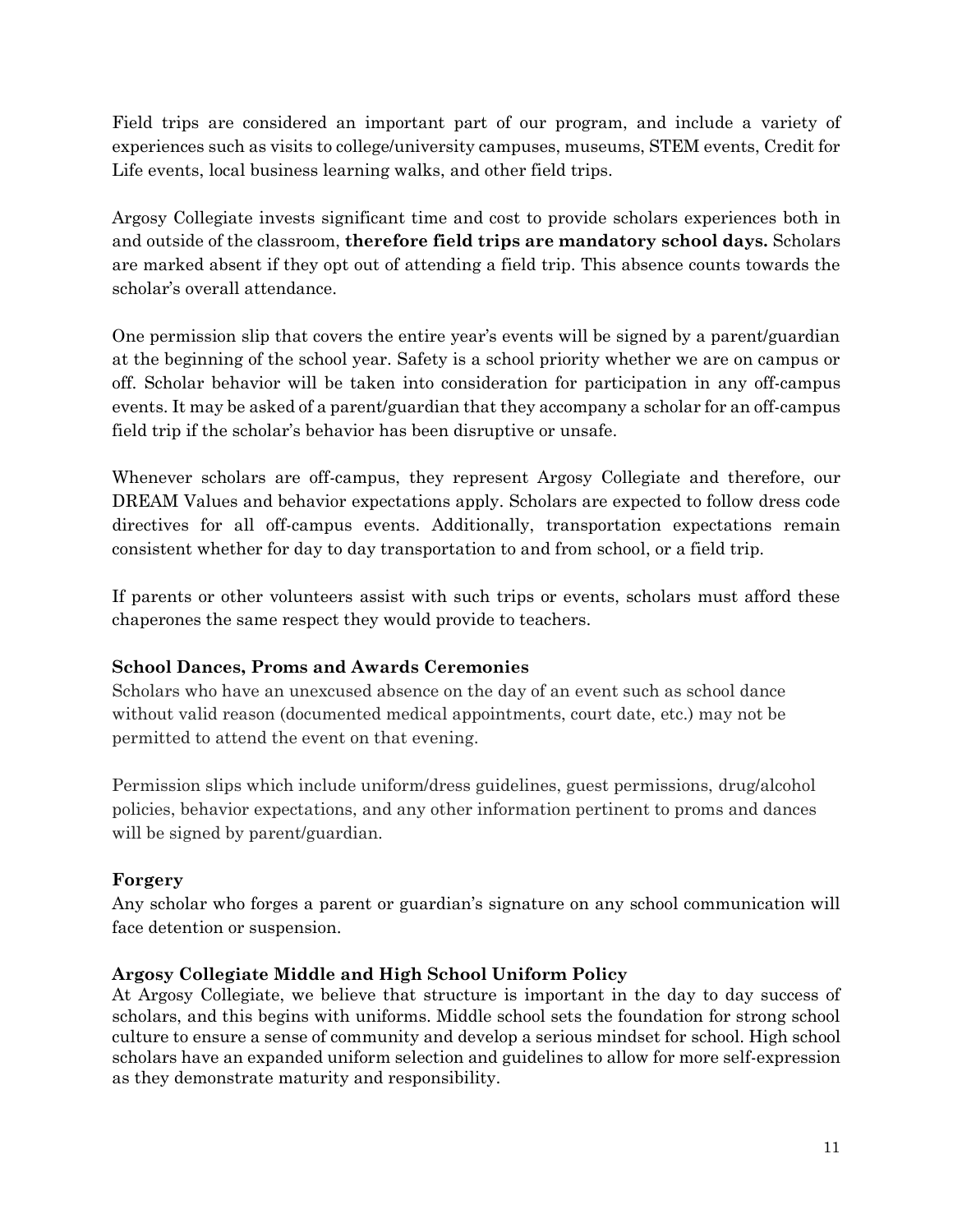## **For High School and Middle School**

**Lanyards**: Lanyards and school identification (ID) are provided for all scholars on the first day of school. Scholars must have their Argosy lanyard with their school ID on their person (around the neck or in a pocket) **at all times**. Lanyards are used for attendance, meal tracking, and eventually transportation attendance/tracking.

**Damaged Lanyards/ID**: Replacements for any reason (loss/damage) are the parent/guardian's responsibility to replace for a \$5.00 fee. Scholars should not decorate, deface, or damage lanyards or IDs in any way. The only exceptions for decorating lanyards are for Argosy logo, Argosy recognition pins, or Dual Enrollment award pins.

**Forgotten Lanyards/ID:** If the lanyard and school ID are not present at intake or at any time during the day when asked for it, the scholar will earn an after school detention.

**Hair and Jewelry::** Stud nose and small hoop nose piercings are allowed at both campuses. Bracelets, rings, and necklaces are allowed as long as they are conservative in nature, safe, school appropriate, not a distraction, and reasonable in size and quantity. Earrings may not be larger than a quarter. Sunglasses may not be worn inside the school. Hair color is allowed at both campuses.

| <b>Shoes</b>                                                                                                                                                                                                                                                                                                              |                                                                                                                                                                                                                                                                                                      |  |  |
|---------------------------------------------------------------------------------------------------------------------------------------------------------------------------------------------------------------------------------------------------------------------------------------------------------------------------|------------------------------------------------------------------------------------------------------------------------------------------------------------------------------------------------------------------------------------------------------------------------------------------------------|--|--|
| <b>Middle School</b>                                                                                                                                                                                                                                                                                                      | <b>High School</b>                                                                                                                                                                                                                                                                                   |  |  |
| Middle school scholars have a choice for<br>shoewear on non-gym days, that includes a top-<br>sider style, Sperry style, or dress shoe. Shoes<br>must fit properly and laces must be tied.<br><b>Approved shoe color:</b> red, brown, black, tan,<br>grey, or navy.<br>*Boots, ballet flats, slipper like shoes or slides | High school scholars may choose to wear a top-<br>sider, Sperry style shoe, flat boots or flat slip on<br>shoes that fit properly. This includes Timberland<br>and Doc Martens. Shoes must fit properly and<br>laces must be tied.<br>Approved shoe color: red, brown, black, tan,<br>grey, or navy. |  |  |
| are not allowed at the middle school.                                                                                                                                                                                                                                                                                     | *Slipper like shoes or "slides" are not allowed.                                                                                                                                                                                                                                                     |  |  |
| <b>Gym days:</b> Lace-up or slip-on sneakers must be<br>worn every day. Sneakers must be fitted<br>properly.<br><b>Colors:</b> red, white, navy blue, black, or grey or<br>any combination of these colors.                                                                                                               | Gym days: Lace-up sneakers or slip-on sneakers<br>must be worn. Sneakers must fit properly.<br><b>Colors:</b> red, white, navy blue, black, grey, or any<br>combination of these colors.                                                                                                             |  |  |

**Note on shoe color**: Any red and/or navy blue shoe must be true red and navy, like the red and blue in the American Flag as opposed to burgundy, purple, turquoise or light blue. Please save receipts so that returns can be made if shoes are not uniform colors. When in doubt, please take a picture of the shoe and send to [mchoice@argosycollegiate.org](mailto:mchoice@argosycollegiate.org) for approval at the middle school and [csclar@argosycollegiate.org](mailto:csclar@argosycollegiate.org) for approval at the high school.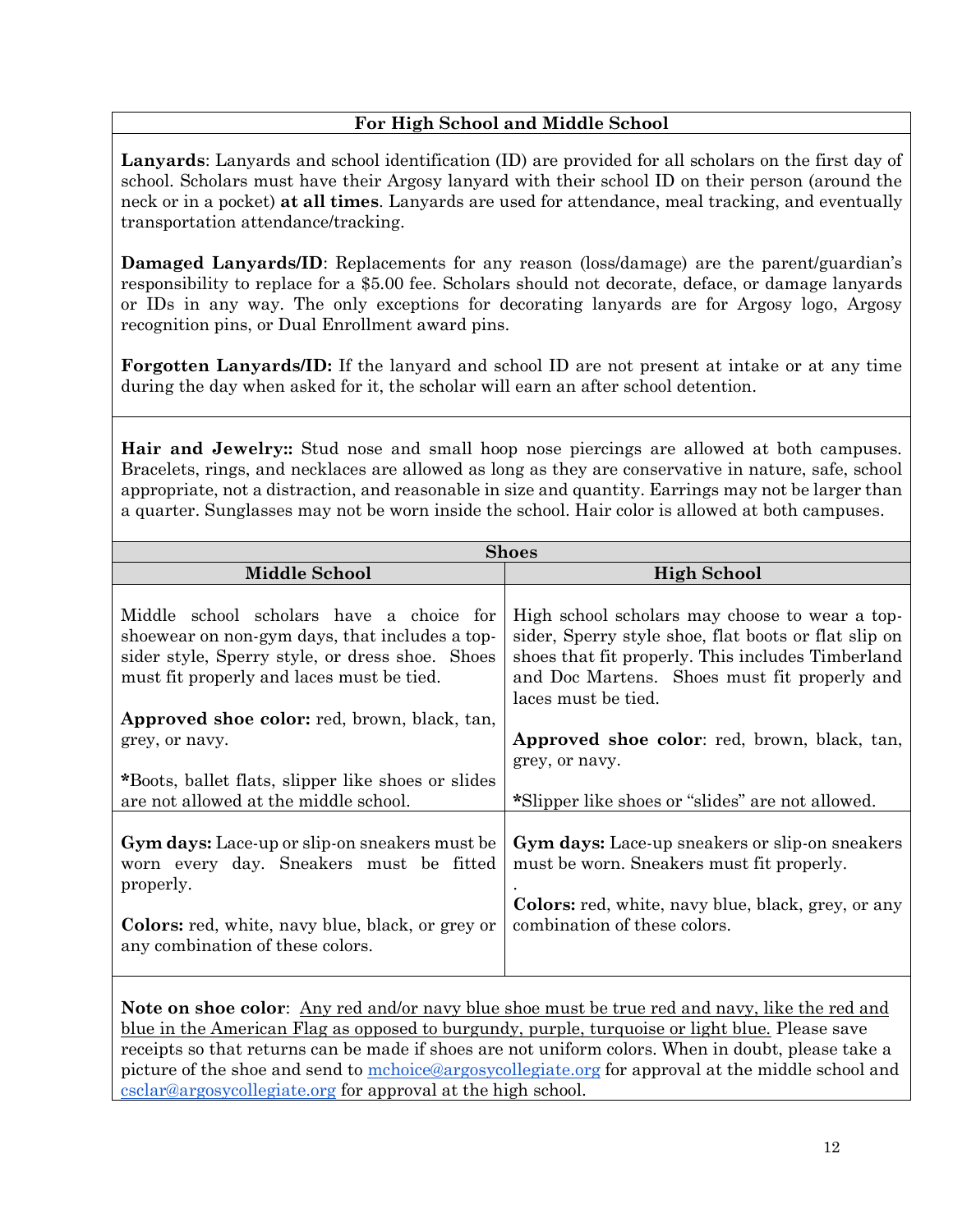| <b>Middle School</b>                                                                                                                                                                                                                     | <b>High School</b>                                                                                                                                                                                                                                                                                                                            |  |  |
|------------------------------------------------------------------------------------------------------------------------------------------------------------------------------------------------------------------------------------------|-----------------------------------------------------------------------------------------------------------------------------------------------------------------------------------------------------------------------------------------------------------------------------------------------------------------------------------------------|--|--|
|                                                                                                                                                                                                                                          | <b>Gym Uniforms</b>                                                                                                                                                                                                                                                                                                                           |  |  |
| *Argosy gym t-shirt: short or long sleeve                                                                                                                                                                                                | *Argosy gym t-shirt: short or long sleeve                                                                                                                                                                                                                                                                                                     |  |  |
| *Argosy logo sweatshirt                                                                                                                                                                                                                  | *Argosy logo sweatshirt                                                                                                                                                                                                                                                                                                                       |  |  |
| *Argosy logo shorts or Argosy logo sweatpants                                                                                                                                                                                            | *Argosy logo shorts or Argosy logo sweatpants                                                                                                                                                                                                                                                                                                 |  |  |
|                                                                                                                                                                                                                                          |                                                                                                                                                                                                                                                                                                                                               |  |  |
|                                                                                                                                                                                                                                          | Non-Gym Uniform - Tops                                                                                                                                                                                                                                                                                                                        |  |  |
| *Argosy logo polos: red, navy, or charcoal grey<br>*Argosy logo sweatshirt - polo must be worn<br>underneath (no Argosy logo hoodies)                                                                                                    | *Argosy logo woven (button down) shirt is worn<br>on all non-gym days<br>*Sweaters, fleece, and track jackets - woven<br>shirts must be worn underneath                                                                                                                                                                                       |  |  |
|                                                                                                                                                                                                                                          | <b>Non-Gym Uniform - Shorts and Pants</b>                                                                                                                                                                                                                                                                                                     |  |  |
| *Khaki shorts, capris, or pants (tan, beige,<br>light brown) can be worn. Not allowed: cargo<br>pants, leggings, holes in garments, or<br>decorations. All bottoms must have belt hoops.<br><b>Belts</b> must be worn every non-gym day. | *Khaki, navy blue, black and grey pants or<br>shorts can be worn. Not allowed: cargo pants,<br>leggings, holes in garments, or decorations. All<br>bottoms must have belt hoops. Belts must be<br>worn every non-gym day except if a scholar is<br>wearing a skort. Skorts are available through<br>Squad Locker, and do not have belt hoops. |  |  |
| <b>Collegiate Day</b>                                                                                                                                                                                                                    |                                                                                                                                                                                                                                                                                                                                               |  |  |

### **The following is allowed:**

\*College or university t-shirts or sweatshirts, any Argosy logo shirt.

\*Jeans, pants, or shorts of any color.

\*Athletic sweatpants and athletic shorts are allowed at the high school (shorts must be mid-thigh or longer)

\*Any color sneaker can be worn.

\*College/university and Argosy logo hoodies that are in good condition (no holes) may be worn at the middle school, if Collegiate Day is earned.

### **The following is not allowed:**

\*Cargo, garments with significant holes (light shredding is acceptable), leggings, yoga pants, sweatpants, and athletic shorts or pants (middle school). All garments must fit properly.

At Argosy Collegiate, we deeply believe that a professional and collegiate learning environment is supported by a strict dress code policy. Reasons why a strict dress code policy is important for families, scholars, and the school environment include consistency, fairness, decreased bullying/teasing and supports parents by streamlining the purchases they need to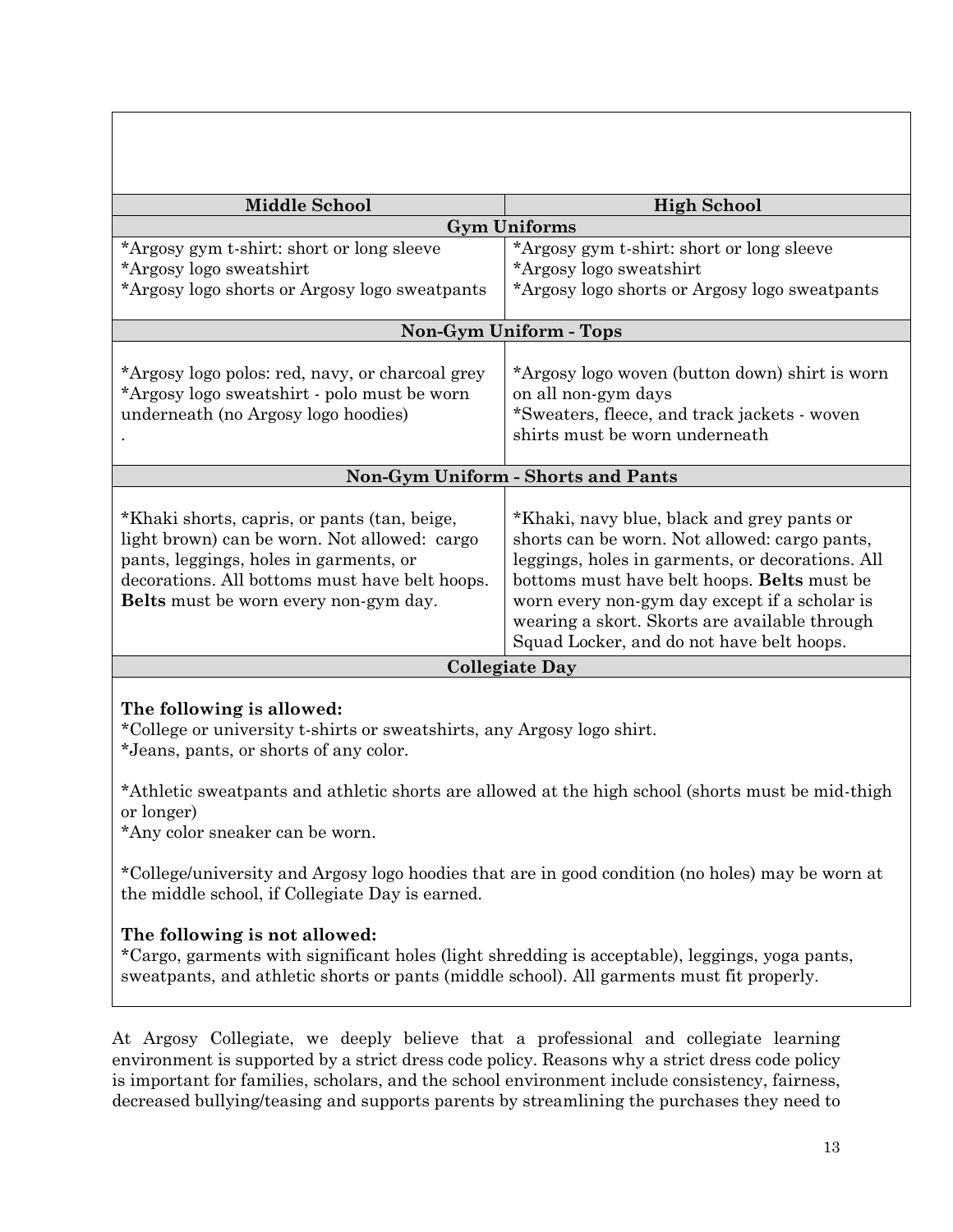make for the school year. Although it may seem that small exceptions should be allowed, we cannot allow deviations from this code. It is important that all scholars adhere to the same code with no exceptions. Please read the Dress Code Policy and purchase school clothing accordingly. Families who have concerns or questions should email the Deans.

If you are not sure about a uniform item, please take a picture of it and send to: [mchoice@argosycollegiate.org](mailto:mchoice@argosycollegiate.org) for approval at the middle school and [csclar@argosycollegiate.org](mailto:csclar@argosycollegiate.org) for approval at the high school.

## **Uniform Checks and Violations**

During morning intake, all scholars greet a staff member with a greeting, handshake, eye contact, and a uniform/lanyard check. If a uniform violation has occurred and can be fixed on the spot (like tucking in an untucked shirt), then the scholar earns a demerit. If the uniform violation cannot be fixed on the spot (wearing the wrong uniform), then the scholar earns an after-school detention. Scholars are expected to be in uniform when they walk through the door. Scholars are not allowed to keep a change of clothes in their locker or backpack to change into upon arrival, nor are they allowed to go to the bathroom to ready themselves for the uniform check.

### **Approved Head-Gear**

Once scholars enter the school building, the wearing of hats or head-wraps is not permitted unless it is in accordance with religious observation or a documented medical reason. Hats worn in the school building will be confiscated, returned at a later time, and a detention issued. Scholars are allowed to wear headbands if conservative/plain in nature. Bandanas, hoods, or bands that tie in the back, worn as headbands are not permitted.

### **Designated Dress Down or Spirit Days:**

Occasionally, Argosy Collegiate scholars are offered a themed dress day for fundraising, recognition, or celebration. Like any other school day, a scholar's dress and personal appearance should be consistent with a positive learning environment and should not distract from, nor disrupt the educational process. It is important that scholars choose appropriate garments on these non-uniform days. We strongly recommend that scholars bring a 'back up' garment in case administration deems their attire unacceptable or inappropriate.

The following articles are inappropriate for school:

- 1. Lengthy and/or heavy chains, earrings larger than a quarter.
- 2. Spiked collar style necklaces, bracelets, or sharp-edged/jagged jewelry, sunglasses, or "roller shoes."
- 3. Clothing which exhibits language or designs which are explicit, violent, obscene, sexually suggestive, or offensive to individuals or groups.
- 4. Clothing that advertises alcohol, tobacco, or illegal materials.
- 5. Revealing or immodest clothing, such as short skirts or shorts, or visible undergarments. Shorts, skirts, skorts should always be thigh length.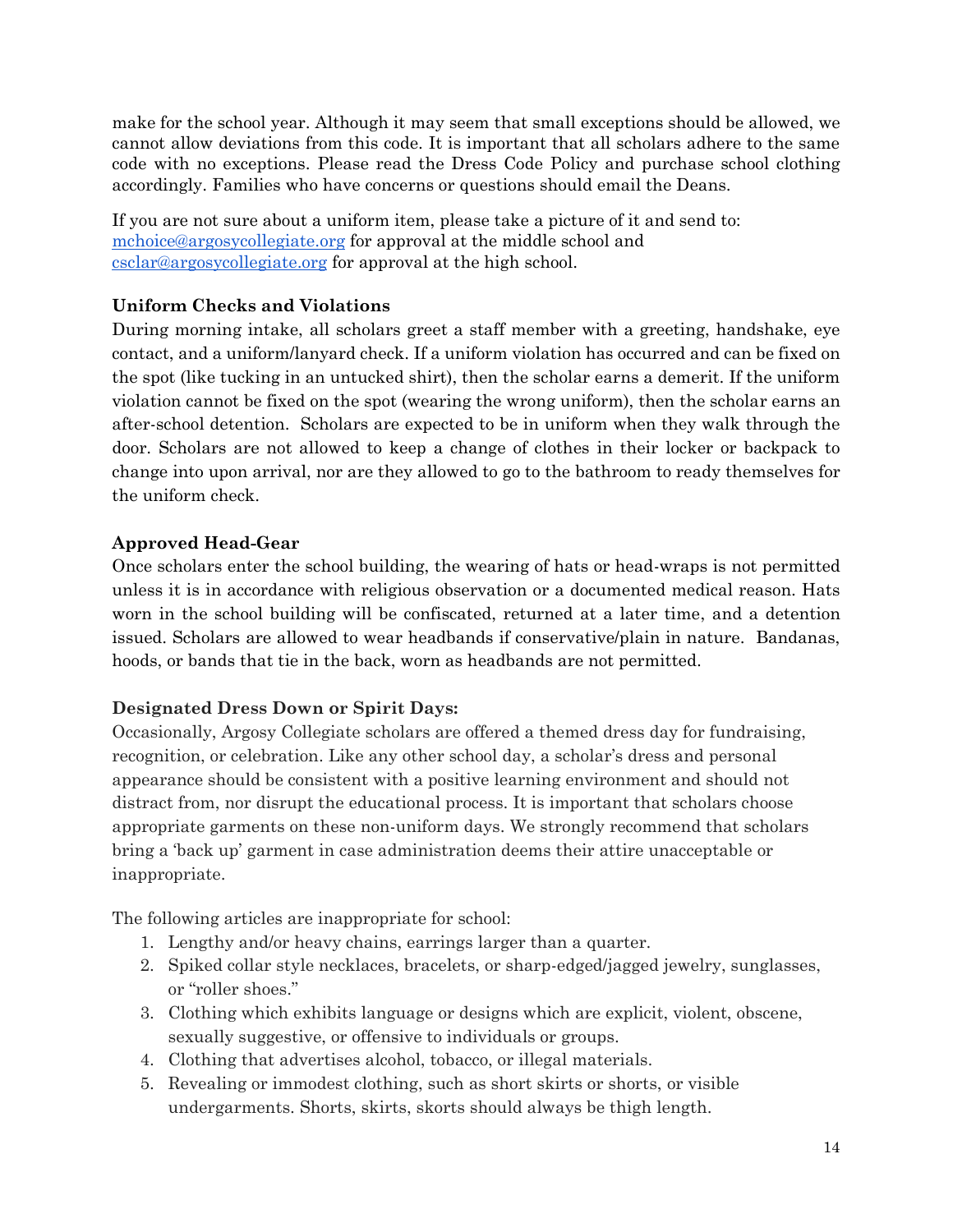- 6. "Muscle" shirts, midriff-baring outfits, tube tops, one shoulder tops, halter tops, plunging necklines, "spaghetti" straps, or "rolled" waist lines.
- 7. Administration will provide feedback on any other garments or accessories that may not be listed here.

## **Eating/Drinking**

To maintain clean classrooms, to minimize damage to technology, and to limit distractions, we have guidelines for food and drink at school. We encourage all scholars to practice healthy eating habits for breakfast, lunch, and snacks. Gatorade and Powerade are permitted during lunch. Sunflower or Pumpkin seeds, and popcorn are not allowed.

- There is no eating during classes outside of scheduled meals, including walking through hallways, stairwells, or bathrooms.
- Scholars are not allowed to bring in hot beverages into the schools.
- If a scholar is allowed a bottle of water in class, the cap must be securely kept in place, and the bottle placed on the floor when ChromeBooks are in use.

## **Scholar Cellular Phones**

Scholars are allowed to bring their cellphones to school. Middle school and high school underclassmen are expected to turn in their cell phones according to school policy during morning homeroom. Cell phones will be locked throughout the school day and returned to scholars during afternoon homeroom. Upperclassmen at the high school are allowed to keep their cell phones with them during the school day, and follow all guidelines as written in the High School Cell Phone Policy.

## **Gum Chewing**

**Middle School:** There is no gum chewing at the middle school at any time. Scholars who are chewing gum will be issued a detention. Scholars who repeatedly disregard this rule face more serious consequences or loss of privileges.

**High School:** High school scholars can chew gum. It is expected that they will manage their trash appropriately. Failure to do so will result in an appropriate consequence.

### **Bathroom Procedures**

Scholars may not be given permission to use the bathroom during class periods when direct instruction is occurring. Scholars will have sufficient time during homeroom periods, the morning and afternoon in-between classes, and during breakfast and lunch to use the bathroom.

### **Independent Reading Books**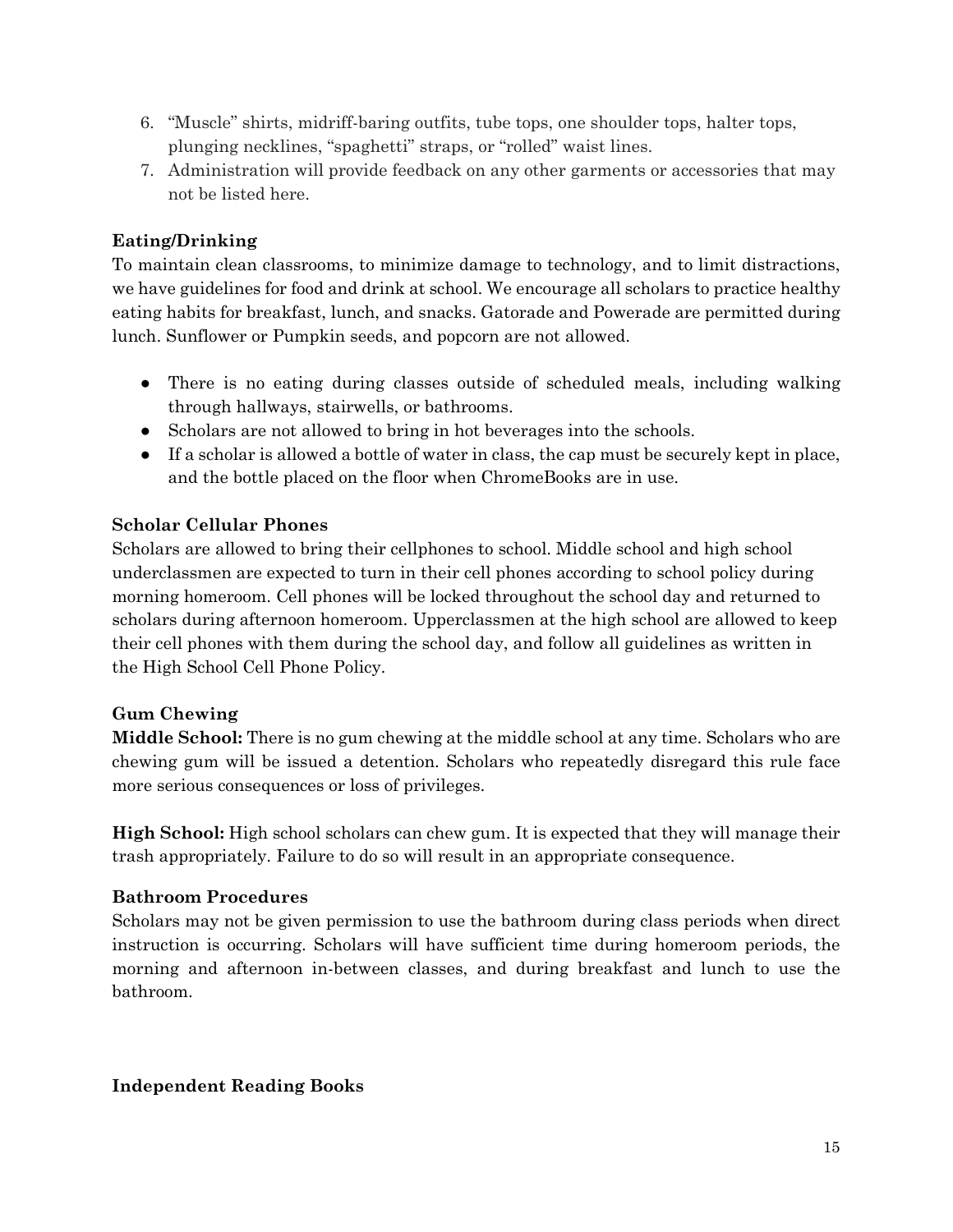To support the development of reading skills, and to ensure scholars are consistently busy with academic tasks, middle school scholars are required to have an independent reading book at all times. Scholars can bring in a school appropriate book from home or they can borrow one from their classroom libraries or from the Curriculum and Instruction library.

## **IDEA 2004: The Individuals with Disabilities in Education Act of 2004 and Special Education**

At Argosy Collegiate, we believe that every child who walks through our doors can and will succeed. ACCS staff and administration will work diligently and effectively to partner with parents/guardians as part of their scholar's Special Education Team. The Special Education Team's goal is to recommend applicable support services based on appropriate testing and assessments. These supports must meet the unique needs of each scholar with a disability. The intent and purpose is to assure an educational program in the least restrictive environment that will immediately provide the services on the accepted Individual Education Plan.

Argosy Collegiate adheres fully to the state and federal requirements of the Individual with Disabilities in Education Act (IDEA 2004) which outlines the laws and regulations that are meant to protect a student with disabilities and ensure that he or she gets the services and assistance that may be necessary to make effective progress.

Therefore, it is our mission to determine and provide the supports that each scholar requires in order to meet the academic, behavioral, and social expectations of our rigorous program. Toward these ends, we have a comprehensive Scholar Support program that provides scaffolding for scholars based on each individual's particular disability.

The Argosy Collegiate Scholar Support Department consists of the Director of Student Support, Special Education & EL Department Chairs, grade level special education teachers and EL teachers. Each year we add additional specialists depending on the needs of scholars. We work collaboratively with the Fernandes Center for Children and Families to provide additional support for scholars including school counselors, a speech and language pathologist, a physical therapist, an occupational therapist, and a psychologist.

Argosy Collegiate is committed to providing comprehensive and high quality services for scholars with disabilities and meets all requirements of state and federal legislation. The Scholar Support Department provides a variety of services to scholars on Individualized Education Plans (IEPs) according to each scholar's individual needs.

Argosy Collegiate's Scholar Support program is led by a Director of Student Support as well as a Special Education consultant who meet regularly with all support staff and regular education teachers to review curriculum materials, support teachers in modifying their content and making accommodations to its delivery, review the progress of scholars on IEPs, and maintain communication with parents or guardians.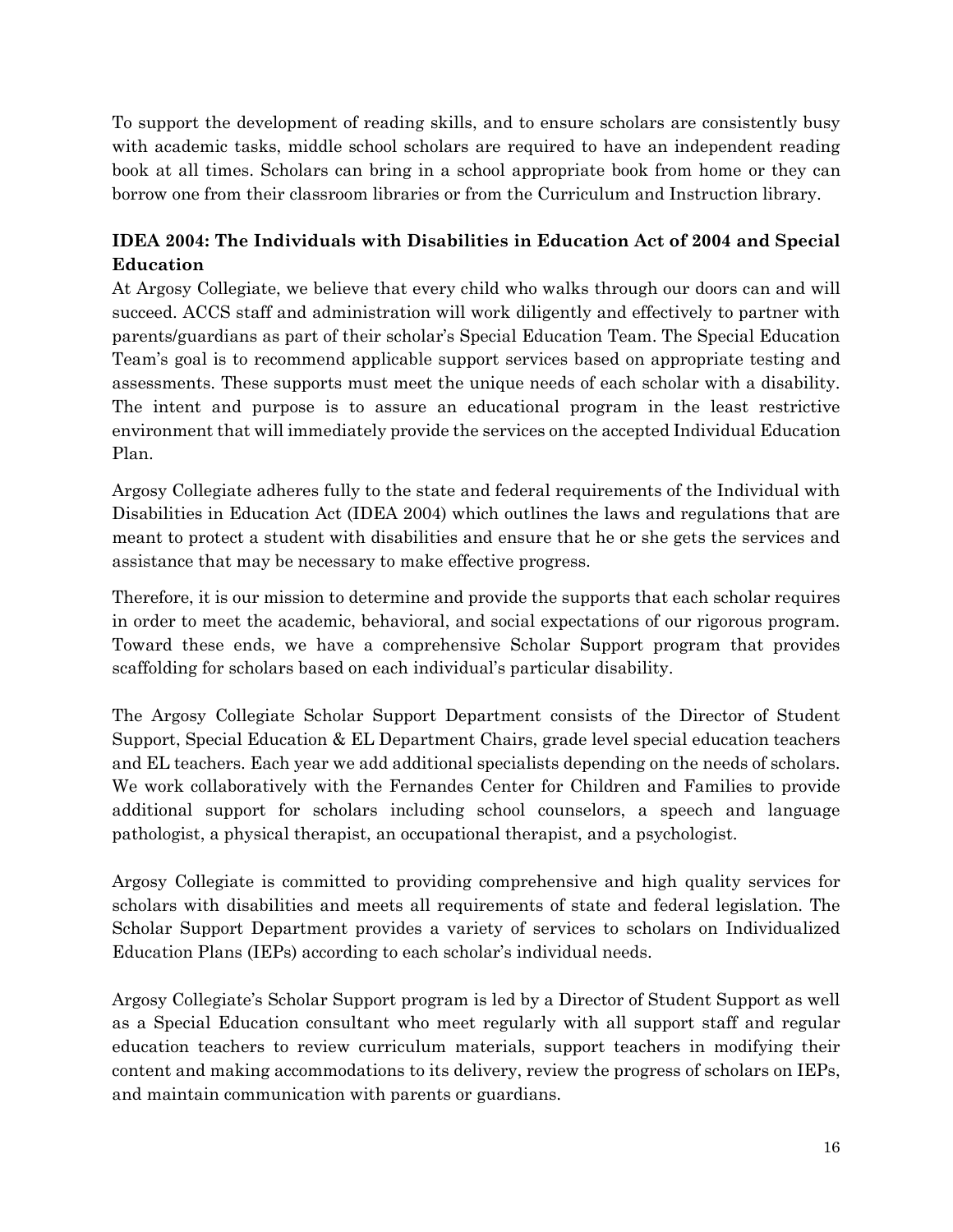Scholars on IEPs are regularly assessed in their progress toward their goals and benchmarks through progress reports written by support staff with input from grade level teachers. Progress reports are required to be sent at least as often as parents are informed of their nondisabled child's progress.

Families with questions about Special Education or accommodation programs at Argosy Collegiate are urged to contact Mr. Jagannath, Director of Student Support to learn more about the services for scholars with disabilities.

### **Title II of the Americans with Disabilities Act and Section 504 Plans**

Argosy Collegiate guarantees every child access to a Free and Appropriate Public Education (FAPE) by ensuring that all children are able to participate and be included in all activities, programs and services regardless of disabilities. This support includes accommodating eligible scholars, employees, applicants, and members of the general public in whatever methods that will provide access free from bias or discrimination.

Scholars who are eligible for Section 504 Plans are offered accommodations which are implemented by all staff and facilitated by ACCS' 504 Plan Coordinator , Ms. Monica Fiolgo, Middle School Principal or Mr. Anthony Branco, High School Principal and monitored for compliance by our 504 Plan Compliance Officer, Mr. Sunil Jagannath, Director of Student Support Services who may be contacted for questions or further information. Inquiries, requests, and complaints should be directed to the 504 Compliance Officer.

## **English Language Learners**

English Language Learners benefit greatly from our intensely focused literacy and support program for all learners. Supporting ELL scholars include the three tiers of language (structure, language or grammar, and vocabulary) as well as the four domains of language (reading, writing, speaking, and listening).

Within our support staff, our MA licensed ELL teacher(s) works not only to identify levels of language development but also to support scholars' progress and achievement in many ways including, creating schedules and individualized goals, provide instructional support for both scholars and staff and track scholar achievement data.

Our support staff works to support ELL scholars both in the general education classroom as well as one on one or small group learning opportunities. We comply with all federal laws related to the education of ELLs but beyond that, we do whatever it takes for our ELL scholars to make the academic progress they need to be successful at Argosy Collegiate. Inquiries are encouraged to be directed to our Director of Student Support and ELL Director, Mr. Sunil Jagannath,.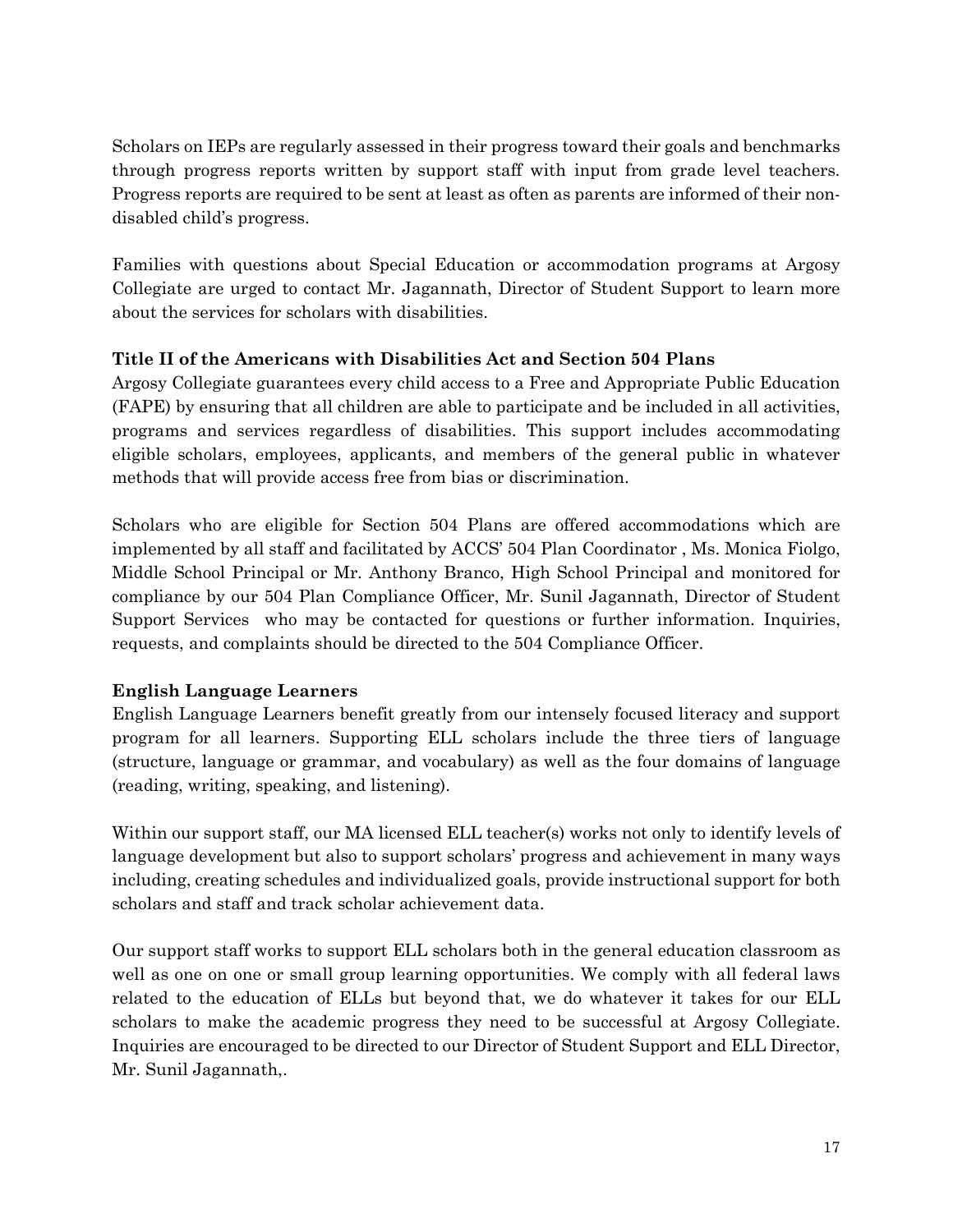Argosy Collegiate annually assess the English proficiency of all ELL scholars according to NCLB, Title I, and Title III Title VI, G.L. c. 69, 71A , 7; 603 CMR 14.02. In addition, Argosy Collegiate assess the reading, writing, speaking and listening skills of ALL ELL scholars, even those who have opted out of ELL services, under ELE 8.

### **Assessment and Grading**

Fair and consistent assessment is very important for teachers and support staff to interpret the academic progress of scholars and to continually improve the academic program here at Argosy Collegiate. We backwards plan from a college readiness goal for  $12<sup>th</sup>$  grade and work to support all scholars to that end.

### **Assessment**

Scholars are assessed in a variety of ways including classwork/activities, classroom discussions, presentations, essays and other writing assignments, homework, quizzes, unit tests, unit or end of year exams, etc. In addition to traditional classroom assessment measures and other performance criteria, ACCS uses several other assessment tools to evaluate the progress of each scholar. While assessments can seem quite time consuming for scholars and staff, all of the assessments we administer outside of unit and end of year exams, take less than 2% of our learning time, and the data is critical in preparing scholars for college, career, and life. We liken teaching and learning without frequent and actionable data to driving to a new destination without a map or directions. Should families have any questions about the assessments we use and administer, please contact our Director of Curriculum and Instruction, Dr. Michelle Carney. Each year ACCS families will receive a data dashboard that reports the most current testing data we have on their scholar as well as on overview of school progress. At ACCS, we administer the following assessments:

**a. Massachusetts Comprehensive Assessment System (Next-Generation MCAS)**. So that ACCS scholars are held to the same standards as other students in the Commonwealth of Massachusetts, ACCS administers the required standardized assessment for all MA public schools.

**b. Northwest Education Association, Measures of Academic Progress (MAP).** The MAP assessments are administered 3-4 times per year and will provide the school with academic progress information. This assessment is computer based, and uses Common Core State Standards to identify skill gaps that scholars can build-on during their academic support blocks. Additionally, this assessment shows the growth scholars make over the course of a school year, providing useful information for families and teachers on individual scholar progress.

**c. Quarter and End of Year Exams.** Just before the end of the first, second, and third quarters, all scholars take end-of-quarter exams, which are exams that cover all the material from that quarter. In late May/early June, scholars take an end of year exam that covers all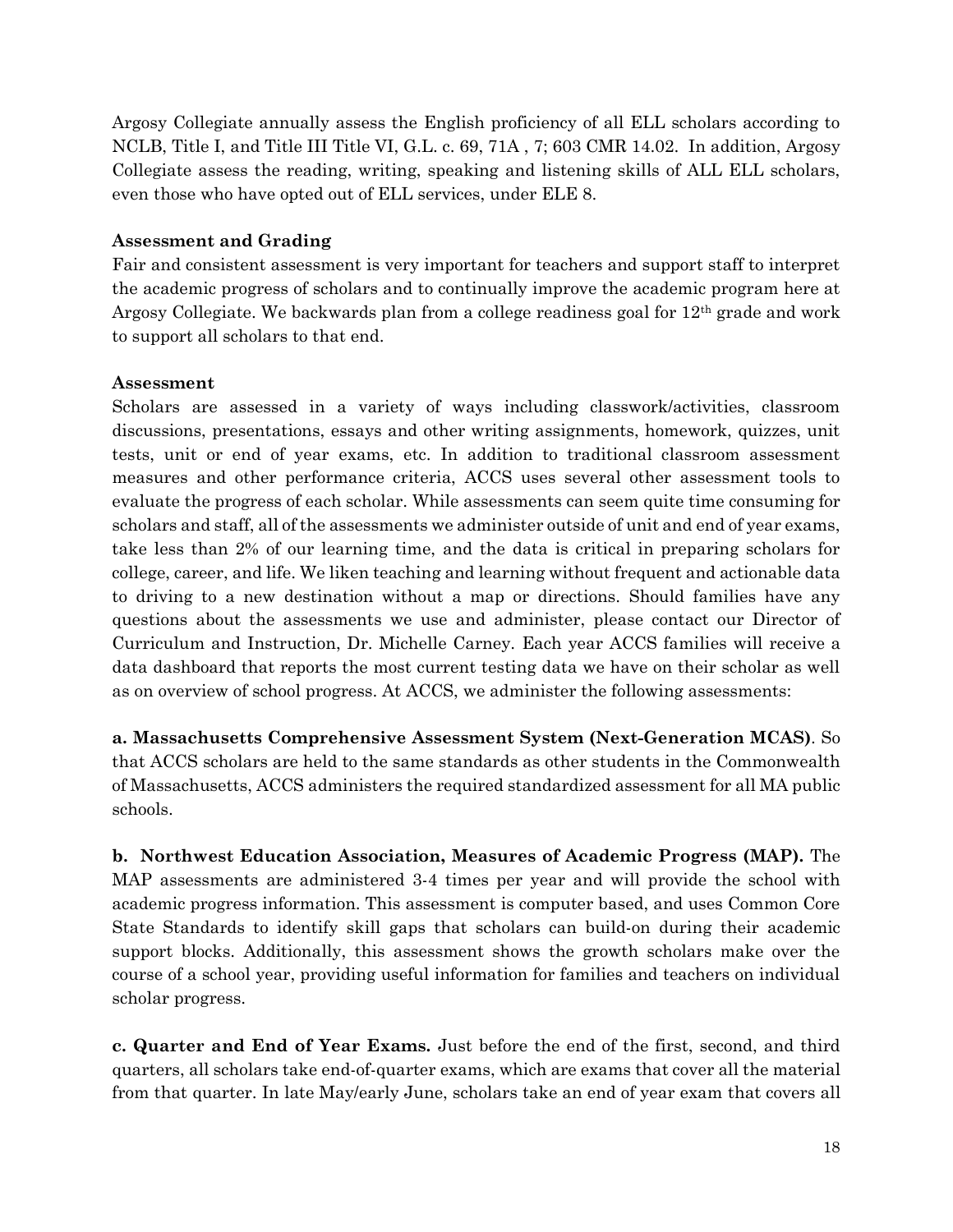of the material covered throughout the year. Scholars move through the middle school years building their capacity to learn new material, develop assessment strategies, and prepare for the rigor of our college-prep high school as well as college expectations.

## **Progress Reports**

- **Weekly Collegiate Reports.** Each week, ACCS sends home a Collegiate Report to communicate strengths and areas of improvement behaviorally, as well as homework completion data, and an attendance report. The Collegiate Reports are based on a token economy system using DREAM Dollars/Points. If a scholar earn 80 points at the middle school and 99 at the high school, the scholar can participate in Collegiate Day, wearing their collegiate garments, jeans or colored pants. If a scholar earns fewer than 80 points, they must wear their regular uniform. To learn more about how scholars earn merits and demerits (which affect Collegiate Points and DREAM Dollars, please see the Code of Conduct section.
- **Report Cards.** At ACCS, we issue progress reports on a quarterly basis (four reports per year - please check the annual calendar for the quarter closing dates and parent/teacher conference dates). In between progress reports, scholars and parents/guardians have access to grades at any point in time via School Brains, our Student Information System. Parents and guardians will have electronic access to this portal by visitin[g](http://community.schoolbrains.com/accs_community) [http://community.schoolbrains.com/accs\\_community.](http://community.schoolbrains.com/accs_community) The partnership between families and the school is critically important to the success of the scholars. During parent/teacher conference times or at any time that we have questions or concerns about a scholar's academics, behavior, or attendance, we may reach out to schedule a meeting to work with the families and scholars to discuss ways to support the scholar. Communication is a key factor to our collective success. Our staff email/contact list is updated and made available to parents and scholars at the beginning of the year and is posted on our website.
- **Grading.** At ACCS, our academic expectations are high for all scholars, as our collegecentric mission drives our programming. We work quickly and consistently to identify skill levels for each scholar and utilize differentiated materials and instructional practices to challenge and reach all learners. We expect all scholars to work hard, no matter their learning styles or level of mastery at any given time.

Grading of scholars with disabilities is based on their individual IEP objectives and goals. Parents receive reports on scholar's progress towards reaching their goals set in the IEP at least as often as parents of non-disabled scholars are informed (according to State Requirements 603 CMR 28.07(3)).

Our middle school model was created to identify gaps in learning and to close them as quickly as possible so that scholars are prepared for our college-prep high school program, in which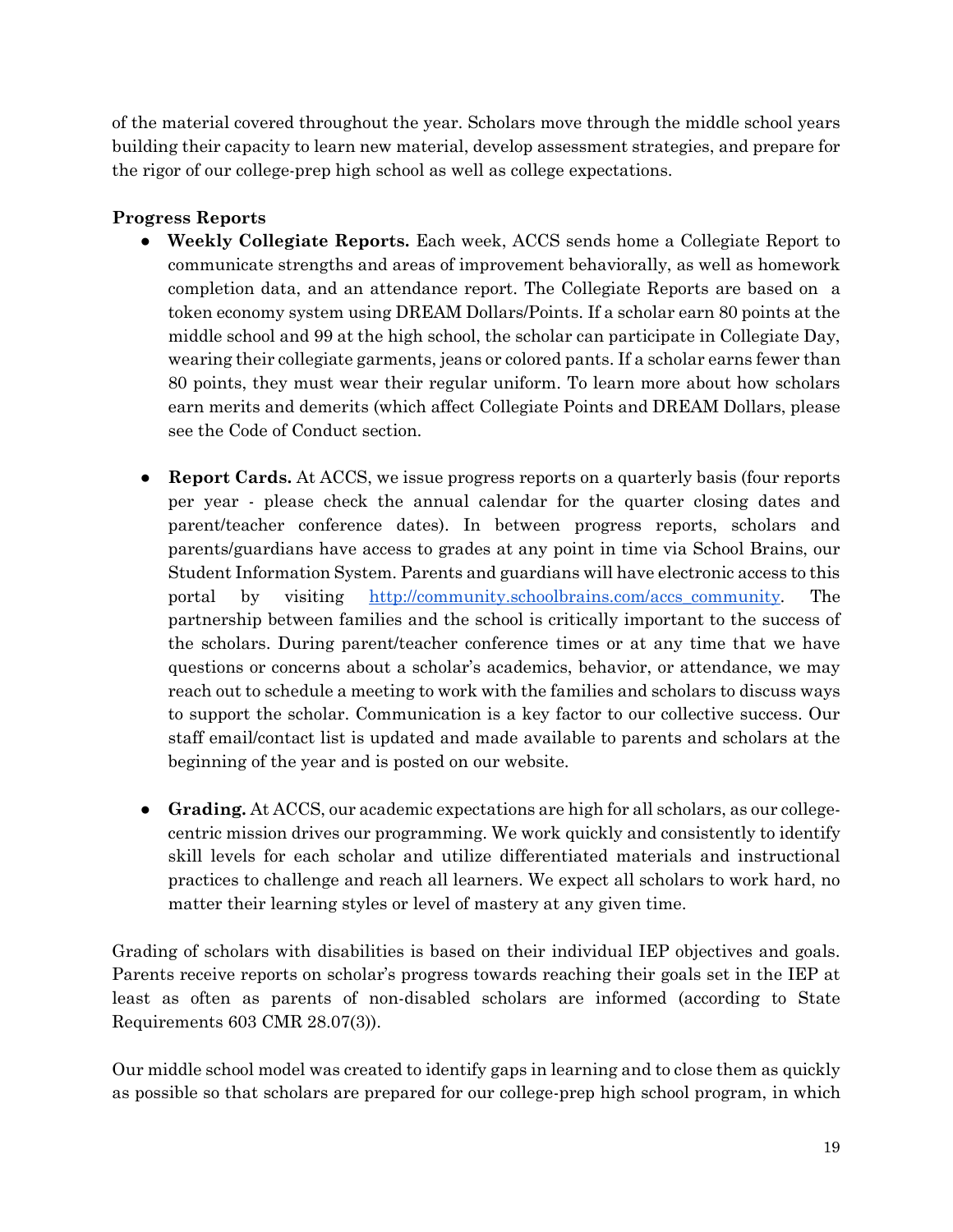scholars further develop areas of academic interest, begin to create their own path for study, set goals for Dual Enrollment courses and Honors or AP level classes, and begin to plan for college. Our grading policy is designed to create good habits of study, organization, and learning strategies. Below is our school grading policy;

| Assignment:              | Number per<br>Quarter: | Individual Point<br>Value: | Total Point Value: |  |
|--------------------------|------------------------|----------------------------|--------------------|--|
| Homework                 | $\overline{5}$<br>20   |                            | 100                |  |
| Classwork                | 20                     | 10                         | 200                |  |
| <b>Support Block</b>     | 20                     | 10                         | 200                |  |
| <b>Binder Audit</b>      | $\mathbf{1}$           | 20                         | 20                 |  |
| <i><b>Quizzes</b></i>    | 4                      | 20                         | 80                 |  |
| Summative<br>Assessments | $\overline{2}$         | 50                         | 100                |  |
|                          |                        | <b>TOTAL</b>               | 700 Points         |  |

## **English and Language Arts / Mathematics:**

## **Global Literacy / STEM:**

| Assignment:             | Number per<br>Quarter: | <b>Individual Point</b><br>Value: | Total Point Value: |
|-------------------------|------------------------|-----------------------------------|--------------------|
| Homework                | 10                     | 10                                | 100                |
| Classwork               | 20                     | 10                                | 200                |
| <b>Binder Audit</b>     | 1                      | 20                                | 20                 |
| <i><b>Quizzes</b></i>   | 4                      | 20                                | 80                 |
| Summative<br>Assessment | $\overline{2}$         | 50                                | 100                |
|                         |                        | <b>TOTAL</b>                      | 500 Points         |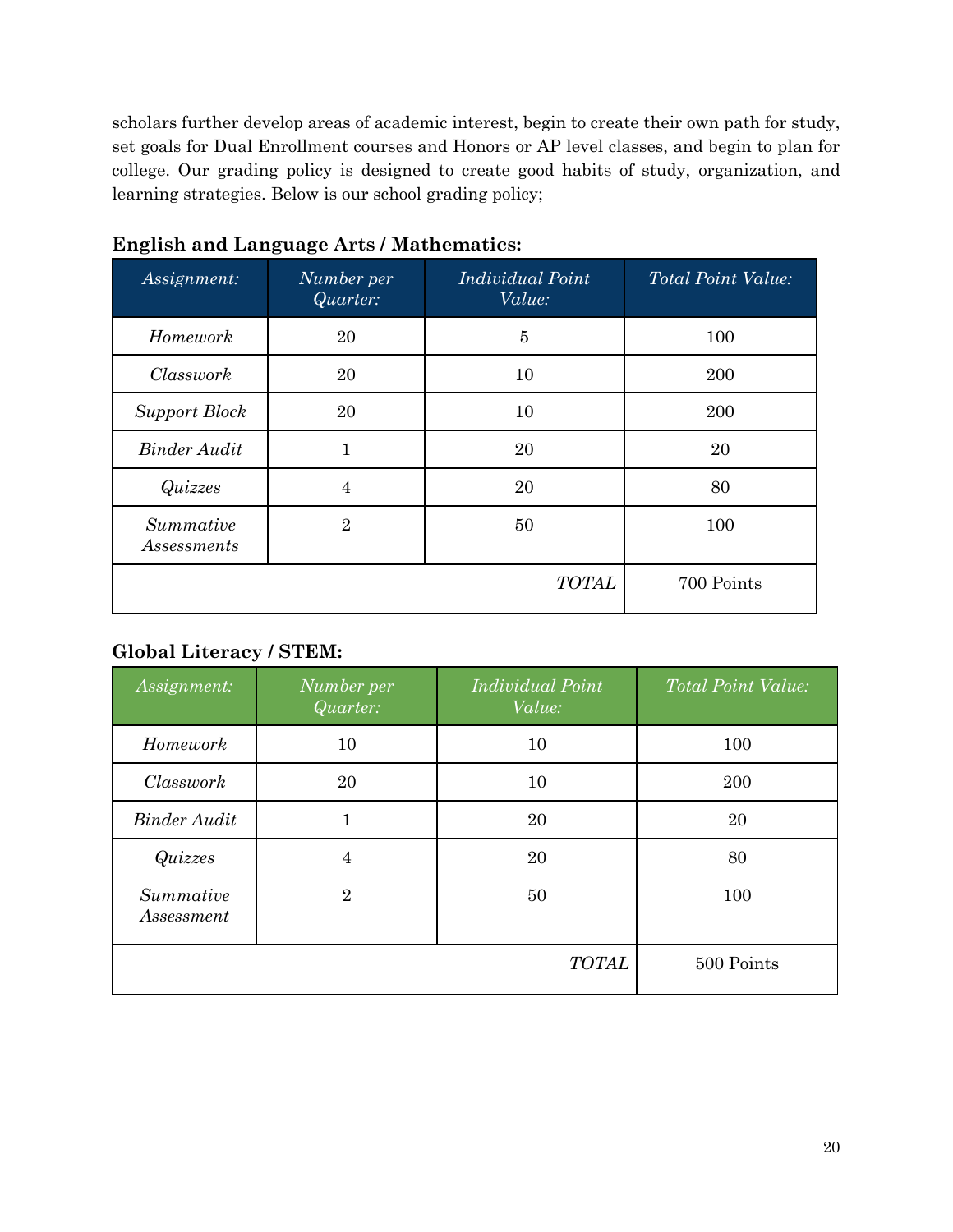## **Specials (physical education, health, art, collegiate skills/financial literacy):**

| Assignment:                         | Number per<br>Quarter: | Individual Point<br>Value: | Total Point Value: |
|-------------------------------------|------------------------|----------------------------|--------------------|
| Classwork                           | $\overline{4}$         | 20                         | 80                 |
| Participation<br>Rubric             | 8                      | 15                         | 120                |
| Summative<br>Assessment/<br>Project | $\overline{2}$         | 50                         | 100                |
|                                     |                        | Total                      | 250 points         |

**Numeric and percentage:** Most notable within our grading policy is that there is no D grade for ACCS courses. For averages below a 70%, scholars earn an F or a failing grade. Summative grades are calculated based on the percent of total points earned for the course.

| $97 - 100\% = A +$ | $87 - 89\% = B +$ | $77 - 79\% = C +$  |
|--------------------|-------------------|--------------------|
| $93 - 96\% = A$    | $83 - 86\% = B$   | $73 - 76\% = C$    |
| $90 - 92\% = A$    | $80 - 82\% = B$   | $70 - 72\% = C$    |
|                    |                   | 69% or below $=$ F |

## **Grading of Dual Enrollment Courses**

True to its mission, Argosy Collegiate Charter School partners with Bristol Community College to offer dual enrollment courses for eligible Argosy Collegiate scholars. These courses are offered at no cost to scholars for college credit. Grading of these courses is at the discretion of the Bristol Community College professors and subject to the Bristol Community College grading rubric. Eligibility for these courses is dependent on prior scholar performance in the areas of academics, attendance, and behavior.

### **High School Graduation**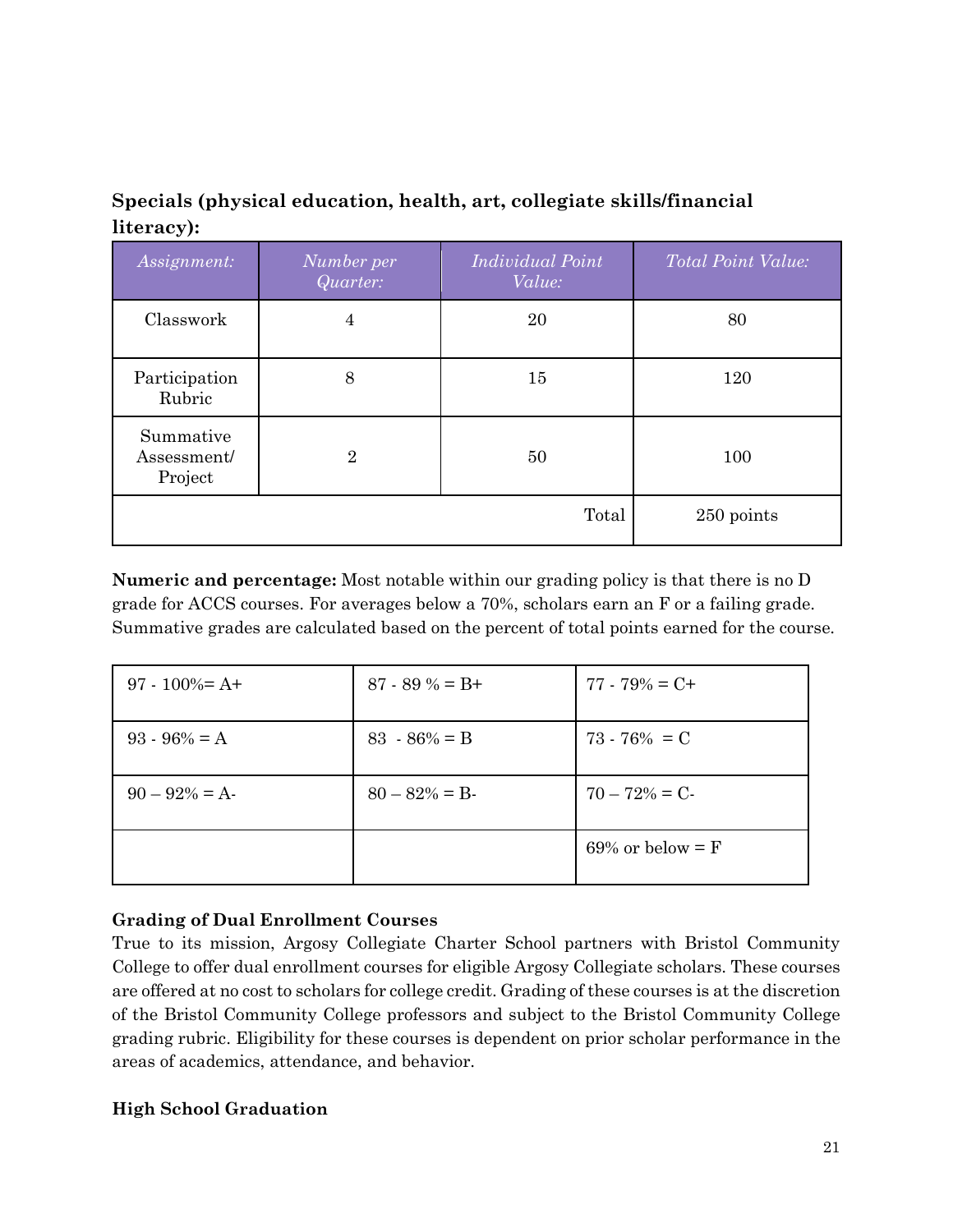Argosy Collegiate Charter High School's curriculum meets or exceeds all requirements set forth for Massachusetts students, as document in the 2016 Massachusetts High School Program of Studies (or *MassCore). MassCore* requires Massachusetts high school scholars includes; four years of English, four years of Mathematics, three years of lab-based Science, three years of History, two years of the same foreign language, one year of an arts program, and five additional core courses in business education, health, and/or technology. Advanced Placement, dual enrollment, online, and service-based classes are also encouraged. Please se[e](http://www.doe.mass.edu/ccr/masscore) [www.doe.mass.edu/ccr/masscore](http://www.doe.mass.edu/ccr/masscore) for more information.

Argosy Collegiate has structured its district curriculum such that upon graduation, scholars have met or exceeded all requirements in the *MassCore.*

| <b>MassCore</b>          |                                                                                                                                                                                                                                                                                                                                                              |  |  |
|--------------------------|--------------------------------------------------------------------------------------------------------------------------------------------------------------------------------------------------------------------------------------------------------------------------------------------------------------------------------------------------------------|--|--|
|                          | Massachusetts High School Program of Studies                                                                                                                                                                                                                                                                                                                 |  |  |
| English/Language<br>Arts | 4 Units                                                                                                                                                                                                                                                                                                                                                      |  |  |
|                          |                                                                                                                                                                                                                                                                                                                                                              |  |  |
| <b>Mathematics</b>       | 4 Units                                                                                                                                                                                                                                                                                                                                                      |  |  |
|                          |                                                                                                                                                                                                                                                                                                                                                              |  |  |
| <b>Science</b>           | 3 Units of lab-based science                                                                                                                                                                                                                                                                                                                                 |  |  |
|                          | Coursework taken in technology/engineering may count for<br>MassCore science credit. Note: In June 2012, the<br>Massachusetts Board of Higher Education (BHE) revised its<br>admission standards to count technology/engineering<br>coursework based on academic standards and taken for<br>science credit as meeting the science admissions<br>requirement. |  |  |
|                          | 3 Units                                                                                                                                                                                                                                                                                                                                                      |  |  |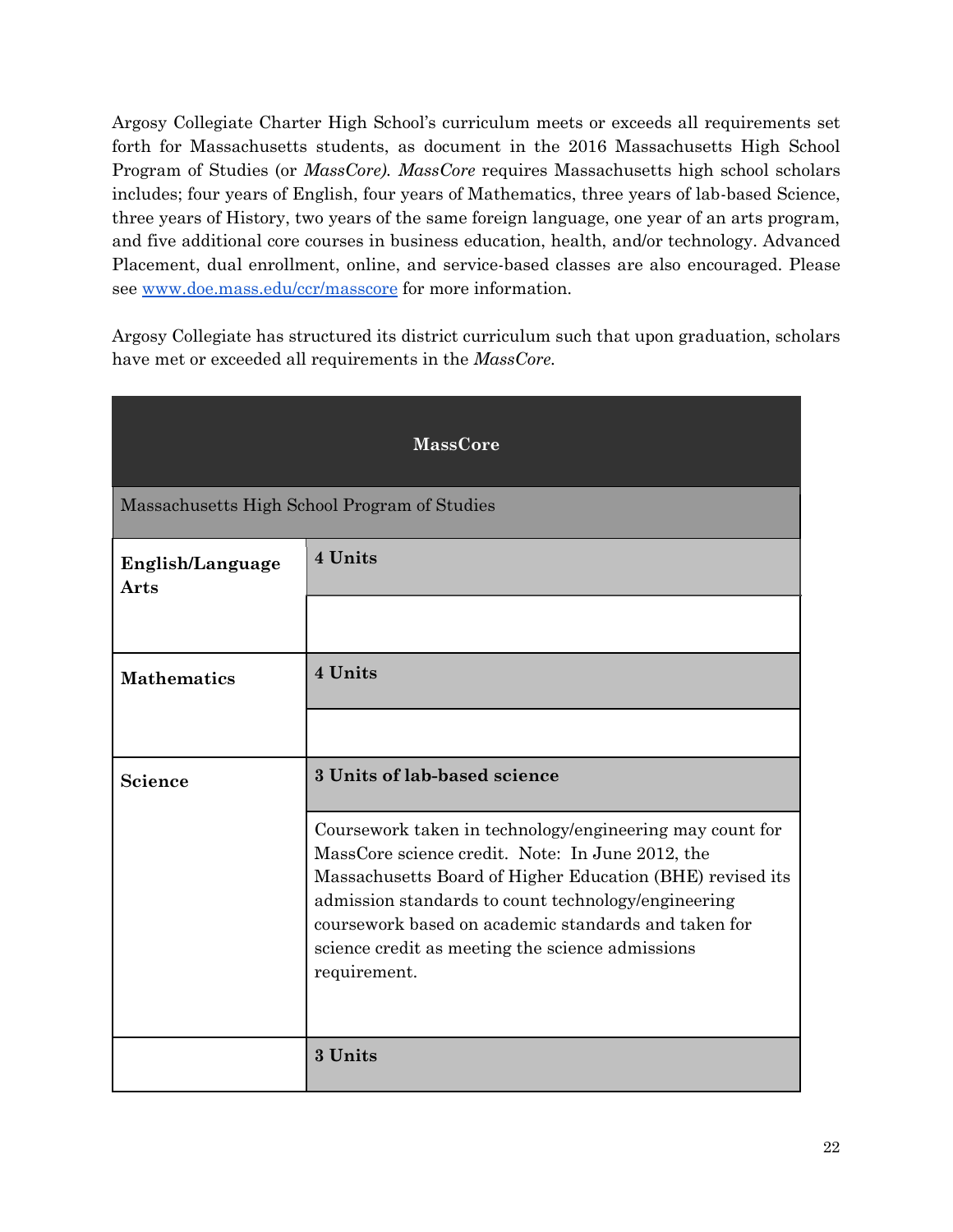| History/Social<br><b>Science</b>  | Including US History and World History.                                                                                                                                                                        |  |
|-----------------------------------|----------------------------------------------------------------------------------------------------------------------------------------------------------------------------------------------------------------|--|
| Foreign<br>Language**             | 2 Units                                                                                                                                                                                                        |  |
|                                   | Of the same language.                                                                                                                                                                                          |  |
| <b>Physical Education</b>         | As required by law                                                                                                                                                                                             |  |
|                                   | State law (M.G.L. c. 71, s. 3) states: "Physical education<br>shall be taught as a required subject in all grades for all<br>students."                                                                        |  |
|                                   | Health can be integrated into Physical Education, science,<br>or taught as a stand-alone course.                                                                                                               |  |
| The Arts**                        | 1 Unit                                                                                                                                                                                                         |  |
|                                   |                                                                                                                                                                                                                |  |
|                                   |                                                                                                                                                                                                                |  |
| <b>Additional Core</b><br>Courses | 5 Units                                                                                                                                                                                                        |  |
|                                   | Business Education, Career and Technical Education<br>(CTE), Health, Technology or any of the subjects above.<br>Note: Most students majoring in CTE will take more than 5<br>units in a CTE program of study. |  |

| Additional | Complete as many of the following as possible: |
|------------|------------------------------------------------|
|------------|------------------------------------------------|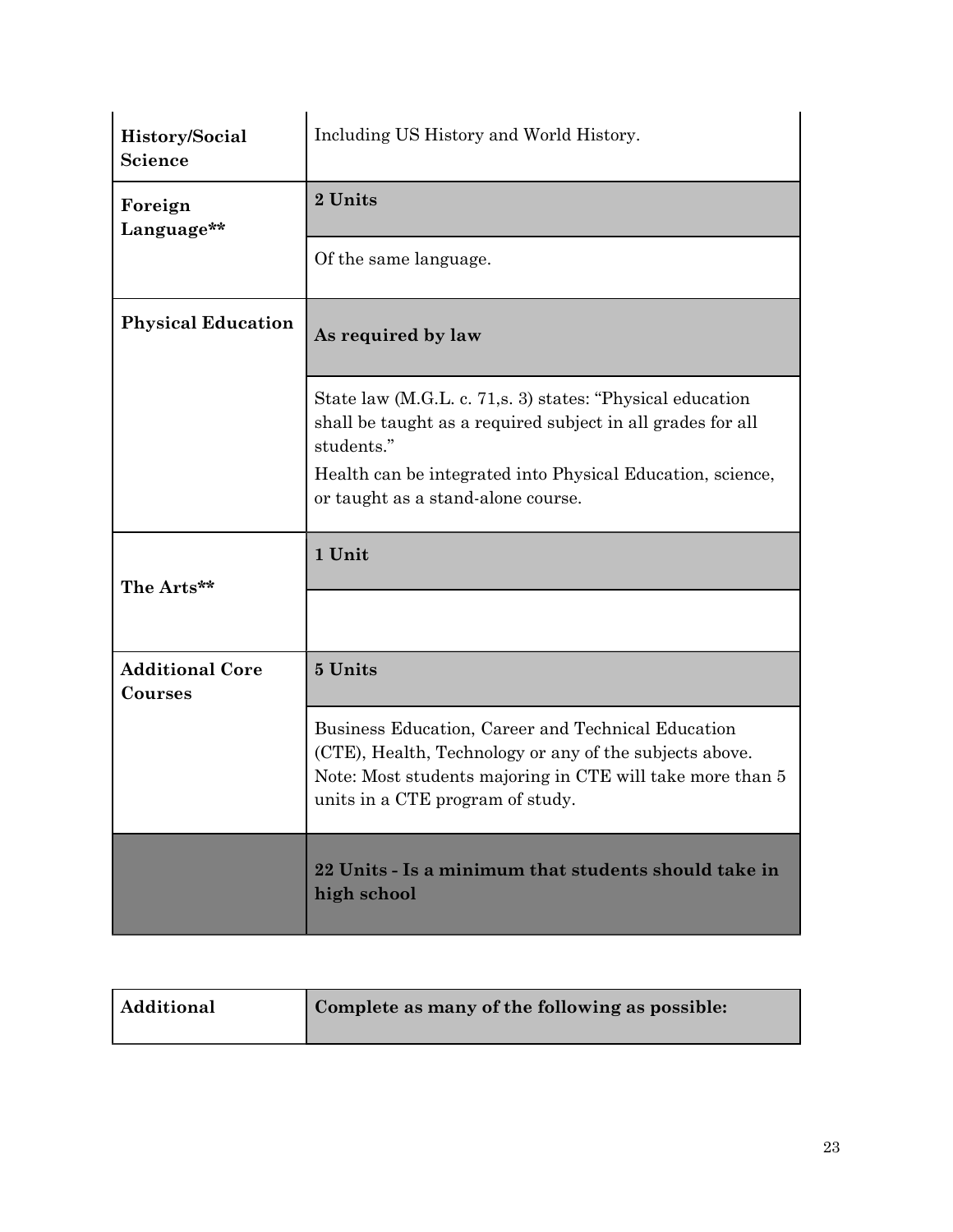| Learning      | Advanced Placement (AP); Capstone or Senior Project; Dual |
|---------------|-----------------------------------------------------------|
| Opportunities | Enrollment courses taken for both high school and college |
|               | credit; Online courses; Service Learning; and Work-based  |
|               | Learning.                                                 |
|               |                                                           |

\*A unit represents a full academic year of study or its equivalent in a subject that covers all the standards contained in a specific Curriculum Framework.

\*\* Students enrolled in a state-approved Career and Technical Education program of studies have the option of opting out of Foreign Language and Art and still fulfill MassCore.

MassCore is the recommended program of study that Massachusetts high school students need in order to be better prepared for college and a career. Developed by a statewide advisory group from the K-12, higher education and business sectors, MassCore maintains flexibility for students and high schools while allowing districts to set additional graduation requirements. Courses included in MassCore should be rigorous, engaging, and based on appropriate Massachusetts Curriculum Frameworks high school level standards.

- From MA DESE, 2007

| <b>Argosy Collegiate Charter High School</b> |                       |                            |                                 |                       |  |
|----------------------------------------------|-----------------------|----------------------------|---------------------------------|-----------------------|--|
|                                              |                       | <b>Sequence of Courses</b> |                                 |                       |  |
| English                                      | English I             | English II                 | English III                     | English IV            |  |
| Math                                         | Algebra I             | Geometry                   | Algebra II                      | Trig/Pre-<br>Calculus |  |
| <b>STEM</b>                                  | Physics               | Chemistry                  | <b>Biology</b>                  |                       |  |
| <b>History</b>                               | American<br>History I | American<br>History II     | World<br>History<br>$_{\rm II}$ |                       |  |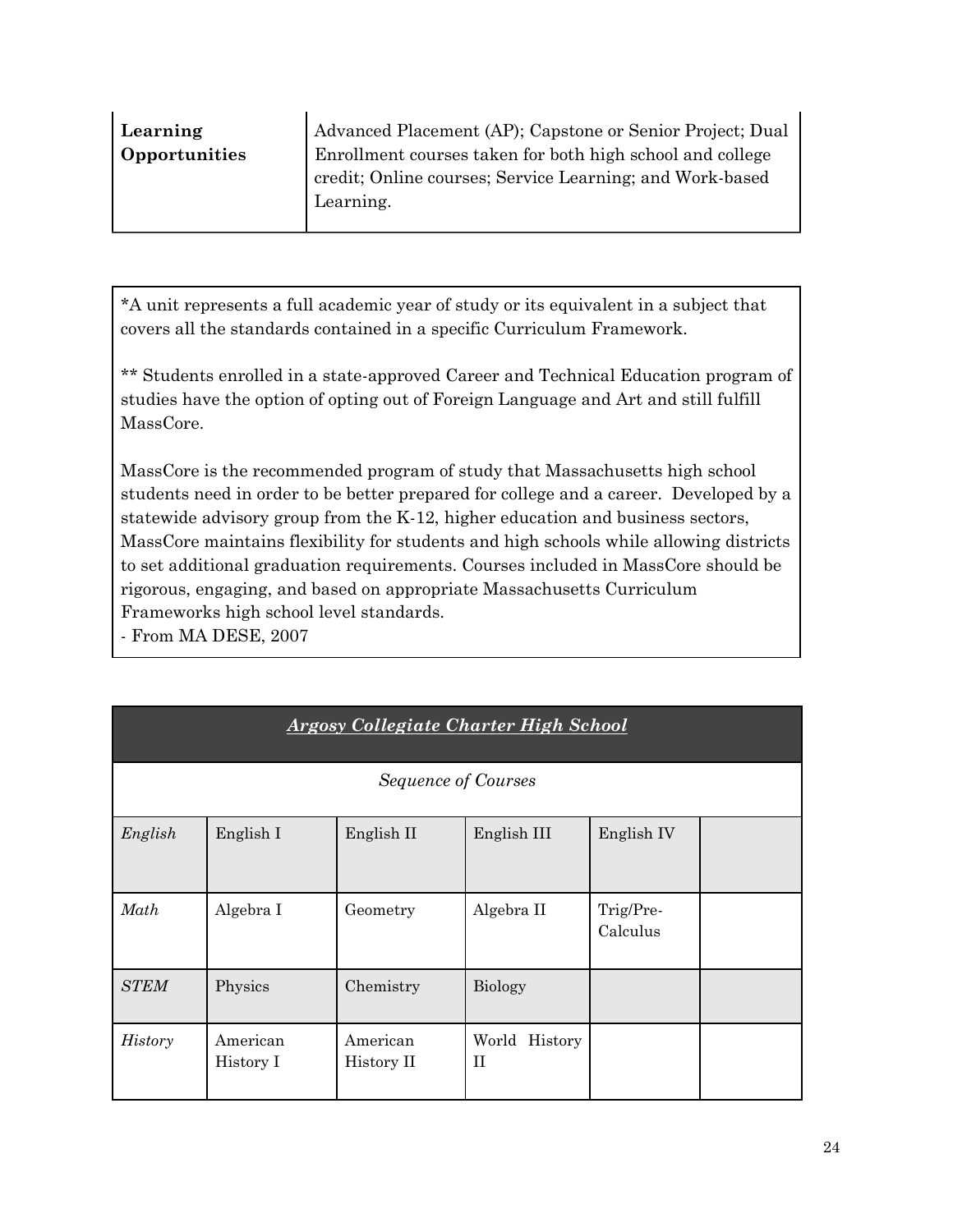| Foreign<br>Language                               | Spanish I<br>Portuguese I                                                                                                                                                                                                     | Spanish II<br>Portuguese II |  |  |  |
|---------------------------------------------------|-------------------------------------------------------------------------------------------------------------------------------------------------------------------------------------------------------------------------------|-----------------------------|--|--|--|
| Art                                               | Art 140                                                                                                                                                                                                                       |                             |  |  |  |
| Financial<br>Literacy                             | Financial Literacy is a key component of our program. Beginning in 6th grade<br>scholars learn the basics of consumer math, balancing a checkbook,<br><b>Foundations of Project Management</b><br>Personal Financial Planning |                             |  |  |  |
| * Indicates Advanced Placement Course Opportunity |                                                                                                                                                                                                                               |                             |  |  |  |

### **Response to Intervention**

Argosy Collegiate is committed to the academic success and social-emotional well-being of all scholars. If a scholar does not appear to be making adequate progress, grade-level teachers may engage in the Response to Intervention (RtI) process. RtI is a means of identifying, documenting, and assessing various interventions meant to enable teachers to best serve all scholars and allow for scholar progress. Several rounds of RtI and tiers of intervention may be engaged in order to support scholar progress in the curriculum.

## **Behavior Expectations – Code of Conduct**

### **Our DREAM Values**

Argosy Collegiate's mission is for 100% of our scholars to be prepared for college, career, and life. This mission will not be realized for all scholars without a strong school culture. To provide the very best education for Argosy scholars, every member of the community works together to create a respectful school environment and an atmosphere conducive to academic excellence. The school's rigorous academic program is supported by school-wide, behavioral expectations to which all community members are held accountable. These expectations are derived from our DREAM Values **– Determination, Respect, Excellence, Altruism, and Maturity.**

Specifically, scholars are expected to demonstrate these five values:

**Determination:** Show Determination by always doing your personal best, and completing what you set out to do.

**Respect:** Show Respect to yourself, your classmates, the teachers, the staff, and your school. **Excellence:** Show Excellence by consistently meeting and striving to exceed expectations of high quality performance.

**Altruism:** Show Altruism by being unselfish, supportive of others, working toward the greater good of the community, and genuinely celebrating the achievements of others.

**Maturity:** Show Maturity by making positive choices, embracing feedback and guidance, accepting consequences, and owning your success.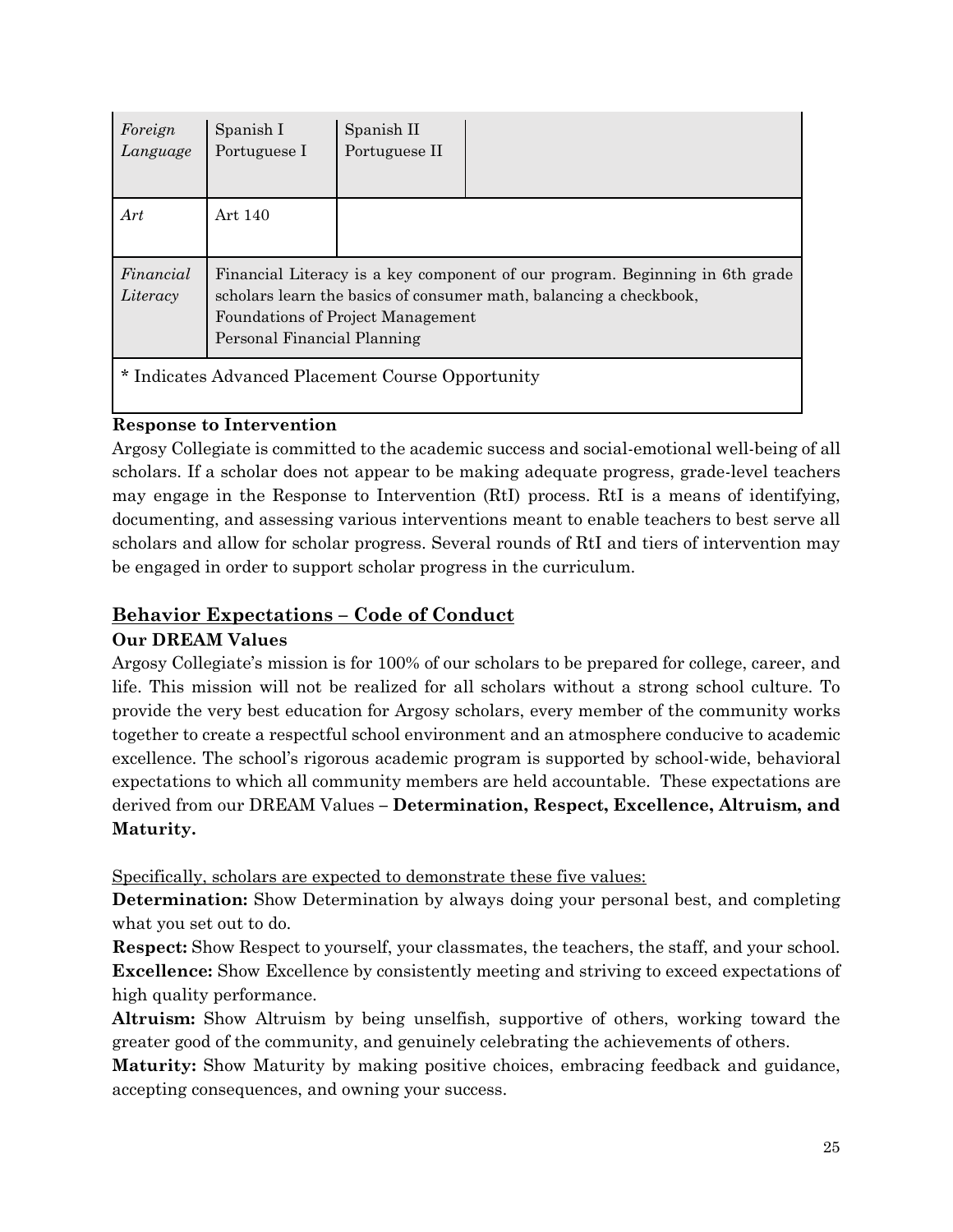Our behavior management system is grounded in the belief that scholars are capable of making good choices. We have created and implemented a system where there are positive motivators for when a scholar follows a rule or procedure and consequences for when they do not. Scholars quickly learn that when they make good choices positive things happen and when they make choices against our Code of Conduct, there is a corresponding undesirable consequence. This is the basis of our Code of Conduct as well as for the school's point-based merit and demerit behavior tracking system.

### **What is the merit and demerit system?**

Argosy Collegiate staff identified an extensive list of positive behaviors to reward and negative behaviors that our scholars traditionally struggle with and designed a system for tracking these behaviors. Within this system, positive behavior is rewarded with a "merit" (earning +2 points), and a negative behavior with a "demerit" (earning -3 points). All scholars and staff will be trained extensively in this system, and all adults in the building, whether an instructor or administrator, are responsible for tracking the performance of every scholar at all times. The result is a level of school wide consistency in which all scholars are held to the same high expectations.

| Behaviors which may warrant a <i>merit</i><br>include, but are not limited to:                                                                                                                                                                                                                                                                                                                                                                                                 | Behaviors which may warrant a <b><i>demerit</i></b><br>include, but are not limited to:                                                                                                                                                                                                                                                                                                                                                                                                                                                                                                          |
|--------------------------------------------------------------------------------------------------------------------------------------------------------------------------------------------------------------------------------------------------------------------------------------------------------------------------------------------------------------------------------------------------------------------------------------------------------------------------------|--------------------------------------------------------------------------------------------------------------------------------------------------------------------------------------------------------------------------------------------------------------------------------------------------------------------------------------------------------------------------------------------------------------------------------------------------------------------------------------------------------------------------------------------------------------------------------------------------|
| · following directions<br>being prepared for class<br>'supporting and encouraging peers<br>• participating and contributing to class<br>discussions<br>• showing determination when learning<br>new things or struggling<br>demonstrating a sense of urgency<br>demonstrating leadership<br>• volunteering<br>• helping peers or staff<br><b>taking care of the school</b><br>• being very organized<br>• being unselfish<br>• working well independently or within a<br>group | • being out of uniform (e.g., shirt is<br>untucked)<br>• talking during a level 0 direction or<br>during a transition<br>· distracting behavior (self, peers, or<br>staff)<br>• arriving late to school or class<br>• being unprepared for class<br>• poor posture during class<br>· making inappropriate noises during<br>class<br>· failure to follow directions or<br>procedures of the class or school<br>· talking out of turn, not raising hand<br>• not walking with urgency/loitering<br>· disrupting the learning environment<br>• minor teasing, making fun of others,<br>name calling |
|                                                                                                                                                                                                                                                                                                                                                                                                                                                                                |                                                                                                                                                                                                                                                                                                                                                                                                                                                                                                                                                                                                  |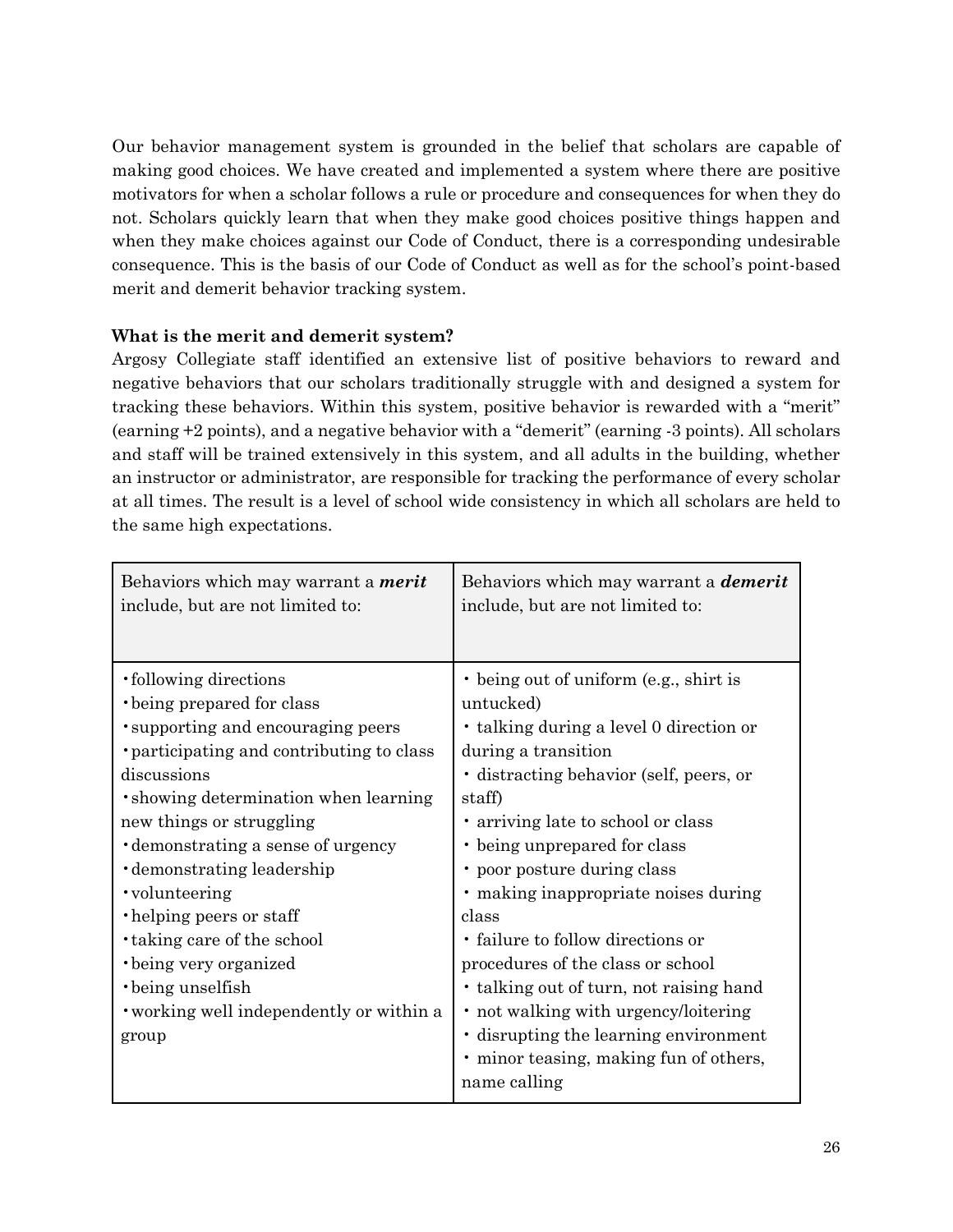

## **How does the merit/ demerit in LIVE SCHOOL system work?**

LiveSchool is an online app that helps Argosy create a positive learning environment. Argosy staff can award points for good behavior and hard work, as well as document negative behavior and comments. Scholars and parent/guardian are given access to Live School at the start of the year, each scholar has their own login and password.

Reports generated summarizes scholars' non-academic performance. This report, referred to as the Collegiate Report, is one of Argosy's primary communication tools between scholars, families, and the school. By working hard on a regular basis, scholars will be able to earn Collegiate Day.

Scholars on both campuses begin each Collegiate Week with 100 Collegiate Points. Scholars earn or lose Collegiate Points based on the DREAM Value behaviors that we wish to see scholars develop or practice to support their academic success. At the end of the Collegiate Week, scholars must maintain a minimum of 80 Collegiate Points at the middle school and 90 Collegiate Points at the high school.

At the High School Collegiate reports are run on Thursdays; Friday is Collegiate Day. High School Scholars should log in to view their points after the school day and each Thursday evening to see if they have earned Collegiate Day. Scholars should not be checking their Live School account during classroom participation as it is a distraction from the curriculum.

Collegiate Reports at the Middle School are handed out to scholar's on Tuesdays to take home with them. Wednesday is Collegiate Day at the Middle School.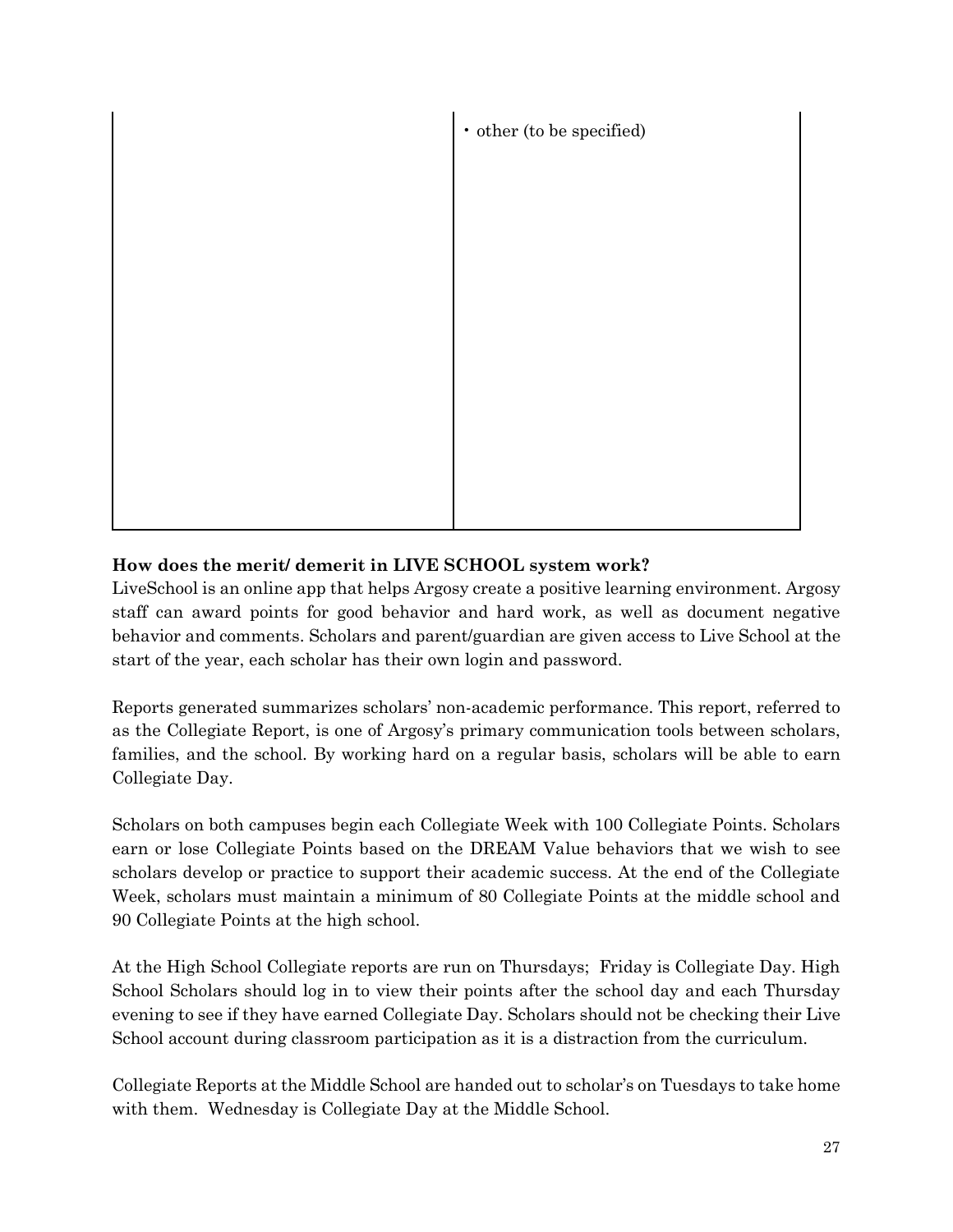Parents are encouraged to log in to review these reports throughout the week with their scholar.

## **How does a scholar's DREAM score impact their involvement in extracurricular activities?**

Scholars who earn at least 80 DREAM points on their Tuesday Collegiate Report earn Collegiate Day. Collegiate Day occurs on Fridays and scholars who earn Collegiate Day can wear a college/university t-shirt, plain blue jeans and sneakers of their choice on that day. They will also be able to participate in extracurricular activities offered after school during the following week. Activities and enrichments change seasonally and each scholar must maintain both an academic expectation (passing all classes) and a behavior expectation (earning their weekly Collegiate Day).

If a scholar's Collegiate Report is less than 80, the scholar **cannot** participate in Collegiate Wednesday nor will they be able to participate in the following week's extracurricular activities.

## **Character Points (Middle School)**

Argosy Collegiate believes in the importance of demonstrating readiness for the next grade level through Determination, Respect, Excellence, Altruism, and Maturity. Progress in these areas is monitored through character points. At the beginning of each school year, scholars are awarded character points. Scholars lose points based on behavioral infractions that result in detentions, in-school suspensions, and out of school suspensions.

If a scholar earns their maximum allotted detentions or suspensions in a school year (determined by a scholar's grade level), he/she will be retained and will be required to repeat his/her grade level as that scholar has not demonstrated the necessary DREAM values to be promoted to the next grade level.

| <b>After School Detention</b> | <b>In-School Suspension</b> | Out of School Suspension |
|-------------------------------|-----------------------------|--------------------------|
| 1 Point                       | 2 Points per day            | 3 Points per day         |
|                               |                             |                          |

\* *Please note: A missed/skipped after school detention results in an automatic in-school suspension, resulting in 3 points accumulative.*

| <b>Scholar Grade Level</b> | <b>Maximum Number of Points</b><br>(Combination of Detentions and<br>Suspensions) |
|----------------------------|-----------------------------------------------------------------------------------|
| Grade 6                    | 30                                                                                |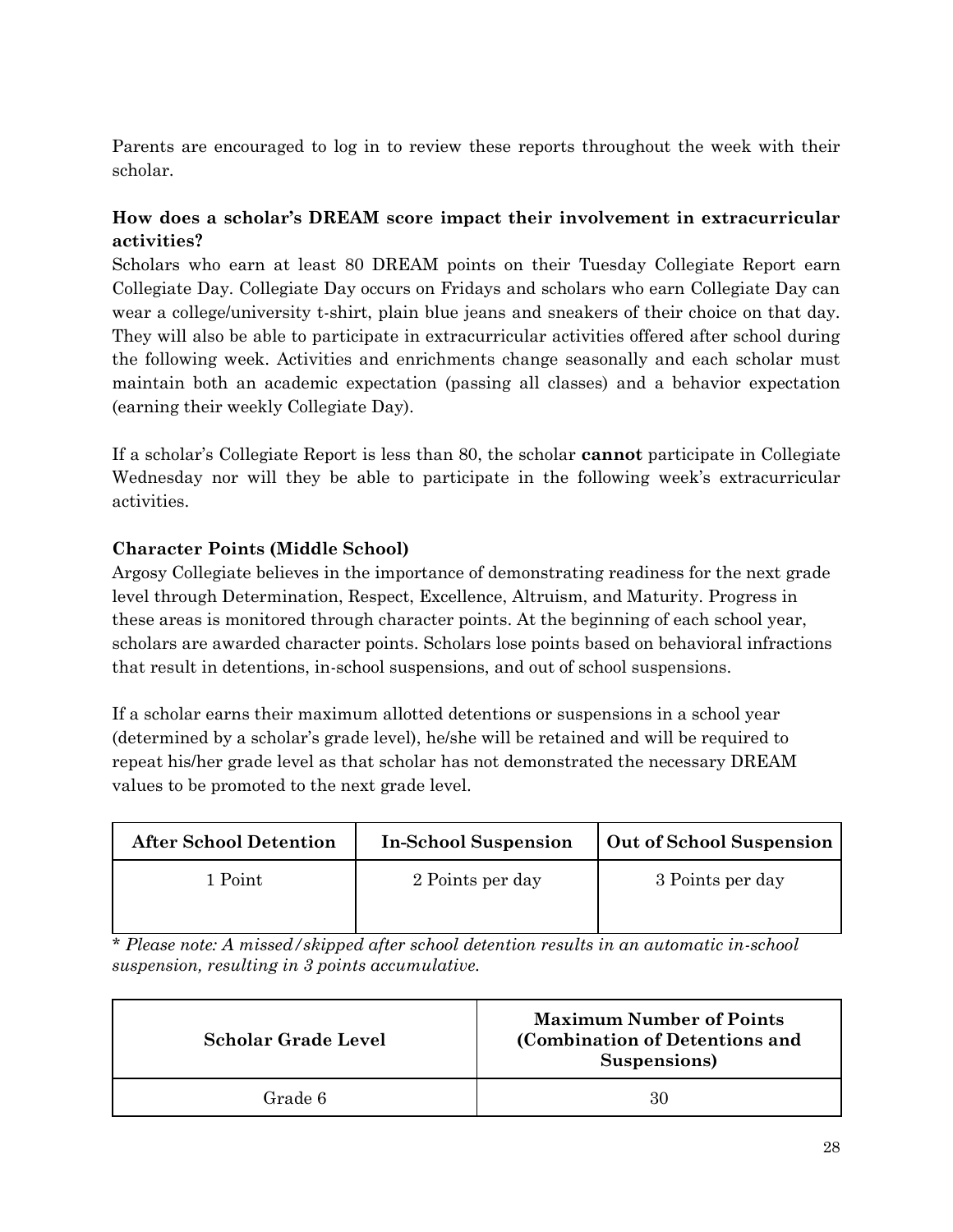| Grade 7 | 25 |
|---------|----|
| Grade 8 | 20 |

### **Bullying Prevention and Intervention Plan**

Argosy Collegiate Charter School adheres to an *Act Relative to Bullying in Schools* which was endorsed by Governor Patrick on May 10.2010. ACCS is in compliance with the new anti-bullying legislation (as required by M.G.L. c. 71, § 37O).

*''Bullying'', the repeated use by one or more students or by a member of a school staff including, but not limited to, an educator, administrator, school nurse, cafeteria worker, custodian, bus driver, athletic coach, advisor to an extracurricular activity or paraprofessional of a written, verbal or electronic expression or a physical act or gesture or any combination thereof, directed at a victim that: (i) causes physical or emotional harm to the victim or damage to the victim's property; (ii) places the victim in reasonable fear of harm to himself or of damage to his property; (iii) creates a hostile environment at school for the victim; (iv) infringes on the rights of the victim at school; or (v) materially and substantially disrupts the education process or the orderly operation of a school. For the purposes of this section, bullying shall include cyber-bullying.*

Parts of the law (M.G.L. c. 71, § 37O) that are important for scholars and parents or guardians to know are described below.

(a) The right of an individual to report to appropriate authorities a crime committed by a scholar or another individual.

(b) Law enforcement, judicial authorities or school security personnel from exercising their responsibilities, including the physical detainment of a scholar or other persons alleged to have committed a crime or posing a security risk. (c) The exercise of an individual's responsibilities as a mandated reporter of child abuse/neglect pursuant to MGL c. 119, s 51A to the appropriate state agency. (d) The protection afforded publicly funded scholars under other state or federal laws, including those laws that provide for the rights of scholars who have been found eligible to receive special education services.

(e) Any teacher, employee or agent of a public education program from using reasonable force to protect scholars, other persons or themselves from assault or imminent, serious physical harm.

Argosy Collegiate Charter School's Bullying Prevention and Intervention Plan (BPIP) has been formalized and submitted to the Department of Elementary and Secondary Education and include the above listed requirements. BPIP Handbook and forms are available upon request in the main office and also on ACCS' website.

#### **Safety Searches**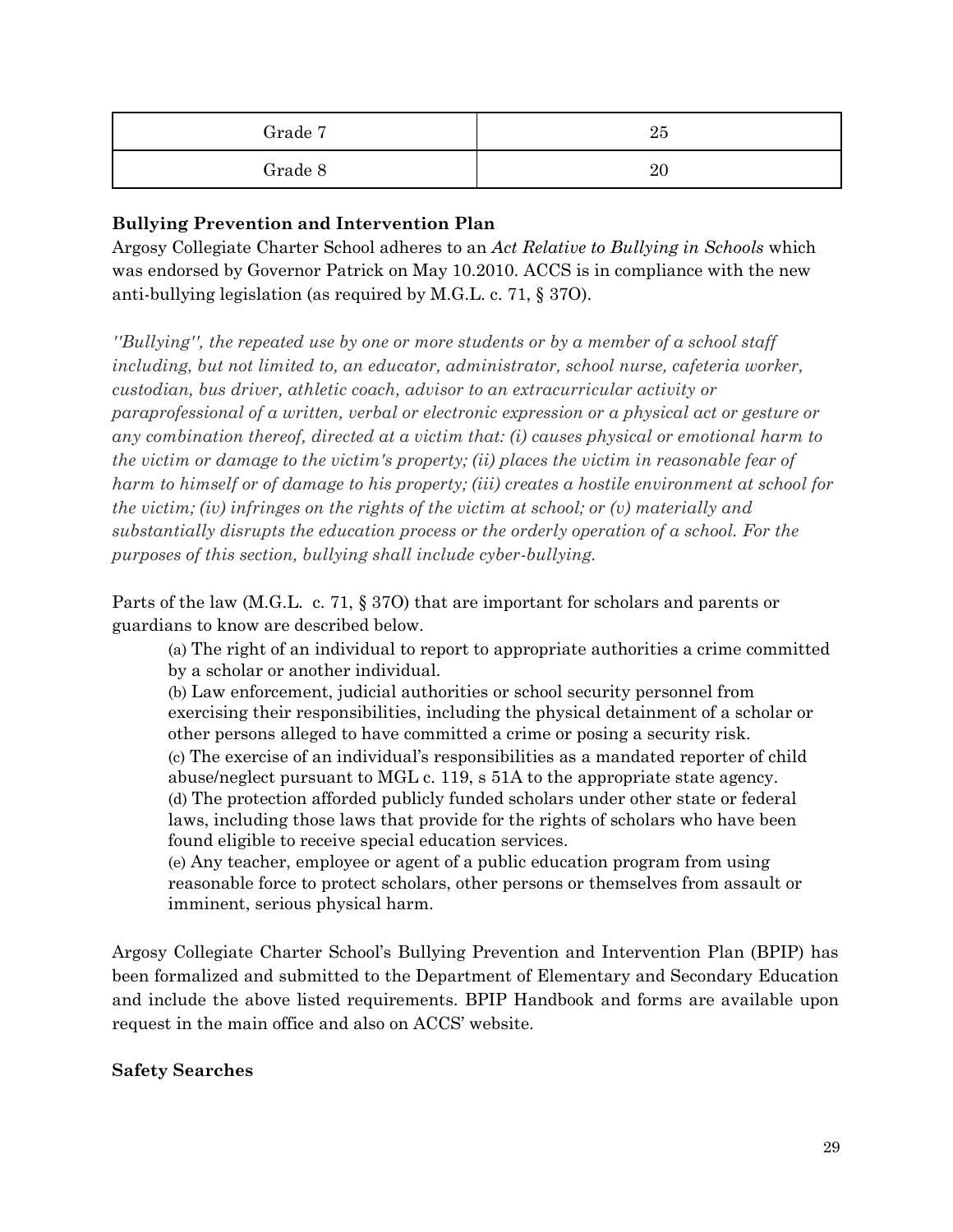In order to maintain the security of all its scholars, Argosy Collegiate reserves the right to conduct searches of its scholars and their property. School cubbies, lockers, and desks, which are assigned to scholars for their use, remain the property of the school and scholars should, therefore, have no expectation of privacy in these areas. Such areas are subject to canine searches and to random searches by school officials at any time. Random or specific searches of backpacks/book bags may be performed to ensure the safety of all scholars and staff in the building. If searches are conducted, the school will ensure that the privacy of the scholars is respected to the extent possible, and that scholars and their families are informed of the circumstances surrounding and results of the search.

#### **Behavior Detention**

**High School:** All detentions are held after school for one hour (from 2:50-3:50). The scholars' parent/guardian will be given ample notice to make arrangements as needed for alternative transportation. Scholars must fulfill their detention within 3 days of the infraction.

**Middle School:** Behavior detentions will be served on specified days from 3:30pm-4:30pm. Additionally, Deans of Students may offer a before school behavior detention to ensure that a scholar serves his/her detention as close to the infraction as possible.

#### **Cheating, Plagiarism, and Copying the Work of Others**

Cheating on homework or exams, using resources inappropriately, and copying other people's work – scholars' or otherwise – is not only unfair but, in the case of plagiarism, it is illegal. There should never be a time when scholars should feel the need to look at someone else's exam, use a resource such as the Web inappropriately (i.e., term paper sites, translation sites), or copy someone else's homework, project, or paper. If scholars are unsure about an assignment or unsure about a test question or testing procedure, they should go to their teacher and ask for direction or support. Specific guidelines regarding plagiarism will be reviewed with scholars. Further, any sort of communication (verbal or aided by technology), regardless of content, during an assessment will be considered cheating. The school will determine appropriate consequences, but cheating, plagiarism, and copying others' work may result in a suspension. Scholars who share their completed work for others to copy shall also be subject consequences. Scholars will be required to complete the plagiarized assignment to meet the teacher's criteria, but may not receive full credit. Incidents of severe plagiarism will be recorded on a scholar's permanent record. Scholars who provide work that is copied or plagiarized are also subject to disciplinary consequences.

#### **In-School Suspensions**

The purpose of our behavior policies are to diminish behaviors that get in the way of scholars' learning. When demerits or detentions aren't working or when a scholar demonstrates a behavior that requires a consequence more serious than a demerit or a detention, an In-School Suspension (ISS) may be issued, depending on the infraction or the repetitive nature of infractions. When a scholar serves an ISS, they are required to complete the day's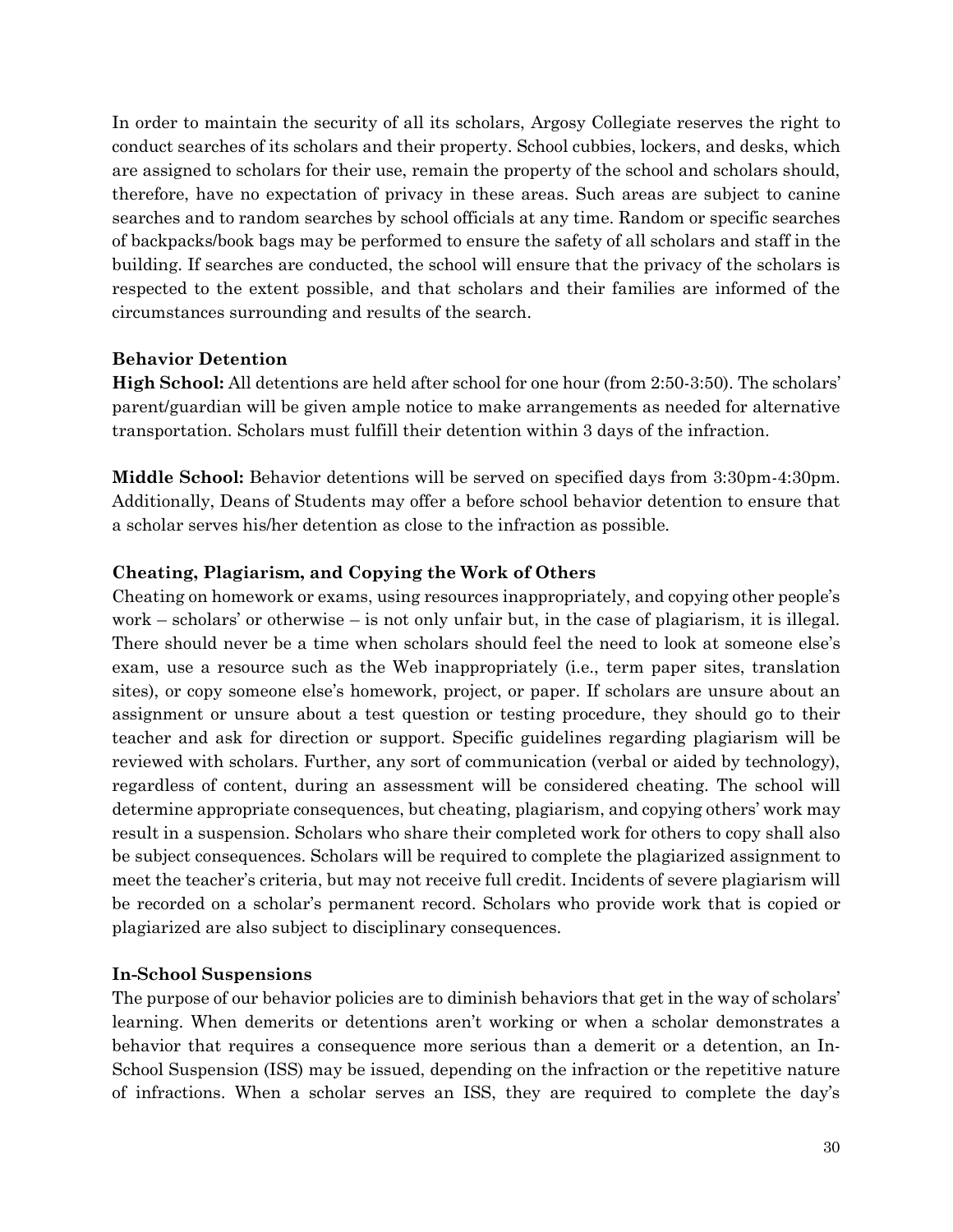assignments as well as any behavior and reflection packets that the Dean deems appropriate for the scholar and the code of conduct violation.

## **Short Term, Out of School Suspensions**

If a scholar commits one of the infractions listed below, the scholar may receive an out of school suspension. In every case of scholar misconduct for which suspension may be imposed, the Principal and the Dean of Students are required to exercise discretion in deciding the consequence for the offense, consider ways to re-engage the scholar in learning, and avoid using long-term suspension from school as a consequence until alternatives have been tried. Under the Fourteenth Amendment to the Constitution, scholars are guaranteed due process and fair treatment at school. Therefore, prior to a school administrator taking disciplinary action against a scholar, the school administrator shall provide the scholar with appropriate due process. Infractions include but are not limited to:

- disrespect of a fellow scholar
- disrespect of faculty, staff, or school transportation provider
- disrespect to school property
- cheating or plagiarism, or copying of anyone else's work (including the use of language translation sites and term paper sites on the Internet)
- use of a cell phone, pager, or other electronic communication device during school or during a school-sponsored activity
- damaging, destroying, or stealing personal or school property or attempting to do so
- committing sexual, racial, or any other form of harassment or intimidation
- bullying
- truancy, including intentionally missing Homework Support or detention
- excessive demerits and/or repeated after school detentions
- using abusive, vulgar, or profane language or treatment
- making verbal or physical threats towards scholars, staff, or the school
- fighting, pushing, shoving, or unwanted physical contact
- setting off false alarms or calling in groundless threats
- gambling
- departing, without permission, from class, floor, building, or school-sponsored activity
- unauthorized use of the building elevator
- forgery of any sort, including parental signatures
- repeated and fundamental disregard of school policies and procedures
- using or possessing drug paraphernalia including but not limited to: pipes, needles, and cigarette papers
- using or possessing over-the-counter medication inappropriately
- using or possessing tobacco products including e-cigarettes and vaping devices

In addition, our rules and regulations are based on a system of escalating consequences. This means that penalties may increase after repeat offenses. These may be enforced in addition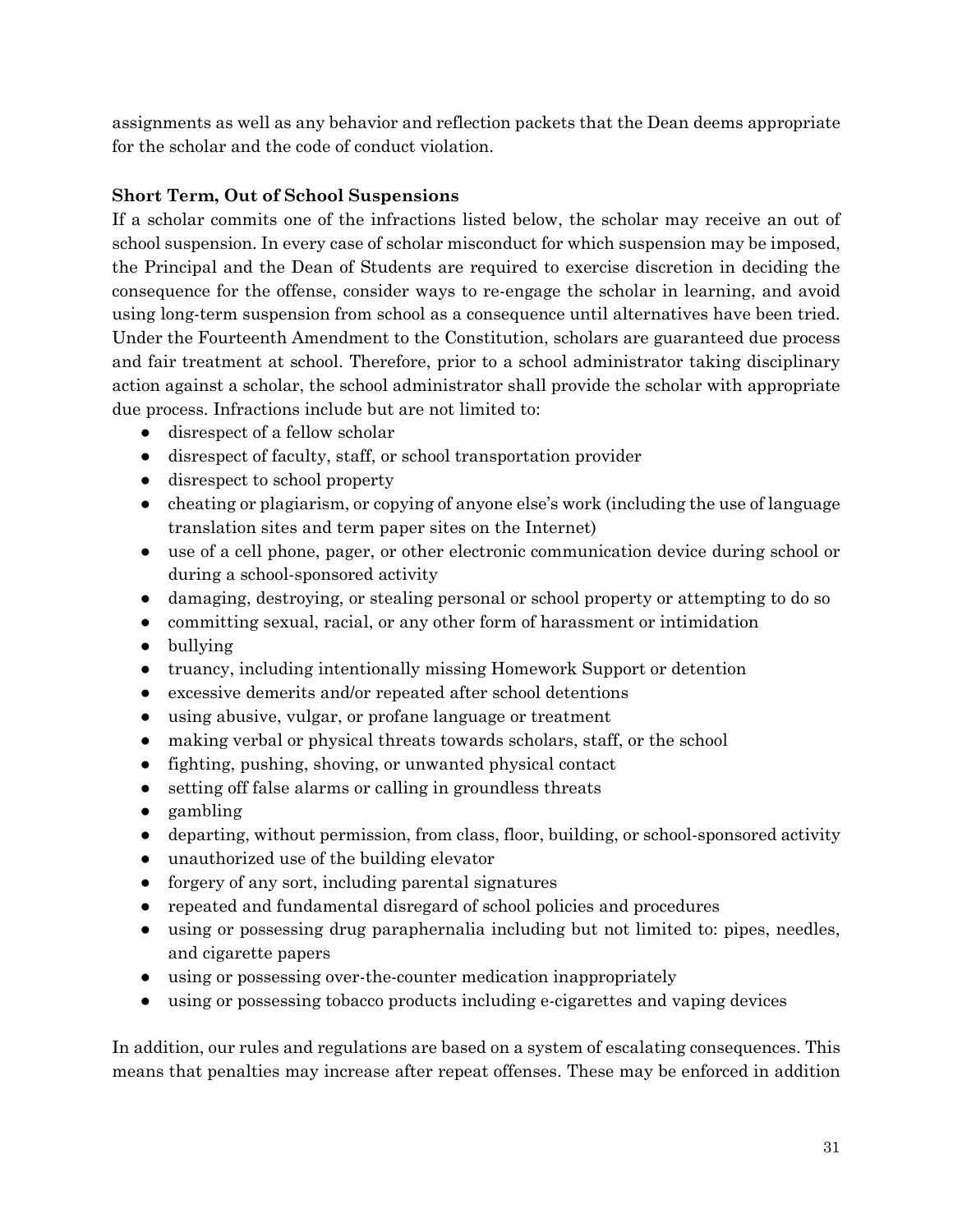to a suspension, whether in or out of school. Escalating consequences are school-specific and may or may not include:

- community service to the school before or after regular school hours
- an individualized behavior intervention or management plan
- in-school reflection
- lunch detention
- loss of hallway privileges
- writing and delivering an apology to the school community
- a behavior contract between the scholar and school

Suspensions may be short term or long term. Short term suspension means the removal of a scholar from the school premises and regular classroom activities for ten (10) consecutive or cumulative school days or less. Long term suspension means the removal of a scholar from the school premises and regular classroom activities for more than ten (10) consecutive school days, or for more than ten (10) school days cumulatively for multiple disciplinary offenses in any school year. Suspensions may also occur in-school or out-of-school. In-school suspension is the removal of a scholar from regular classroom activities, but not from the school premises, for no more than ten (10) consecutive school days, or no more than ten (10) school days cumulatively for multiple infractions during the school year. Argosy Collegiate's policy is that after five suspensions, either in or out of school, the scholar may be out-of-school suspended for each subsequent offense. A Vice-Principal or Dean of Scholars may, at his/her discretion, allow a scholar to serve a long-term suspension in school. During the course of an out-ofschool suspension from school, a scholar may not be on school premises. During the course of an in-school or out-of-school suspension, a scholar is ineligible to participate in any schoolrelated activities, including athletic activities. The scholar and his/her parents are expected to meet with a school administrator prior to the scholar's return to class.

### **Emergency Removal**

If a scholar's continued presence in school poses a danger to persons or property, or materially and substantially disrupts the order of the school and in the administrator's judgment there is no alternative available to alleviate the danger or disruption, a scholar who is charged with a disciplinary offense may be removed temporarily from school before receiving due process pursuant to an Emergency Removal. The administrator will immediately notify the Executive Director in writing of the removal and the reason for it, and describe the danger or disruption by the scholar. The temporary removal will not exceed two (2) school days following the day of the emergency removal, during which time the administrator will provide the following, as applicable to the length of suspension:

• Make immediate (within 24 hours) and reasonable efforts to orally notify the scholar and the scholar's parent of the emergency removal, the reason for the need for emergency removal, and other applicable matters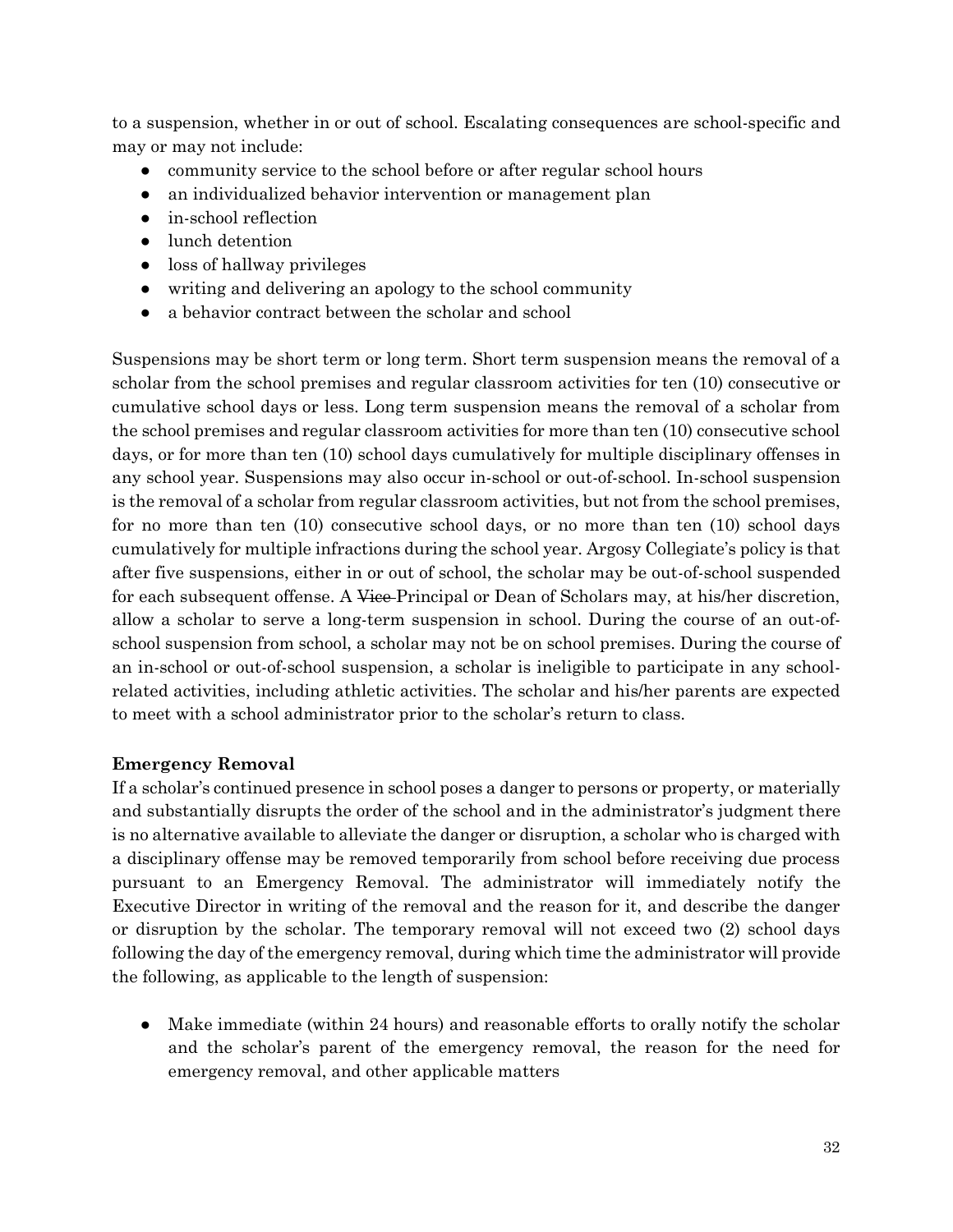- Provide written notice to the scholar and parent as provided in Appendix A as applicable
- Provide the scholar an opportunity for a hearing with the administrator, as applicable, and provide the parent an opportunity to attend the hearing, before the expiration of the two (2) school days, unless an extension of time for hearing is otherwise agreed to by the administrator, scholar, and parent.
- Render a decision orally on the same day as the hearing, and in writing no later than the following school day.
- An administrator may not remove a scholar from school on an emergency basis for a disciplinary offense until adequate provisions have been made for the scholar's safety and transportation. Suspension/Expulsion: Under certain circumstances, scholars may be subject to suspension and/or expulsion by the Principal and/or Executive Director as explained below. Scholars are subject to suspension and/or expulsion (i.e, permanent exclusion) by the ED for the conduct listed below. (See also, M.G.L. ch. 71,  $§37H$  and  $§37H\frac{1}{2}$ ).
- Possession of a dangerous weapon\*
- Possession of a controlled substance (such as marijuana, cocaine, or prescription drugs not authorized by the school nurse)
- Assault on teachers, administrative staff or other educational personnel.

\*This includes not only knives and guns, explosive devices and realistic replicas of such weapons/devices, but also other objects used to assault another person or to otherwise create a dangerous situation, such as a baseball bat, a pair of scissors, matches or a lighter. While such objects would not always constitute "dangerous weapons", administrators and educational professionals will review the circumstances of each case and make a reasonable determination about whether a particular object in a scholar's possession constitutes a dangerous weapon in the school setting. Any illegal weapon will be turned over to the Police Department. Any scholar who brings a firearm to school must be expelled for a minimum of one school year, with exceptions granted only by the Executive Director. (The definition of a firearm includes but is not limited to guns (including a starter gun), bombs, grenades, rockets, missiles, mines and similar devices.) Upon the issuance of a criminal or felony delinquency complaint against an Argosy Collegiate scholar, the ED may suspend such scholar for a period of time determined appropriate by the ED if he or she determines that the scholar's continued presence in school would have a substantial detrimental effect on the general welfare of the school. Upon an Argosy Collegiate scholar being convicted of a felony or upon an adjudication or admission in court of guilt with respect to such a felony or felony delinquency, the Principal/ED may expel said scholar if the Principal/ED determines that the scholar's continued presence in school would have a substantial detrimental effect on the general welfare of the school. For more information on scholar and parent/guardian rights pertaining to due process, please refer to Appendix A.

#### **Due Process**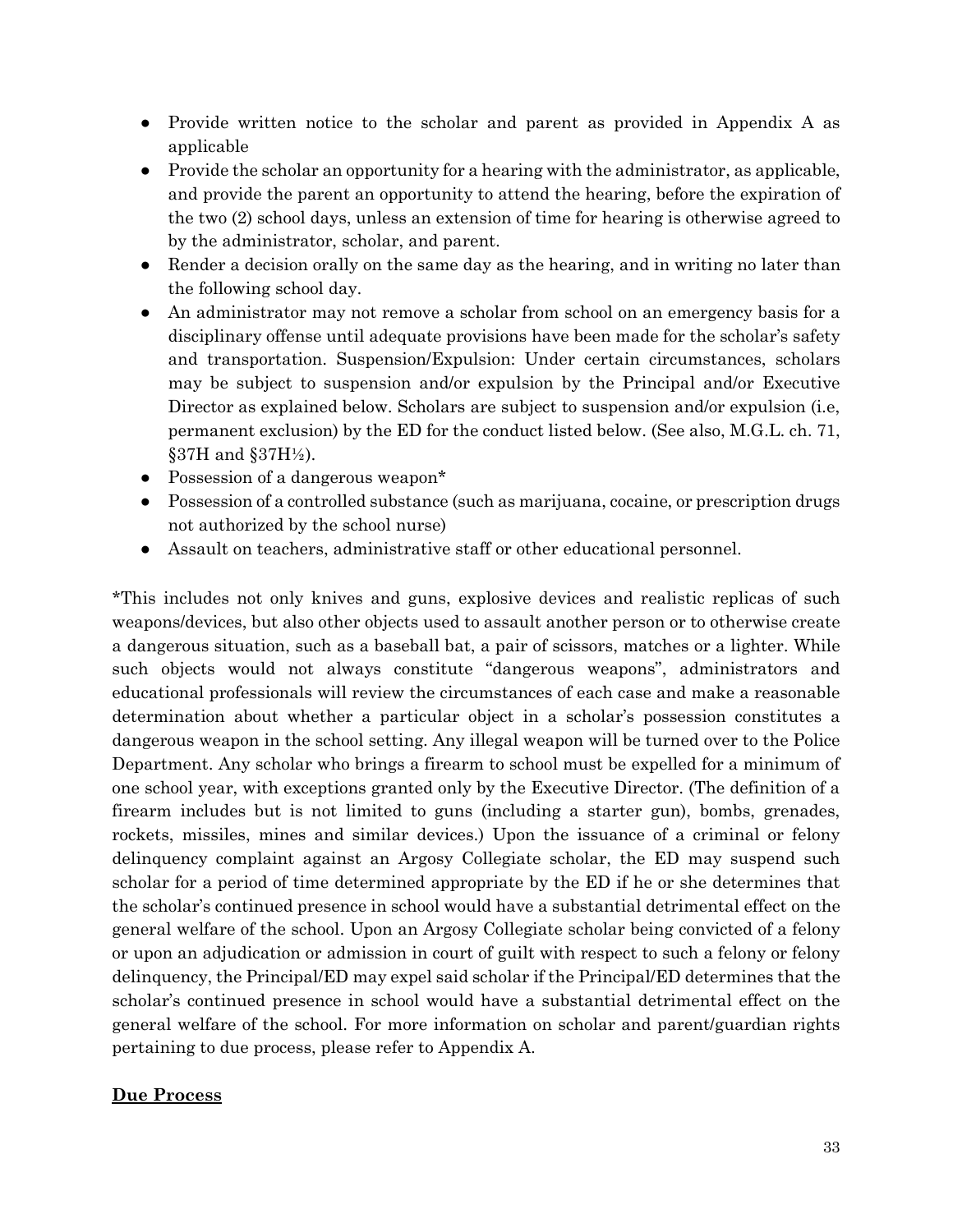I. In-School Suspension. An in-school suspension is a removal of a scholar from regular classroom activities, but not from the school premises. The procedure for an in-school suspension of no more than (10) school days (consecutive or cumulatively for multiple infractions during the school year) will be as follows:

1. The administrator will inform the scholar of the disciplinary offense charged, the basis for the charge, and provide the scholar an opportunity to respond. If the administrator determines that the scholar committed the disciplinary offense, the administrator will inform the scholar of the length of the scholar's in-school suspension, which may not exceed 10 days, cumulatively or consecutively in a school year.

2. On the same day as the in-school suspension decision, the administrator will make reasonable efforts to notify the parent orally of the disciplinary offense, the reasons for concluding that the scholar committed the infraction, and the length of the in-school suspension. The administrator will also invite parents to a meeting to discuss the scholar's academic performance and behavior, strategies for scholar engagement, and possible responses to the behavior. Such meetings will be scheduled on the day of the suspension if possible, and if not, as soon thereafter as possible. If the administrator is unable to reach the parent after making and documenting at least two (2) attempts to do so, such attempts will constitute reasonable efforts for purposes of orally informing the parent of the in-school suspension.

3. The administrator will send written notice to the scholar and parent about the in-school suspension, including the reason and the length of the in-school suspension, and inviting the parent to a meeting with the Principal for the purpose set forth above, if such meeting has not already occurred. The administrator will deliver such notice on the day of the suspension by hand-delivery, certified mail, first-class mail, email to an address provided by the parent for school communications, or by other method of delivery agreed to by the administrator and the parent.

An in-school suspension of more than 10 cumulative days in a school year will be subject to the procedures for long-term suspension found on page 35.

II. Short Term, Out-of-School Suspension. Except in the case of an Emergency Removal (see page 29), prior to imposing a short term out-of-school suspension (10 days or less in a school year) for conduct not covered by M.G.L. c. 71, §37H and 37H ½, an administrator will provide the scholar and his/her parent oral and written notice and an opportunity to participate in an informal hearing.

1.Notice: The written notice to the scholar and the parent will be in English and in the primary language of the home if other than English, or other means of communication where appropriate and will include the following: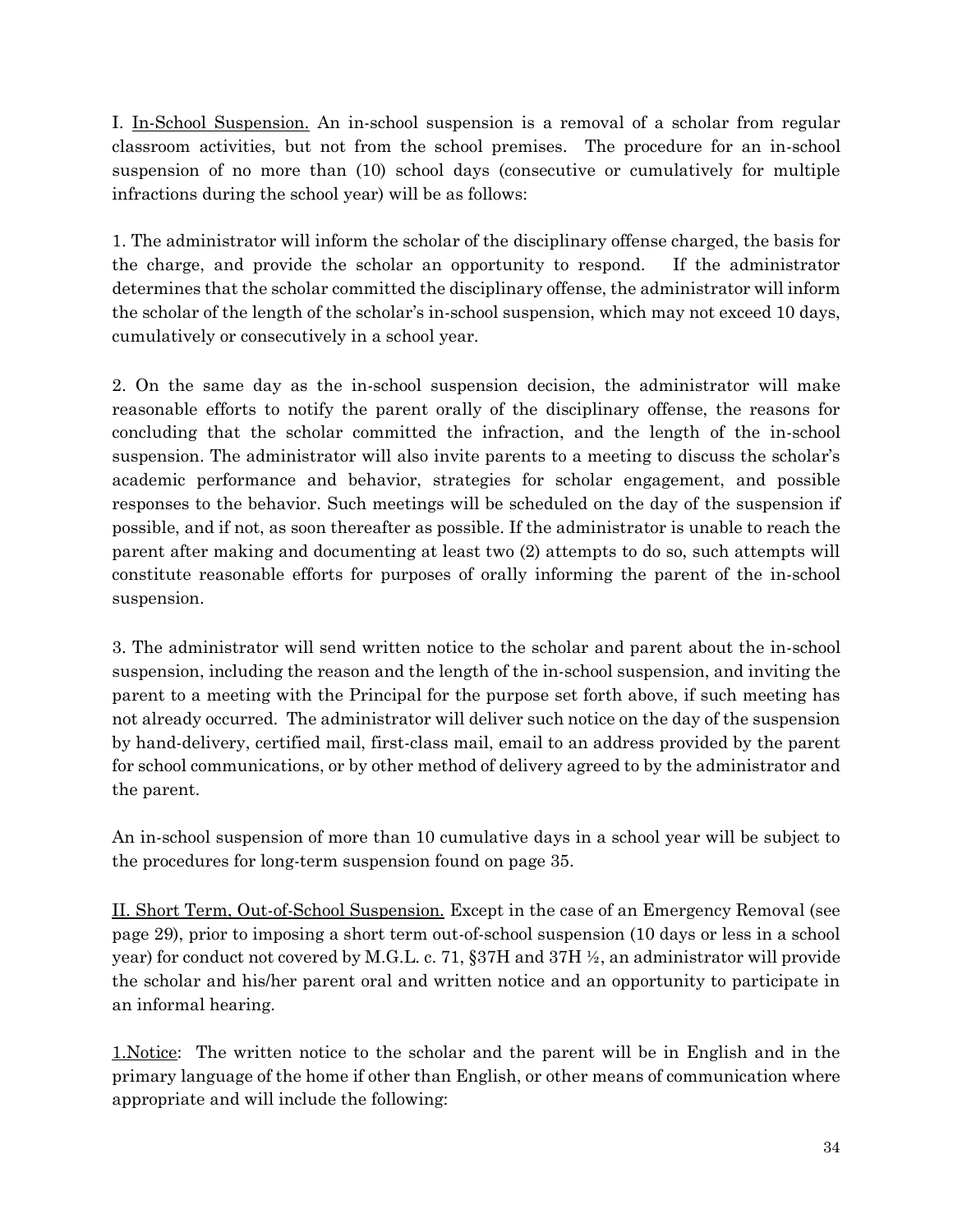a) the disciplinary offense

b) the basis for the charge

c) the potential consequences, including the potential length of the scholar's suspension d) the opportunity for the scholar to have a hearing with the administrator concerning the proposed suspension, including the opportunity to dispute the charges and to present the scholar's explanation of the alleged incident, and for the parent to attend the hearing e) the date, time, and location of the hearing

f) the right of the scholar and the scholar's parent to interpreter services at the hearing if needed to participate.

Written notice to the parent may be made by hand delivery, first-class mail, certified mail, email to an address provided by the parent for school communications, or any other method of delivery agreed to by the school and parent.

2. Efforts to Involve Parent: The administrator will make reasonable efforts to notify the parent of the opportunity to attend the hearing. To conduct a hearing without the parent present, the administrator must be able to document reasonable efforts to include the parent. The administrator is presumed to have made reasonable efforts if the administrator has sent written notice and has documented at least two (2) attempts to contact the parent in the manner specified by the parent for emergency notification.

3. Format of Hearing: The administrator will discuss the disciplinary offense, the basis for the charge, and any other pertinent information. The scholar also will have an opportunity to present information, including mitigating facts, that the administrator should consider in determining whether other remedies and consequences may be appropriate. The administrator will provide the parent, if present, an opportunity to discuss the scholar's conduct and offer information, including mitigating circumstances, that the administrator should consider in determining consequences for the scholar.

4. Decision: The administrator will provide written notice to the scholar and parent of his/her determination and the reasons for it, and, if the scholar is suspended, the type and duration of suspension and the opportunity to make up assignments and such other school work as needed to make academic progress during the period of removal. The notice of determination may be in the form of an update to the original written notice of hearing.

## **Expulsion by the Principal pursuant to M.G.L CH.71 §37H and 37H½**

## *I. Definition of Expulsion*

Expulsion is defined as the removal from Argosy for more than 90 school days, indefinitely, or permanently at the discretion of the Principal and the Executive Director. M .G. L. c. 71 §37H provides the Principal with the authority to expel students for offenses that are delineated below: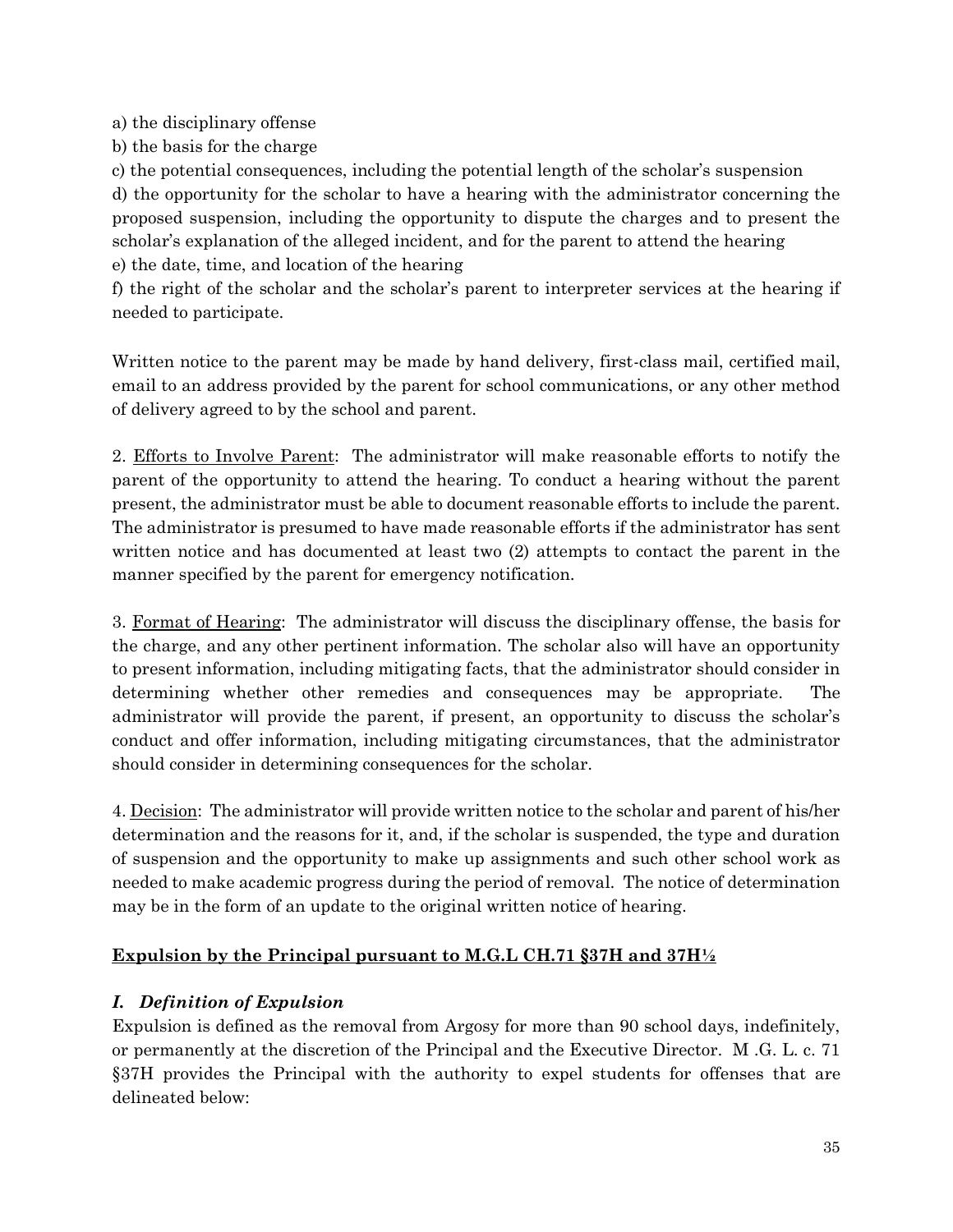#### **MGL CHAPTER 71: SECTION 37H:**

- (a) Any scholar who is found on school premises or at school-sponsored or schoolrelated events, including athletic games, in possession of a dangerous weapon, including, but not limited to, a gun or a knife; or a controlled substance as defined in chapter 94C, including, but not limited to, marijuana, cocaine, and heroin, may be subject to expulsion from the school, by the Principal.
- (b) Any scholar who assaults an administrator, teacher, teacher's aide or other educational staff on school premises or at school-sponsored or school-related events, including educational athletic games, may be subject to expulsion from the school or school district by the Principal.

#### **MGL CHAPTER 71 SECTION 37H 1/2:**

(a) Upon the issuance of a criminal complaint charging a scholar with a felony or upon the issuance of a felony delinquency complaint against a scholar, the Principal of a school in which the scholar is enrolled may expel such scholar for a period of time determined appropriate by said Principal if said Principal determines that the scholar's continued presence in school would have a substantial detrimental effect on the general welfare of the school.

#### *II. Standards and procedures ensuring due process for expulsion.*

Any scholar who is charged with a violation of either paragraph (a) or (b) shall be notified in writing of the charges and of the reasons and evidence for expulsion before the expulsion takes effect. Written notice, including time, date and location, will also be provided to the student and parent/guardian of the student's right to a hearing; provided, however, that the scholar may have representation, along with the opportunity to present evidence and witnesses at said hearing before the Principal. This notice shall be provided in English and in the primary language spoken in the student's home if other than English, or other means of communication where appropriate.

#### **The notice shall include the following:**

1. The disciplinary offense and the evidence for the expulsion;

2. The opportunity for the student to have a hearing with the Building Principal concerning the proposed expulsion, and for the parent/guardian to attend the hearing;

3. The date, time, and location of the hearing;

4. The right of the student and student's parent/guardian to interpreter services at the hearing if needed to participate according to Chapter 71, Section  $37H\frac{1}{2}$ .

5. The right for students and parents to bring counsel (at the student's expense), present evidence through the student's own testimony or witnesses and through written evidence and cross-examine witnesses presented by the school.

#### **III.** *Right to Appeal to the Executive Director*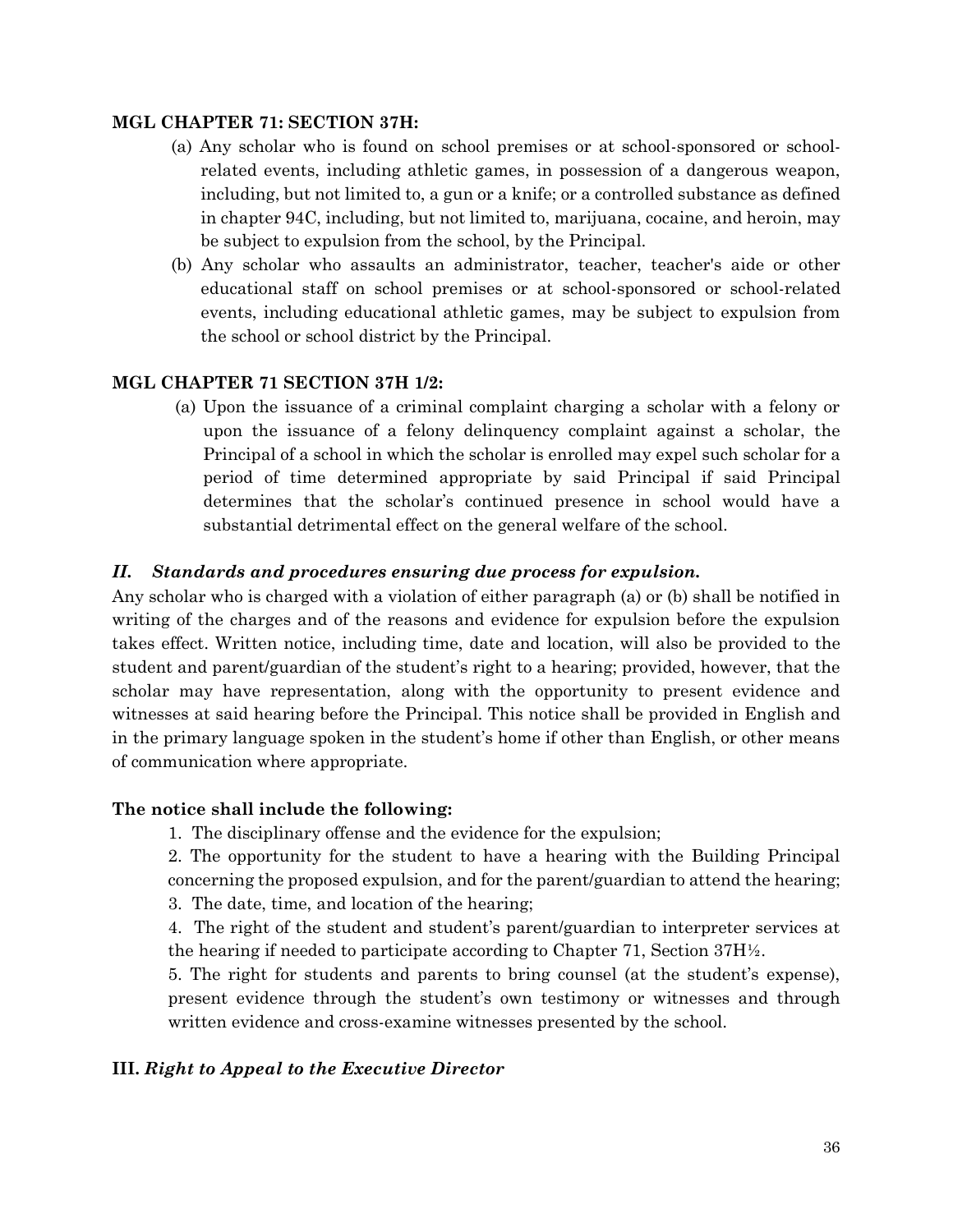A) Any scholar who has been expelled from a school pursuant to these provisions shall have the right to appeal to the Executive Director of Argosy Collegiate Charter School. The expelled scholar and parent/guardian will receive written notification at the hearing to student and parent of student of the right to appeal, the process for appealing the expulsion and the opportunity to receive educational services. The subject matter of the appeal shall not be limited solely to a factual determination of whether the scholar has violated any provisions of this section.

B) The student will have ten days per 37H and 5 days per 37H ½ from the date of the expulsion to notify the Executive Director of the appeal. The Executive Director must hold the hearing, with the opportunity for the student's parent or guardian to attend, within 3 days of receipt of the request per 37H½.

C) The student shall have the right to present written or oral testimony, the right to be represented by counsel, the right to confront and cross-examine witnesses presented by the school.

D) The Executive Director shall have the authority to overturn or alter the decision of the Principal, including the recommendation of an alternative educational setting for the student. The Executive Director shall make a decision on the appeal within five calendar days of the hearing. This decision is final per Chapter 71. Section 37H (d), 37 H½ (2) and 603 CMR 53.09.

### **IV***. Description of Educational Services for Student During Expulsion*

Any school district that suspends or expels a scholar under this section shall continue to provide educational services to the scholar during the expulsion under Section 21 of Chapter 76. The parent/guardian of a scholar who has been expelled will be notified of available educational services in writing. This notice shall be provided in English and in the primary language spoken in the student's home if other than English, or other means of communication where appropriate. Educational services shall include:

\* Academic tutoring

\* Any other academic services determined by team as necessary

Educational services to the scholar during the expulsion shall be coordinated by:

 Mr. Sunil Jagannath Director of Student Support (508) 740-0251

A) The decision to expel rather than suspend may depend on whether the Principal determines that the scholar's continued presence in the school setting would have a substantially detrimental effect on the general welfare of its students and the school.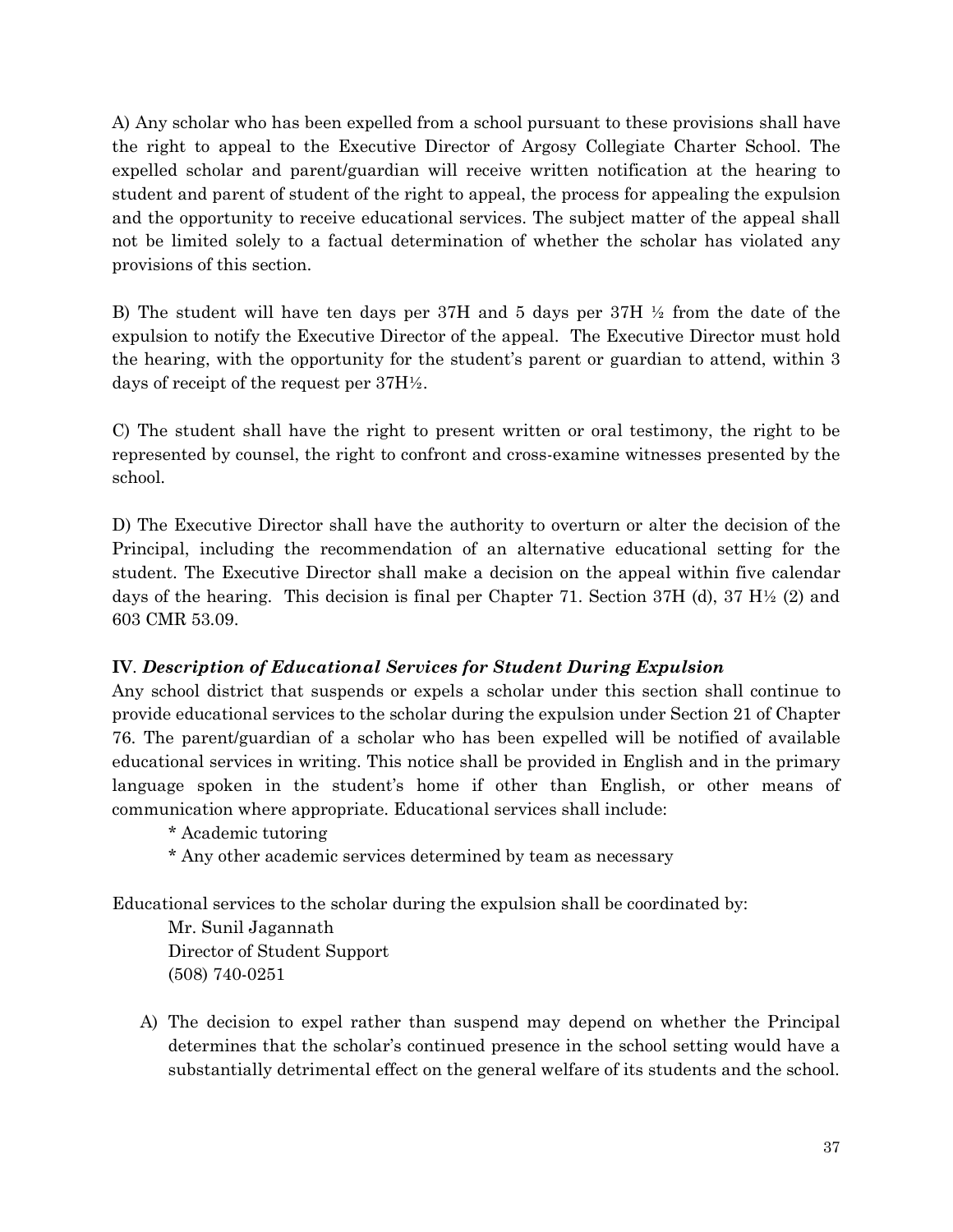B) If the student moves to another district during the period of expulsion, the new district of residence shall either admit the student to its schools or provide educational services to the student in an education service plan.

### **Services During Removals**

Scholars who are suspended from school for ten (10) or fewer consecutive days, whether in or out of school, have the opportunity to make academic progress during the period of suspension, make up assignments, and earn credits missed including, but not limited to, homework, quizzes, exams, papers and projects missed. Argosy Collegiate's plan to support scholars who have been removed from the school setting may include but is not limited to tutoring, alternative placement, Saturday school, and online or distance learning. If Argosy Collegiate removes a scholar for more than ten (10) consecutive school days, the school is required to provide the scholar and the parent/guardian of the scholar with a list of alternative educational services. Upon selection of an alternative educational service by the scholar and the scholar's parent/guardian, the school shall facilitate and verify enrollment in the service.

### **Scholar Restraint**

Argosy Collegiate adheres closely to the 603 CMR 46.00, Prevention of Physical Restraint and Requirements effective January 1, 2016. Argosy Collegiate maintains a strict Code of Conduct and clear disciplinary procedures. These procedures do not allow for corporal punishment but rather include a clear set of consequences including demerits, detentions, loss of privileges, suspensions, and expulsions. In accordance with M.G.L. §37G, corporal punishment of pupils is prohibited. School personnel can use reasonable force as is necessary to protect pupils, other persons, and themselves from an assault by a pupil. When such an assault has occurred, a Principal/ED shall file a detailed report of such with the school board. All personnel authorized to administer any forms of restraint shall be trained annually in accordance with Department of Education guidelines.

### **Discipline of Scholars with Special Needs**

The Individuals with Disabilities Education Act (IDEA) provides eligible scholars with certain procedural rights and protections in the context of scholar discipline. A brief overview of these rights is provided below. In addition to the IDEA, this section follows the Department of Education, 34 Code of Federal Regulation (CFR) 300.519-300.528 and Section 504 of the Rehabilitation Act (Section 504) and 603 CMR 46.00, Prevention of Physical Restraint and Requirements effective January 1, 2016). All scholars are expected to follow the Argosy Collegiate's Code of Conduct, unless otherwise determined by the scholar's Individualized Education Plan Team and written in the scholar's IEP. Federal and state laws provide certain procedural rights and protections relating to discipline of scholars who have been identified under such laws as having special needs based upon a disability.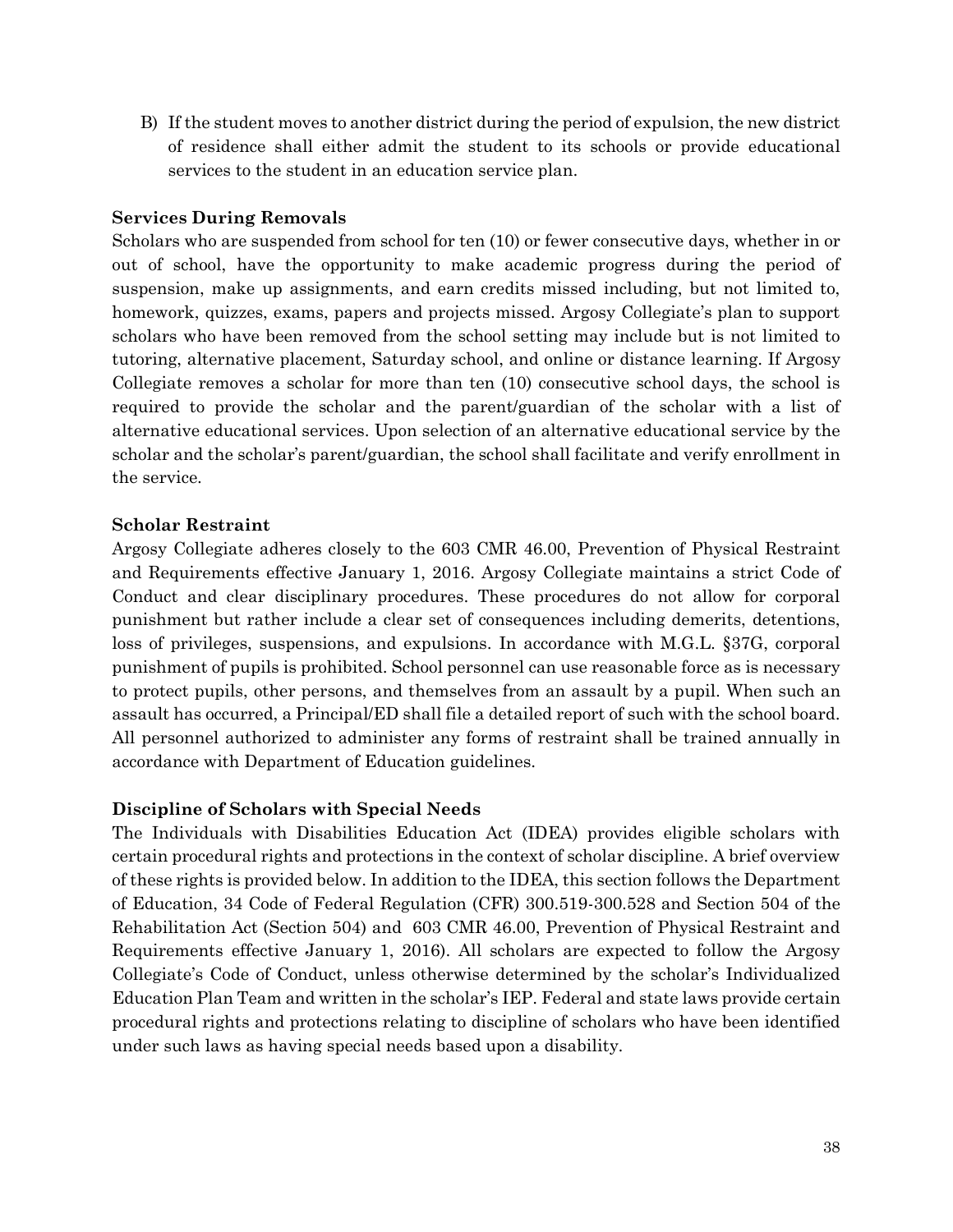In general, if your child has violated Argosy Collegiate's disciplinary code, the school may suspend or remove your child from his or her current educational placement for no more than ten (10) consecutive school days in any school year or ten (10) cumulative days that constitute a pattern of behavior.

Any time Argosy Collegiate wishes to remove your child from his or her current educational placement for more than ten consecutive school days in any school year, or if a scholar is removed for disciplinary reasons for more than a total of ten days in any school year when a pattern of removal is occurring, this is a "change of placement." A change of placement invokes certain procedural protections under federal special education law. These include the following:

(a) Prior to any disciplinary removal that constitutes a change in placement; the school must inform the parent/guardian that the law requires that the school district consider whether or not the behavior that forms the basis for your child's disciplinary removal is related to his or her disability. This is called a "manifestation determination." Remember that the parent always has the right to participate as a member of the group of people making this determination.

(b) Prior to any removal that constitutes a change in placement, the school must convene a Team meeting to develop a plan for conducting a Functional Behavioral Assessment that will be used as basis for developing specific strategies to address your child's behavior. If a behavioral intervention plan has been previously developed, the Team will review it to make sure it is being implemented appropriately, and will modify it if necessary. Please review the following Policy for Discipline of Scholars with Disabilities involving Suspension (below).

## **Argosy Collegiate's Policy for the Discipline of Scholars with Disabilities when the suspension exceed ten (10) school days**

At Argosy Collegiate Charter School, the procedure for initiating the **Manifest Determination** process is as follows: When a scholar receives OSS violation reaches a total of nine (9) or more days of suspensions or OSS violations resulting in a change of placement outside of their normal classroom placement, the scholar is referred to the Student Services' Director who initiates the following procedure for a manifest determination

A **Manifest Determination** is required under the current regulations of the IDEA Act when a scholar's placement, due to violations of the school's disciplinary code, is assigned to Outof-School Suspension (OSS) resulting in a change of placement of ten (10) or more school days.

*According to the Individuals with Disabilities in Education Act (IDEA 2004): SECTION 615 DISCIPLINE*

> *"Special Note: Statute does not give any required timeframe, but current regulations (34 CFR 300.520(b)) require the Team to convene*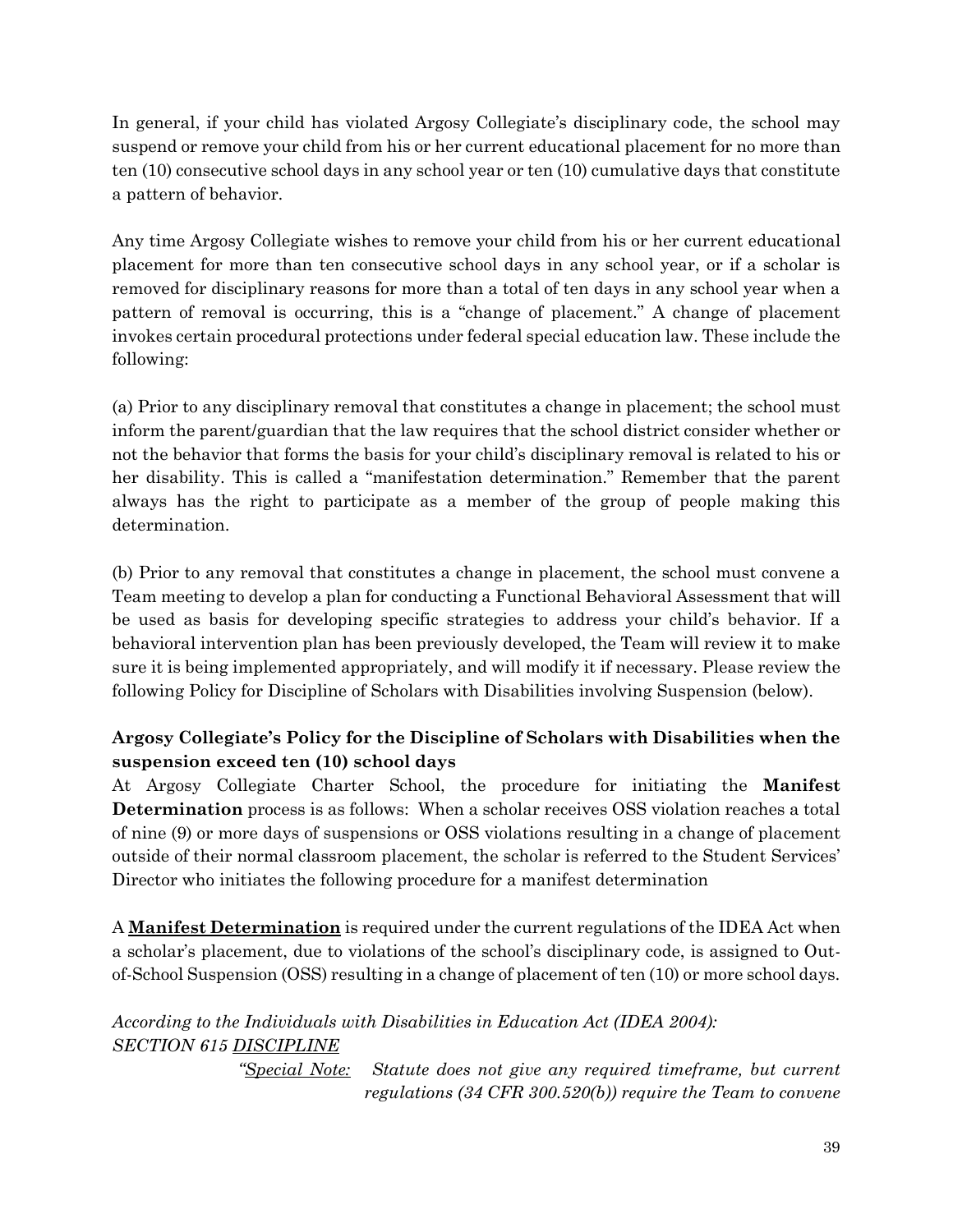*"not later than 10 business days after either first removing the scholar for more than 10 school days in a school year or commencing a removal that constitutes a change of placement" to develop assessment plan for conducting an FBA and implementing a BIP, or reviewing the current plan."*

#### **Procedure:**

1. The Director of Student Support notifies staff that is required to attend the manifest determination meeting and distributes the worksheets to the appropriate staff for completion.

2. The appropriate staff is required to complete the manifest determination worksheet and return it to the Director of Student Support and/or the Student Support Services' Clerk at least two days before the manifest determination meets.

3. The Director of Student Support Services schedules a meeting and notifies staff that is required to attend. The Director of Student Support Services and or Executive Director shall chair the meeting.

4. Participants attending a meeting may include, as appropriate, regular education and special education teaching staff, school adjustment counselors, school nurse, the scholar's parent or guardian, and the scholar.

5. The team reviews the scholar's academic and behavioral history and the manifest determination worksheet teacher responses.

a. **If there IS a question of a learning disability** the scholar may be referred for further testing or assessment as determined by the team. Examples of the assessments that may be completed include: Psychological Evaluation and Educational Assessments; Connors Rating Scale; Functional Behavioral Observation and Assessment (FBO/A); and Behavior Management Plan (BMP). The Team may also decide to develop a plan of action with specific steps and strategies to be implemented by all staff working with the scholar. The Team then schedules a second meeting to review the results of the testing (if such was completed) and/or to evaluate the effectiveness of the plan of action and ascertain, based on all the information at its disposal, if the scholar's behavior is a manifest of a disability.

b. **If the scholar HAS ALREADY been determined to have a learning disability**, the Team reviews all of the documentation and completes the questions on the manifest determination forms. The scholar may be referred for a Functional Behavioral Observation and Assessment or the Team may develop a Behavior Management Plan.

c. **If the Team determines that the scholar's behavior is NOT a manifestation of a learning disability***,* the scholar may be referred for a Functional Behavioral Observation and Assessment or the Team may develop a Behavior Management Plan.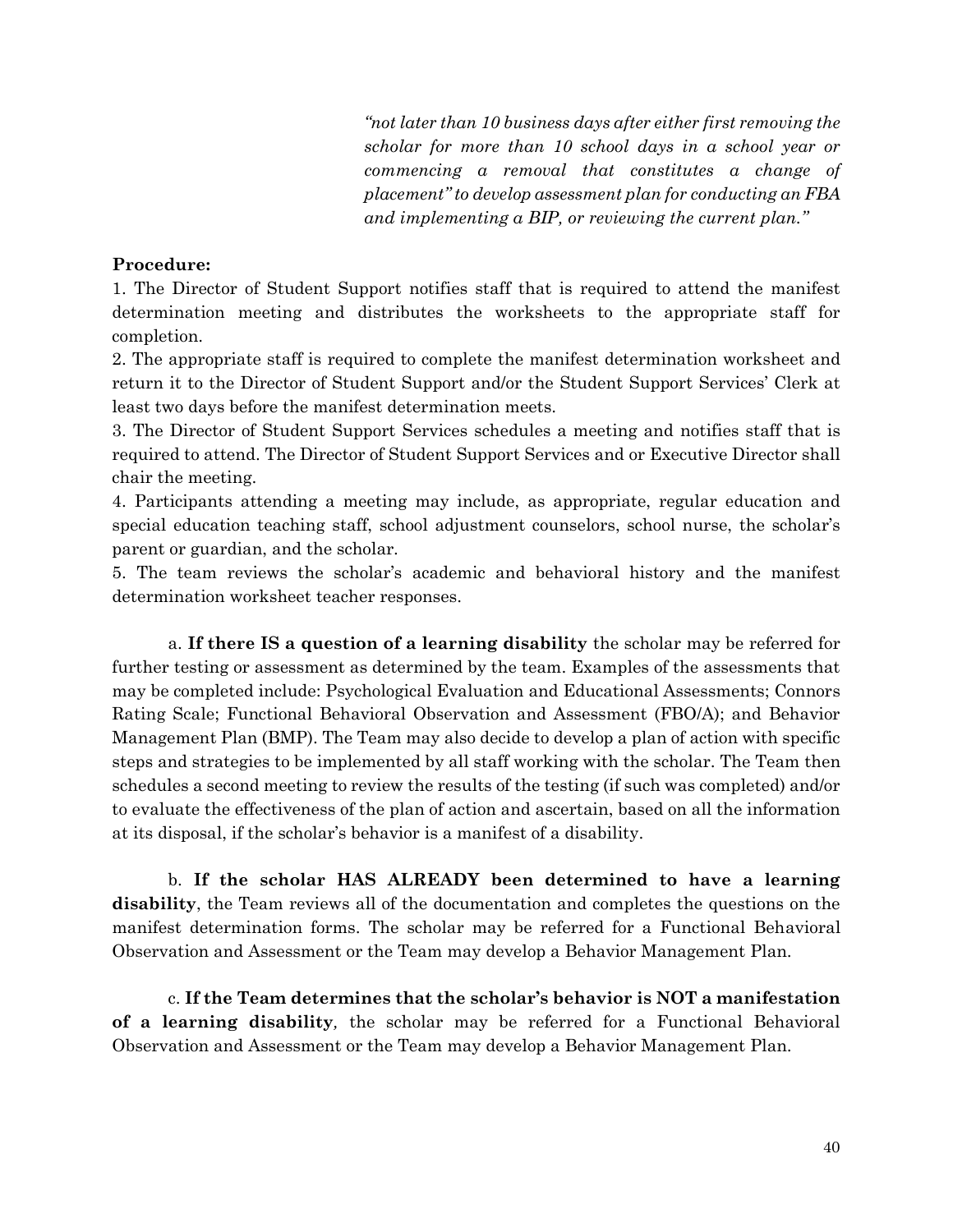The Team must complete all **Manifest Determination** forms and will advise the parent of the Team's recommendation. Based on its determination, the Team will follow all rules and regulations as stated in the IDEA 2004 Reauthorization Act to insure the scholar's Free and Appropriate Public Education (FAPE).

In the event there are additional assignments to suspensions which increase the total to ten (10) or more days out of the normal classroom placement, the Executive Director will schedule a meeting with the parent or guardian, scholar, Principal, and Court Liaison in order to determine the legal steps that will be taken by the school.

## **Fire Safety and Evacuation Procedures**

In case of an emergency – if a scholar or staff member sees fire or smalls smoke – he or she should close the door(s) and pull the closest fire alarm. Upon hearing the alarm, school staff assemble scholars in their rooms and proceed quickly and safely out of the building according to the fire evacuation plan posted in each room. Scholars should follow the direction of staff members who will verify the safety of the stairwells and lead scholars outside the building to the designated locations, where school staff will line up scholars by class and take attendance.

Argosy Collegiate also practices emergency events with scholars in case a threat is present inside the building. In conjunction with the Fall River Police Department, Argosy Collegiate conducts emergency drills should an emergency event requiring a lockdown ever occur. During the first week of school, and then throughout the school year, scholars and staff will participate in fire, lockdown, and evacuation drills to ensure that the entire school community is familiar with the appropriate response in the event of an emergency. During all practice drills or actual evacuations, scholars are expected to be silent at all times, unless they need to communicate to a staff member something of importance related to the evacuation itself or safety of scholars or staff.

### **AHERA Management Plan**

In compliance with 40 CFR part 763, Asbestos Hazard Emergency Response Act, ACCS has employed the services of Environmental & Consulting Management to perform asbestos inspections and develop a management plan. These documents are available for review in the designated person's office during normal business hours.

### **Transportation and Safety**

Scholars should not arrive at school earlier than 7:15am. Scholars who arrive later than 7:30am must check into the main office for attendance prior to reporting to class. All scholars report to their designated areas by grade for breakfast and/or AM homeroom. At dismissal, scholars should either leave the school building or attend the school-sponsored activity or enrichment of their choice – with a signed permission slip. Scholars are never allowed to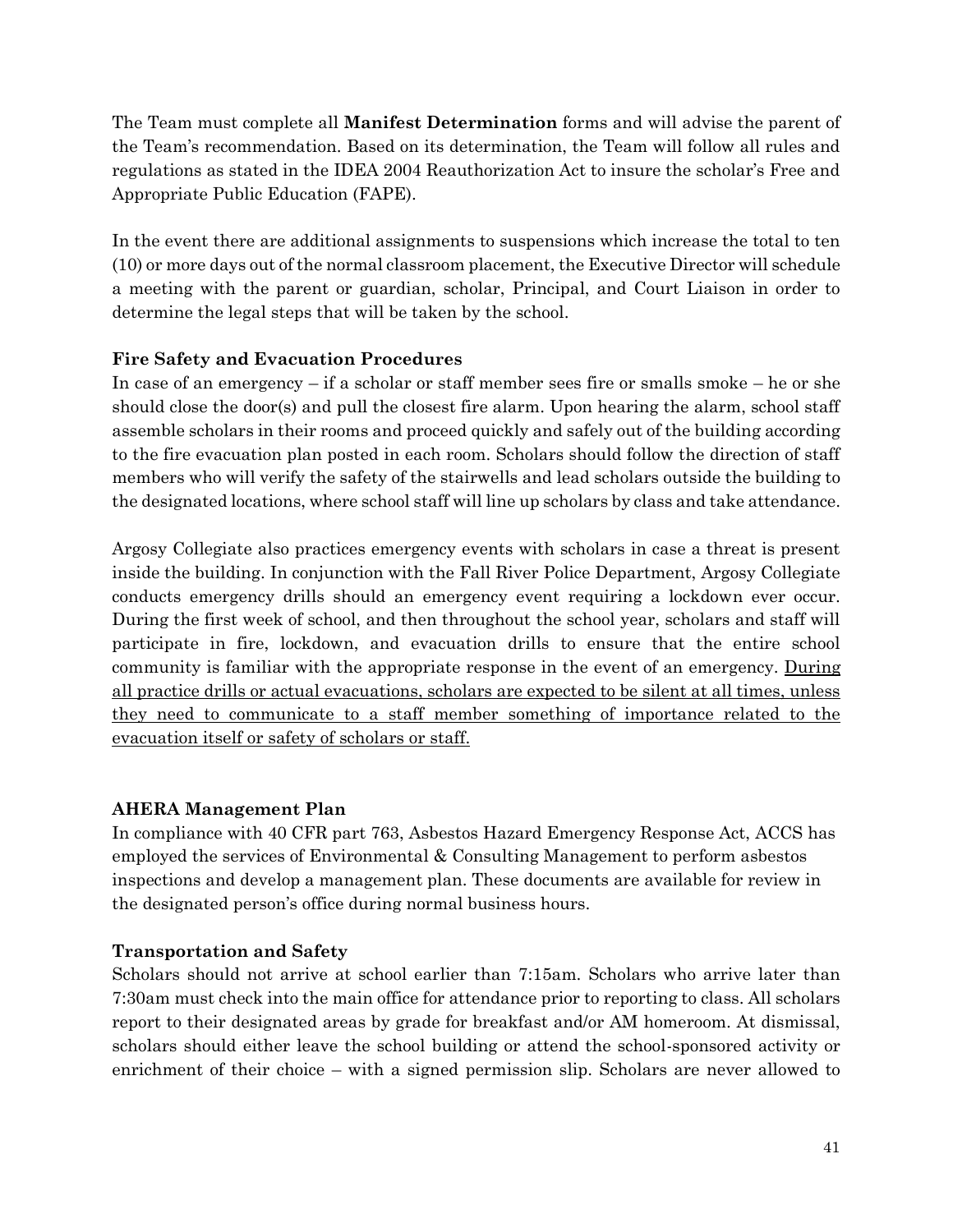roam the school either before, during, or after school hours without a staff member's supervision.

Our middle school building on 263 Hamlet Street is also perpendicular to Whipple Street, which is a one-way street. We want to remind parents and guardians that Whipple Street is a one-way – please turn right out of the parking lot. Scholars often assemble in the parking lot on Whipple Street for morning intake and await rides during dismissal (both for school and enrichment). We want to ensure that scholars are safe at all times and ask that parents park on the street whenever possible when dropping off or picking up scholars. When dropping off for a late arrival or picking up for an early dismissal, it is acceptable to use the main parking lot.

Our high school building on 240 Dover Street is located in a residential area. Parents are encouraged to drop their scholar off at the main entrance of the high school campus on Dover Street to avoid traffic congestion on adjacent roads.

In both locations, staff members will be present to ensure the safety of all scholars, staff, and families, and to keep traffic moving. As this is a very busy time for staff and scholars, we respectfully ask that parents and guardians refrain or keep brief any conversations with teachers and staff. We encourage parents and guardians to email or call for an appointment to meet with teachers or staff members. Due to our location in the middle of a residential area in Fall River, we need to be respectful and mindful of our neighbors' needs.

According to Massachusetts law, Argosy Collegiate provides the same bus transportation that the Fall River Public Schools provides its scholars. To be transportation eligible, a scholar must live 1.5 miles (check for updates) from the respective building he/she attends (crow's fly - which is a straight line between the school campus and the scholar's legal residence). If a scholar qualifies that measure, then a scholar is eligible for transportation. ACCS will determine bus stops and schedules that ensure safety for all scholars. While scholars are waiting for buses, they are expected to represent Argosy Collegiate well in the community. No foul language or inappropriate behavior should be demonstrated. While scholars are riding on school buses, they begin the year riding in assigned seats, silent, and without use of cell phones or electronic devices. Scholars can earn the privilege of talking at a respectful voice level once they have demonstrated respect and maturity reaching these expectations.

In addition, poor bus behaviors can be quite problematic, unsafe, and damaging to individuals and to school culture. It is critically important that in order to start the school day off successfully, the ride to school needs to be safe, tranquil, and respectful. Scholars are only allowed to call or text a parent with the bus monitor's permission, to notify a parent of their arrival home, particularly if the bus is running late due to traffic or unforeseen delays. Prior to beginning bus transportation privileges, both scholars and families will learn about ACCS' Code of Conduct for bus transportation. Should a scholar not abide by school guidelines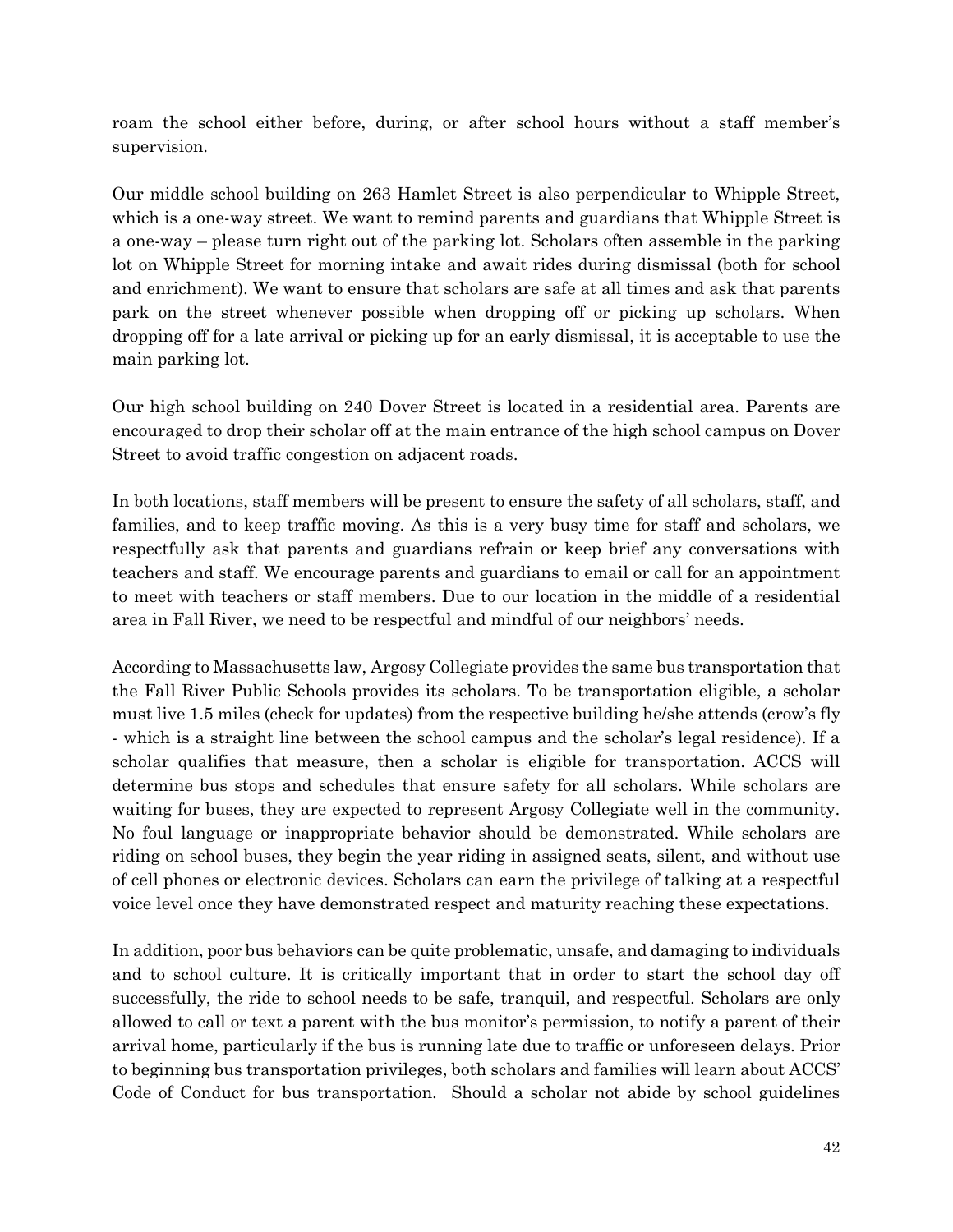involving transportation, the scholar will receive a bus infraction. Bus infraction forms are filled out by the bus monitor and turned over to the Dean of Scholars each morning when the buses arrive at school. The Dean will investigate all bus infractions to determine appropriate consequences and reach out to both scholars and parents to discuss the infraction(s) and consequence(s), and to determine supports to eliminate transportation problems. Should a scholar earn three bus infractions, they may lose bus transportation privileges for three days. Should infractions not stop, the privilege of transportation may be revoked for a longer period of time or permanently for more serious and/or repetitive violations. When there is not an ACCS staff member on the bus, the scholars take direction from the bus monitors who have been trained to support our transportation expectations. Under no circumstances should scholars engage a bus driver in conversation unless in an emergency, or to greet them, or to say "thank you".

For scholars who walk to or from school, parents and guardians should instruct scholars to use all of the appropriate crosswalks, crossing lights, and to cross each intersection only when it is safe to do so. Scholars should never accept a ride from someone other than the individuals who have been identified in the Main Office and by the parent/guardian to do so.

### **Scholar Records**

### **General**

Federal and state laws provide parents and eligible scholars (those who are age 14 or older) with rights of confidentiality, access, and amendment relating to scholar records. Copies of the Massachusetts Student Records Regulations ("Regulations"), detailing these rights, are available in the Main Office. The following is a general overview of the provisions in the Regulations.

Access and Amendment: A parent or eligible scholar has a right to access scholar records and to seek their amendment if the parent or eligible scholar believes them to be inaccurate, misleading, or otherwise in violation of the scholar's privacy rights. In order to obtain access or to seek amendment to scholar records, please contact the building Principal.

Confidentiality: Argosy Collegiate adheres closely to the FERPA: the Family Education Rights and Privacy Act of 1974 which protects the privacy of scholar education records and gives parents certain rights with respect to those records. [\(http://www.access.gpo.gov/nara/cfr/waisidx 04/34cfr99 04.html\)](http://www.access.gpo.gov/nara/cfr/waisidx%2004/34cfr99%2004.html)

Release of scholar records generally requires consent of the parent or eligible scholar. However, the Regulations provide certain exceptions. For example, staff members employed or under contract to the school have access to records as needed to perform their duties. ACCS also releases a scholar's complete scholar record to authorized school personnel of a school to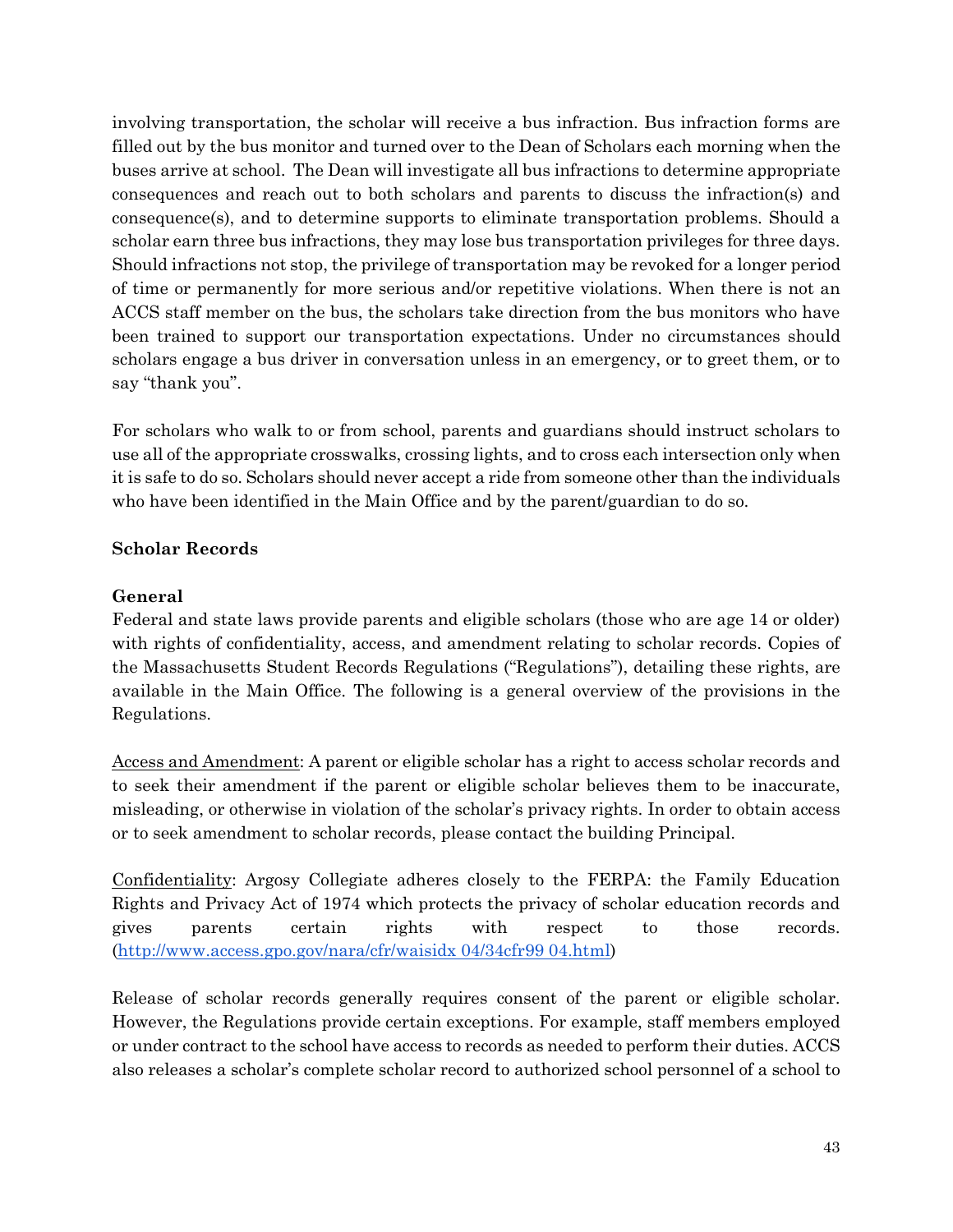which a scholar seeks or intends to transfer without further notice to, or receipt of consent from the eligible scholar or parent.

In addition, Argosy Collegiate releases directory information, consisting of the following: the scholar's name, address, telephone listing, date and place of birth, major field of study, dates of attendance, weight and height of the members of athletic teams, class, participation in recognized activities and sports, honors and awards, and post-high school plans. In the event a parent or eligible scholar objects to the release of any of the above information, the parent/eligible scholar may state that objection in writing to the school's Executive Director. Absent receipt of a written objection, the directory information will be released without further notice or consent.

With few exceptions, information in a scholar's record will not be released to a third party without the written consent of the eligible scholar and/or a parent having physical custody of a scholar under 18 years of age. Three notable exceptions are:

1. Directory Information **–** a scholar's name, address, telephone listing, date and place of birth, major field of study, dates of attendance, weight and height of members of athletic teams, class, participation in officially recognized activities and sports, degrees, honors and awards, and post-high school plans.

2. Recruiting Information for the Armed Forces and Post-Secondary Educational Institutions **–** Upon request from military recruiters and/or representatives of post-secondary educational institutions, ACCS will provide the name, address, and telephone listing for all secondary scholars.

3. Mail House Information – Upon request of a school district, ACCS will release the names and addresses of scholars to a third party mail house, unless the parent or eligible scholar objects to such release.

If an eligible scholar and/or parent do not want Directory, Recruiting, or Mail House Information released, they must so notify the Executive Director at ACCS, 263 Hamlet Street, Fall River, MA 02724, in writing. Otherwise, said information will be released.

Please see the Regulations for a description of other circumstances in which scholar records may be released without the consent of a parent or eligible scholar.

### **Access by Non-Custodial Parents**

Massachusetts General Laws c. 71, §37H ("Section 37H") governs access to scholar records by a parent who does not have physical custody of a scholar. Generally, Section 37H requires a non-custodial parent seeking access to a scholar record to submit a written request and other documentation to the Principal or Executive Director on an annual basis. Parents who have questions or concerns regarding access to records by non-custodial parents are requested to contact the building Principal for detailed information regarding the procedures that must be followed under Section 37H.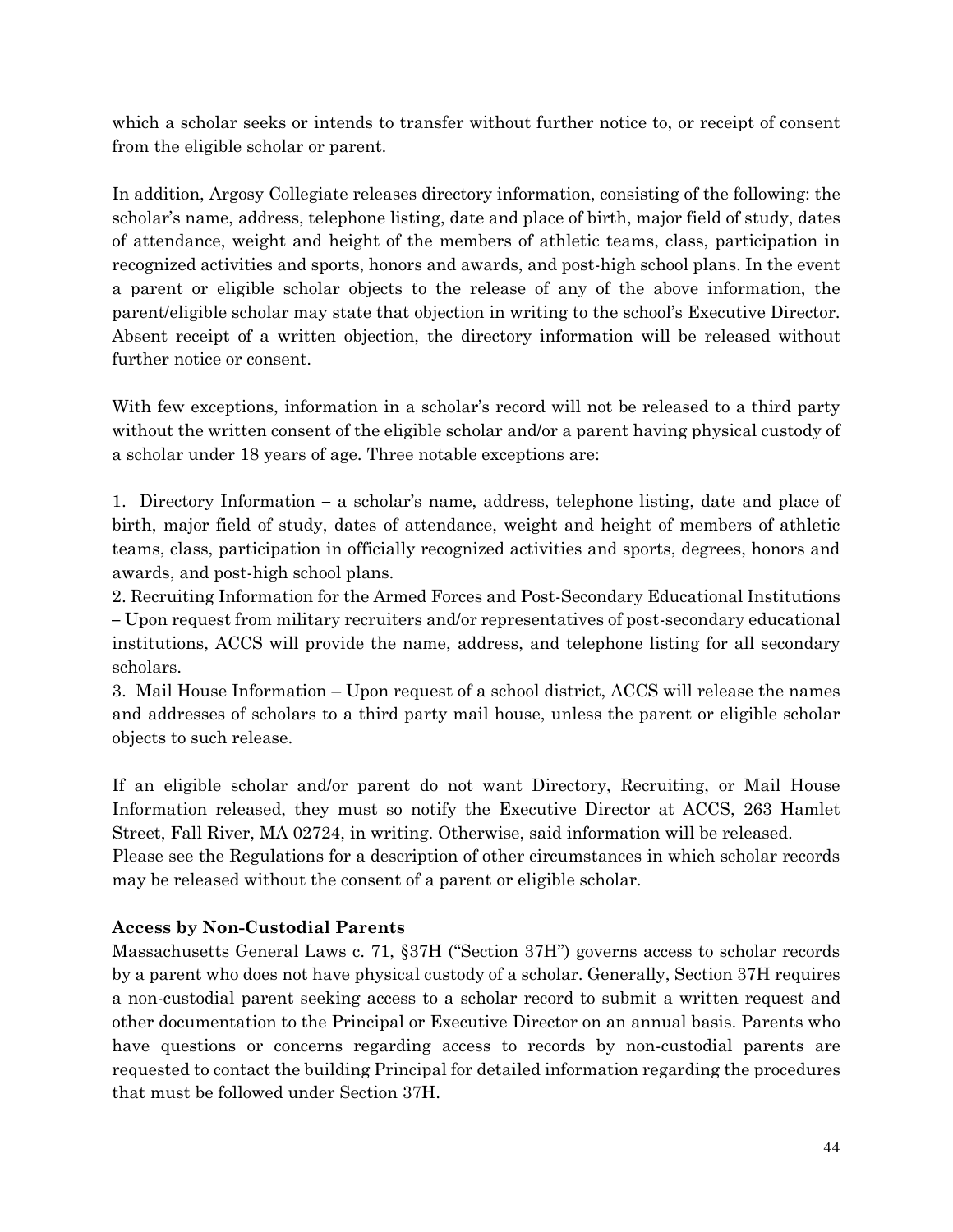Parents and eligible scholars have a right to file a complaint concerning alleged failures by a school district to comply with the requirements of the scholar records laws and regulations with the Massachusetts Department of Education, 75 Pleasant Street, Malden, MA 02148. Complaints relative to federal statutes and regulations governing scholar records may be filed with the Family Policy Compliance Office, U.S. Department of Education, 400 Maryland Avenue SW, Washington DC.

### **Nondiscrimination**

Argosy Collegiate Charter School ("ACCS") does not discriminate in admission to, access to, treatment in, or employment in its services, programs, and activities, on the basis of race, color or national origin, in accordance with Title VI of the Civil Rights Act of 1964 (Title VI); on the basis of sex, in accordance with Title IX of the Education Amendments of 1972; on the basis of disability, in accordance with Section 504 of the Rehabilitation Act of 1973 (Section 504) and Title II of the Americans with Disabilities Act of 1990 (ADA); on the basis of age, in accordance with the Age Discrimination in Employment Act of 1974 (ADEA); or any other protected status as required by state or federal law, including homelessness. In addition, no person shall be discriminated against in admission to ACCS on the basis of race, sex, color, creed, gender identity, national origin, ethnicity, sexual orientation, disability, age, ancestry, athletic performance, special need, proficiency in the English language or a foreign language, homelessness, or prior academic achievement, as required by M.G.L. c. 71, §89(1); 603 CMR 1.06(1). No person shall be discriminated against in obtaining the advantages, privileges, or access to the courses of study offered by ACCS on the basis of race, sex, color, gender identity, religion, national origin, homelessness, or sexual orientation as required by M.G.L. c. 76, § 5.

Finally, pregnant scholars are allowed to remain in regular education classes and participate in extracurricular activities with non-pregnant scholars throughout their pregnancy, and after giving birth are permitted to return to the same academic and extracurricular program as before the leave (Title IX).

A copy of this policy and/or any regulations or inquiries regarding Title IX or Chapter 622 may be obtained by contacting Sunil Jagannath, Student Services Director & Title IX Coordinator.

### **Harassment**

ACCS is committed to maintaining a school environment free of harassment based on race, color, religion, national origin, age, gender, sexual orientation, homelessness, disability, or any other protected status as required by state or federal law. Harassment by administrators, certified and support personnel, scholars, vendors and other individuals at school or at schoolsponsored events is unlawful and is strictly prohibited. ACCS requires all employees and scholars to conduct themselves in an appropriate manner with respect to their fellow employees, scholars and all members of the school community.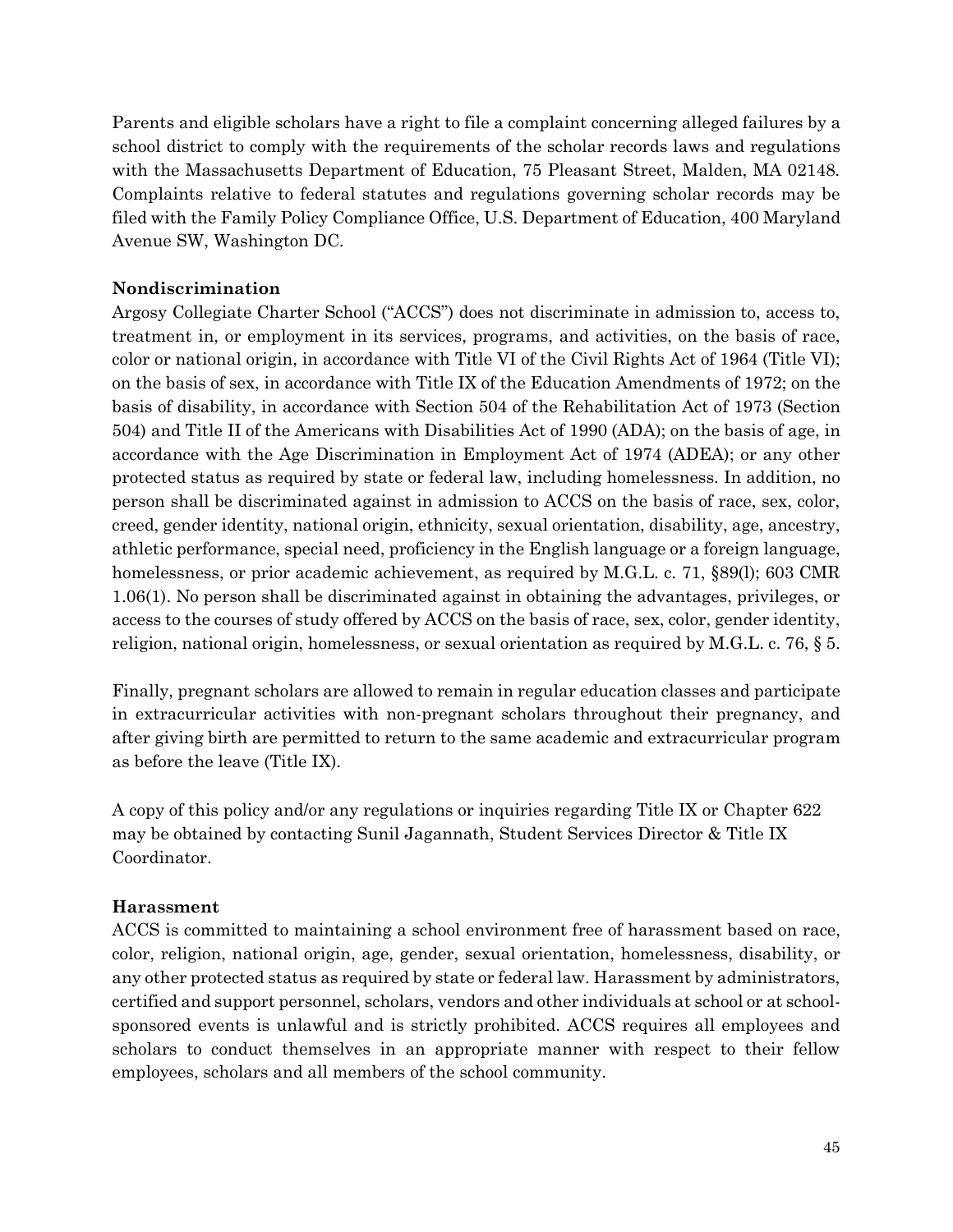### Definition of Harassment

*In General*. Harassment includes communications such as jokes, comments, innuendoes, notes, display of pictures or symbols, gestures, or other conduct that offends or shows disrespect to others based upon race, color, religion, national origin, age, gender, sexual orientation, homelessness, disability, or any other protected status as required by state or federal law.

By law, what constitutes harassment is determined from the perspective of a reasonable person with the characteristic on which the harassment is based. What one person may consider acceptable behavior may reasonably be viewed as harassment by another person. Therefore, individuals should consider how their words and actions might reasonably be viewed by other individuals. It is also important for individuals to make it clear to others when a particular behavior or communication is unwelcome, intimidating, hostile, or offensive.

### Sexual Harassment.

While all types of harassment are prohibited, sexual harassment requires particular attention. Sexual harassment includes sexual advances, requests for sexual favors, and/or other verbal or physical conduct of a sexual nature when:

1. Acceptance of or submission to such conduct is made either explicitly or implicitly a term or condition of employment or education.

2. The individual's response to such conduct is used as a basis for employment decisions affecting an employee or as a basis for educational, disciplinary, or other decisions affecting a scholar.

3. Such conduct interferes with an individual's job duties, education or participation in extracurricular activities.

4. The conduct creates an intimidating, hostile or offensive work or school environment.

Harassment in any form or for any reason is absolutely forbidden. This includes harassment by administrators, certified and support personnel, scholars, vendors and other individuals in school or at school related events. In addition, retaliation against any individual who has brought harassment or other inappropriate behavior to the attention of the school or who has cooperated in an investigation of a complaint under this policy is unlawful and will not be tolerated by ACCS.

Persons who engage in harassment or retaliation may be subject to disciplinary action, including, but not limited to reprimand, suspension, termination/expulsion or other sanctions as determined by the school administration and/or Board of Trustees, subject to applicable procedural requirements.

### **Grievance Procedure**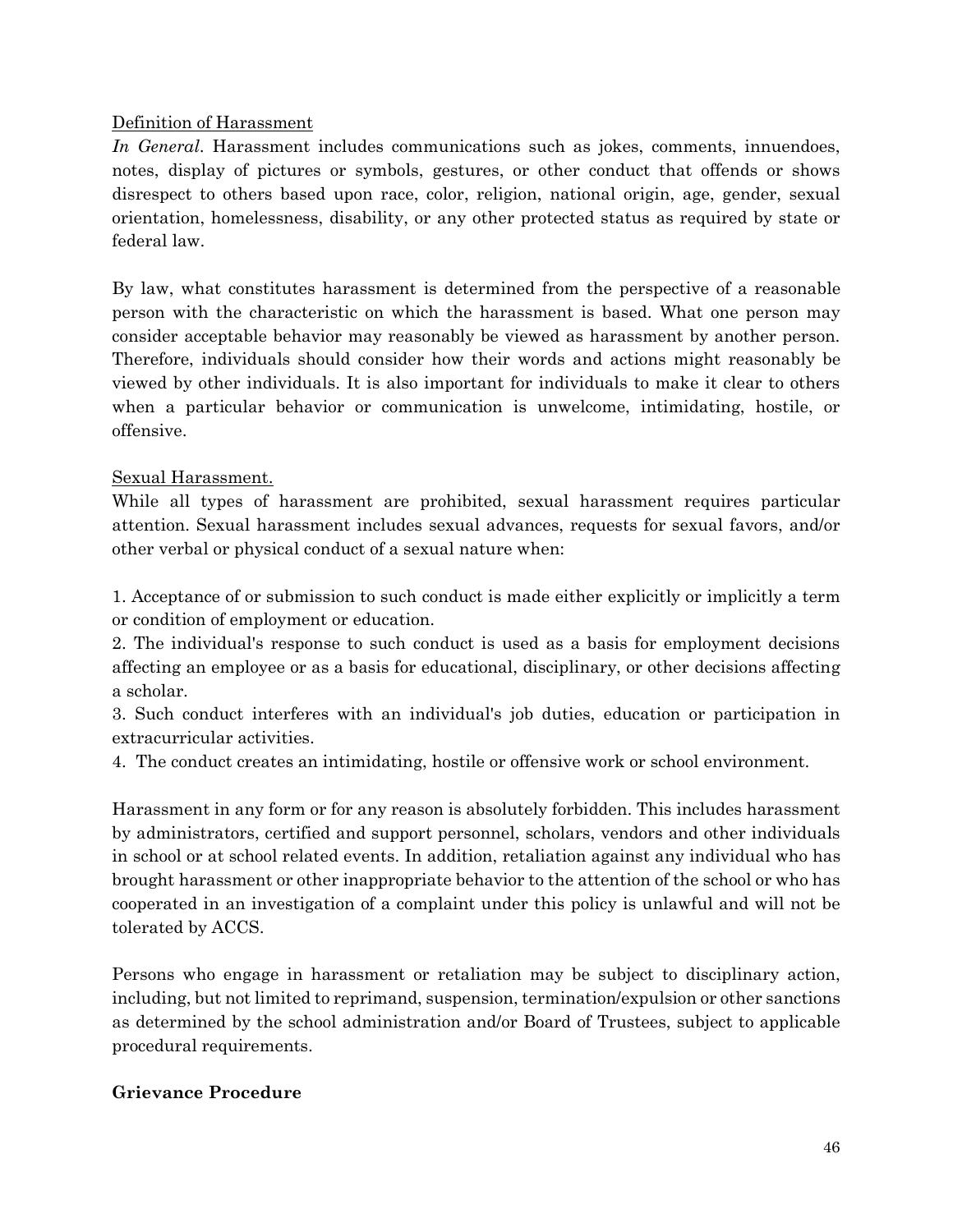Where to File a Complaint - Any scholar or employee who believes that ACCS has discriminated against or harassed her/him because of her/his race, color, religion, national origin, age, gender, sexual orientation, gender identity, homelessness, disability, or any other protected status under state or federal law in admission to, access to, treatment in, or employment in its services, programs, and activities may file a complaint with the Middle School, or High School Principal. If the Principal is the person who is alleged to have caused the discrimination or harassment, the complaint may be filed with the Executive Director. These individuals are listed below and are hereinafter referred to as "Grievance Administrators."

> Middle School/High School Principal, Director of Student Services or Executive Director Argosy Collegiate Charter School 240 Dover Street Fall River, MA 02721

Complaints of Harassment by Peers: In the event the complaint consists of a scholar's allegation that another scholar is harassing him/her based upon the above-referenced classifications the scholar may in the alternative, file the complaint with the complaint manager (hereinafter referred to as "Building Complaint Manager"), the Building Principal.

Complaints of Discrimination Based Upon Disability: A person who alleges discrimination on the basis of disability relative to the identification, evaluation, or educational placement of a person, who because of a handicap needs or is believed to need special instruction or related services, pursuant to Section 504 of the Rehabilitation Act of 1973 and/or the Individuals with Disabilities Education Act, must use the procedure outlined in the Massachusetts Department of Education's *Parents' Rights Brochure* rather than this Grievance Procedure.

A copy of the brochure is available in the Main Offices of the Middle School and High School.

A person with a complaint involving discrimination on the basis of a disability other than that described above may either use this Grievance Procedure or file the complaint with the U.S. Department of Education at the address provided at the end of this Grievance Procedure.

A copy of this policy and/or any regulations or inquiries regarding Section 504 of the Rehabilitation Act of 1973 and/or the Individuals with Disabilities Education Act, may contact Mr. Sunil Jagannath, Director of Student Support, 504 Compliance Officer at Argosy Collegiate Charter School.

### **Contents of Complaints and Timelines for Filing**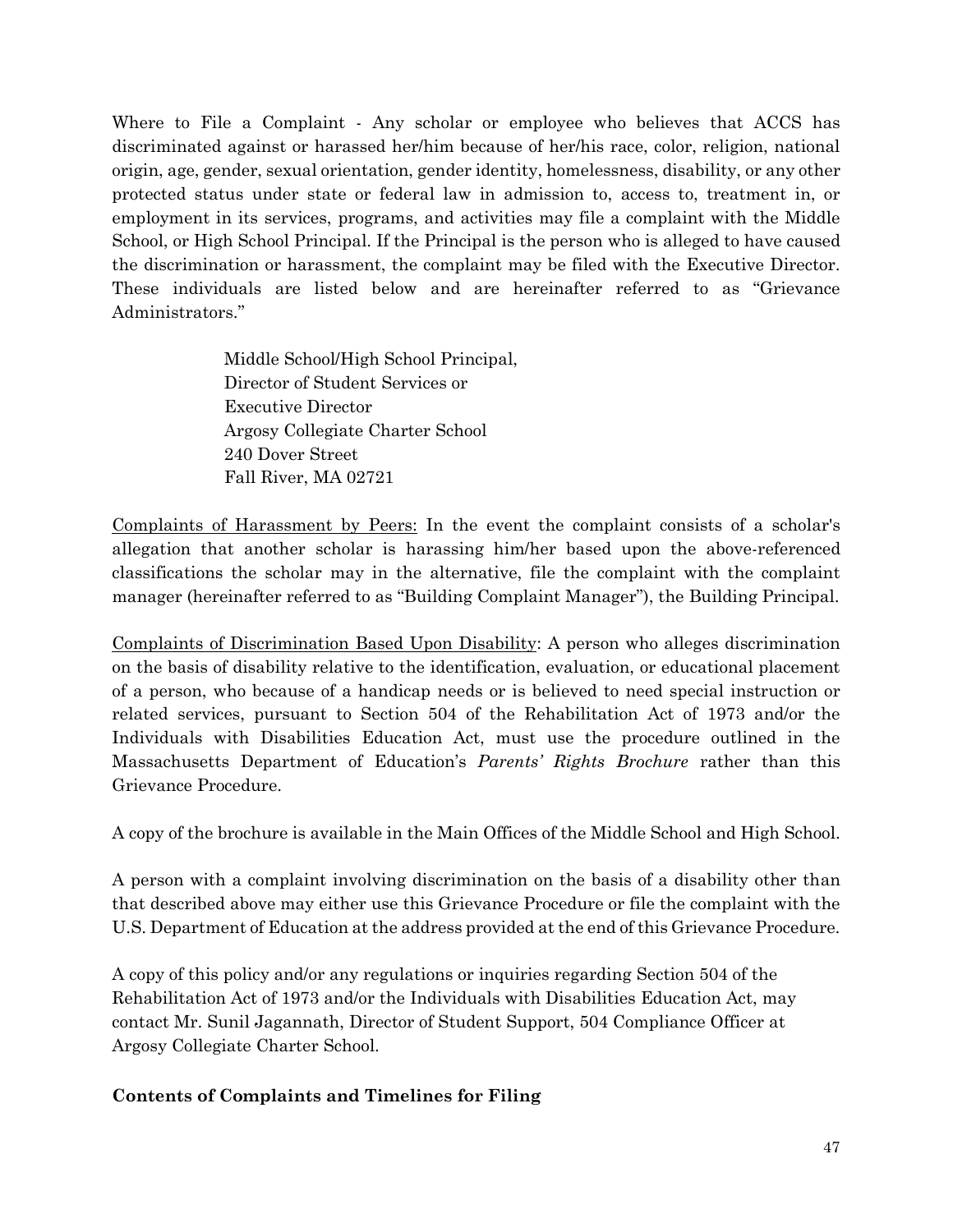Complaints under this Grievance Procedure must be filed within 30 school days of the alleged discrimination. The complaint must be in writing. The Building Principal, Executive Director, or Director of Student Support acting as the Grievance Administrator may assist the grievant with filing the complaint. The written complaint must include the following information:

1. The name and school (or address and telephone number if not a scholar or employee) of the grievant.

2. The name (and address and telephone number if not a scholar or employee) of the grievant representative, if any.

3. The name of the person(s) alleged to have caused the discrimination or harassment (respondent).

4. A description, in as much detail as possible, of the alleged discrimination or harassment.

5. The date(s) of the alleged discrimination or harassment. 6.The name of all persons who have knowledge about the alleged discrimination or

harassment (witnesses), as can be reasonably determined. 7. A description, in as much detail as possible, of how the grievant wants the complaint to be resolved.

## **Investigation and Resolution of the Complaint**

Respondents will be informed of the charges as soon as the Grievance Administrator deems appropriate based upon the nature of the allegations, the investigation required, and the action contemplated.

The Grievance Administrator will interview witnesses whom s/he deems necessary and appropriate to determine the facts relevant to the complaint, and will gather other relevant information. Such interviews and gathering of information will be completed within fifteen (15) school days of receiving the complaint.

Within twenty (20) school days of receiving the complaint, the Grievance Administrator will meet with the grievant and/or her/his representative to review the information gathered and, if applicable, to propose a resolution designed to stop the discrimination or harassment and to correct its effect. Within ten (10) school days of the meeting with the grievant and/or representative, the Grievance Administrator will provide written disposition of the complaint to the grievant and/or representative and to the respondent(s).

Notwithstanding the above, it is understood that in the event a resolution contemplated by ACCS involves disciplinary action against an employee or a scholar, the complainant will not be informed of such disciplinary action, unless it directly involves the complainant (i.e., a directive to "stay away" from the complainant, as might occur as a result of a complaint of harassment). Any disciplinary action imposed upon an employee or scholar is subject to applicable procedural requirements.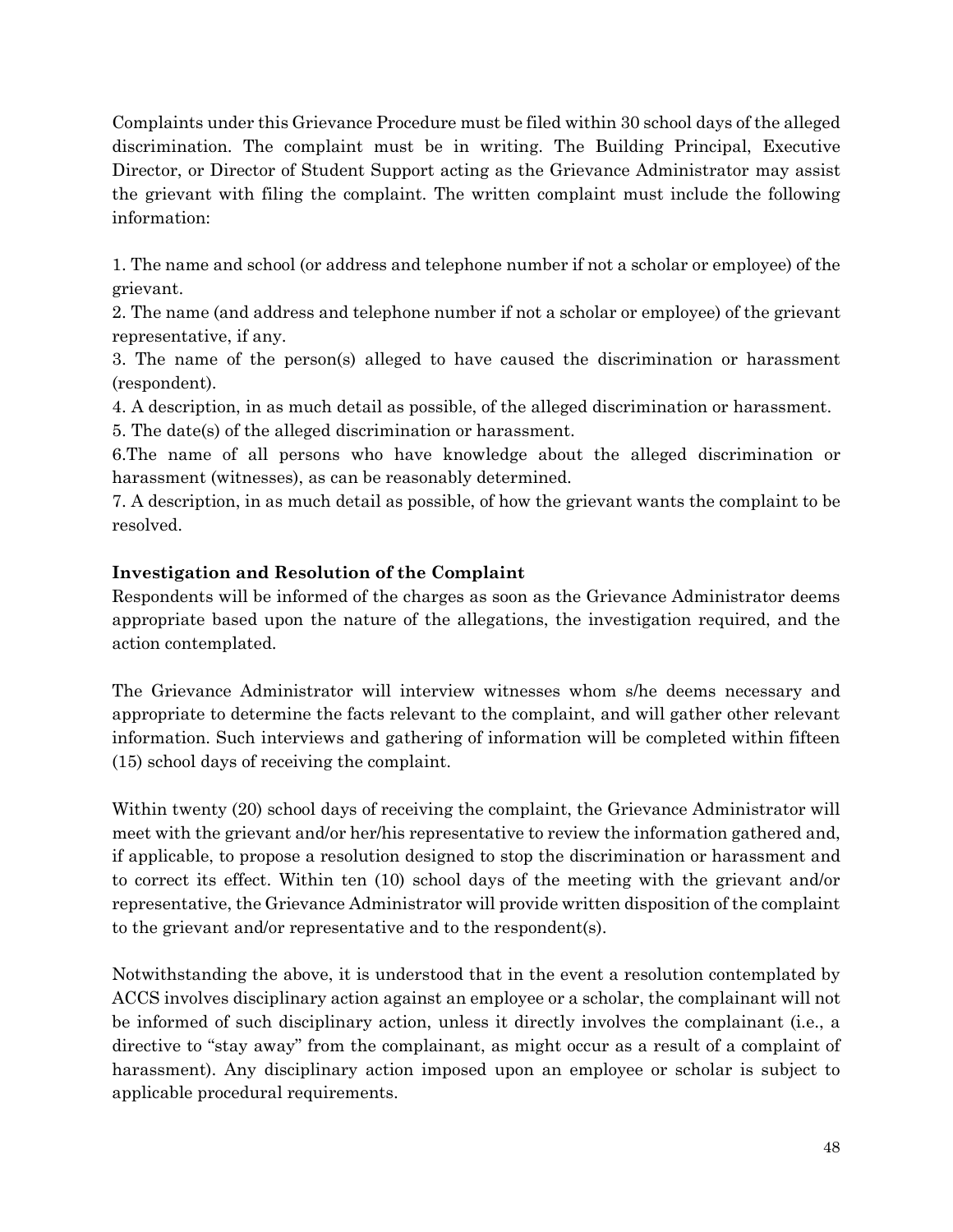All the time lines specified above will be implemented as specified, unless the nature of the investigation or exigent circumstances prevent such implementation, in which case, the matter will be completed as quickly as practicable. If the timelines specified above are not met, the reason(s) for not meeting them must be clearly documented. In addition, it should be noted that in the event the respondent is subject to a collective bargaining agreement which sets forth a specific timeline for notice and/or investigation of a complaint, such timelines will be followed.

Confidentiality of grievant/respondents and witnesses will be maintained, to the extent consistent with ACCS's obligations relating to investigation of complaints and the due process rights of individuals affected.

Retaliation against someone because he/she has filed a complaint under this Grievance Procedure is strictly prohibited. Acts of retaliation may result in disciplinary action, up to and including suspension or expulsion/discharge.

## **Appeals**

If the grievant is not satisfied with a disposition by a Grievance Administrator, the grievant may appeal the disposition to the Board of Trustees, as follows:

> Paul C. Burke, Chairperson, Board of Trustees ACCS 263 Hamlet Street Fall River, MA 02724 617-265-1172

The Board of Trustees will issue a written response on the appeal to the grievant within ten (10) school days of receiving the appeal.

Generally, a grievant may file a complaint to the MA Office for Civil Rights, as follows:

MA Office for Civil Rights *Boston Office* U.S. Department of Education 8th Floor 5 Post Office Square Boston, MA 02109-3921 Telephone: (617) 289-0111 Facsimile: (617) 289-0150 Email: [OCR.Boston@ed.gov](mailto:OCR.Boston@ed.gov)

1. within 180 calendar days of alleged discrimination of harassment, or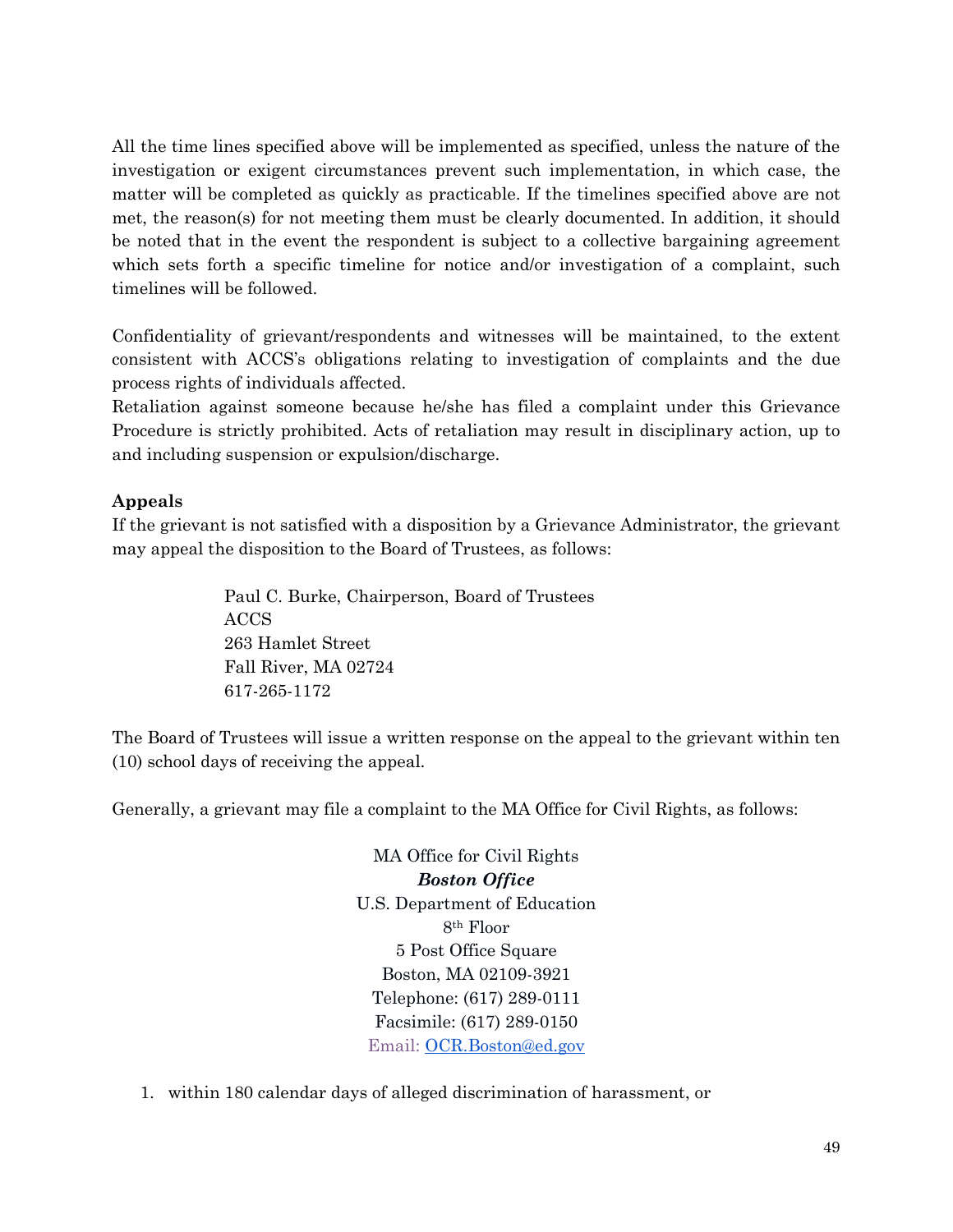- 2. within 60 calendar days of receiving notice of ACCS's final disposition on a complaint filed through ACCS, or
- 3. within 60 calendar days of receiving a final decision by the Massachusetts Department of Education, Bureau of Special Education Appeals, or
- 4. instead of filing a complaint with ACCS.

## **Hazing**

## Massachusetts Anti-Hazing Law

## *M.G.L. c. 269, Section 17. Hazing; organizing or participating; hazing defined.*

Section 17. Whoever is a principal organizer or participant in the crime of hazing, as defined herein, shall be punished by a fine of not more than three thousand dollars or by imprisonment in a house of correction for not more than one year, or both such fine and imprisonment.

The term "hazing" as used in this section and in sections eighteen and nineteen, shall mean any conduct or method of initiation into any scholar organization, whether on public or private property, which willfully or recklessly endangers the physical or mental health of any scholar or other person. Such conduct shall include whipping, beating, branding, forced calisthenics, exposure to the weather, forced consumption of any food, liquor, beverage, drug or other substance, or any other brutal treatment or forced physical activity which is likely to adversely affect the physical health or safety of any such scholar or other person, or which subjects such scholar or other person to extreme mental stress, including extended deprivation of sleep or rest or extended isolation.

Notwithstanding any other provisions of this section to the contrary, consent shall not be available as a defense to any prosecution under this action. *(Amended by 1987, 665.)*

### *M.G.L. c. 269, Section 18. Failure to report hazing.*

Section 18. Whoever knows that another person is the victim of hazing as defined in section seventeen and is at the scene of such crime shall, to the extent that such person can do so without danger or peril to himself or others, report such crime to an appropriate law enforcement official as soon as reasonably practicable. Whoever fails to report such crime shall be punished by a fine of not more than one thousand dollars. *(Amended by 1987, 665.)*

M.G.L. c. 269, Section 19. Copy of secs. 17--19; issuance to scholars and scholar groups, teams and organizations; report.

Section 19. Each institution of secondary education and each public and private institution of post-secondary education shall issue to every scholar group, scholar team, or scholar organization which is part of such institution or is recognized by the institution or permitted by the institution to use its name or facilities, or is known by the institution to exist as an unaffiliated scholar group, scholar team, or scholar organization, a copy of this section and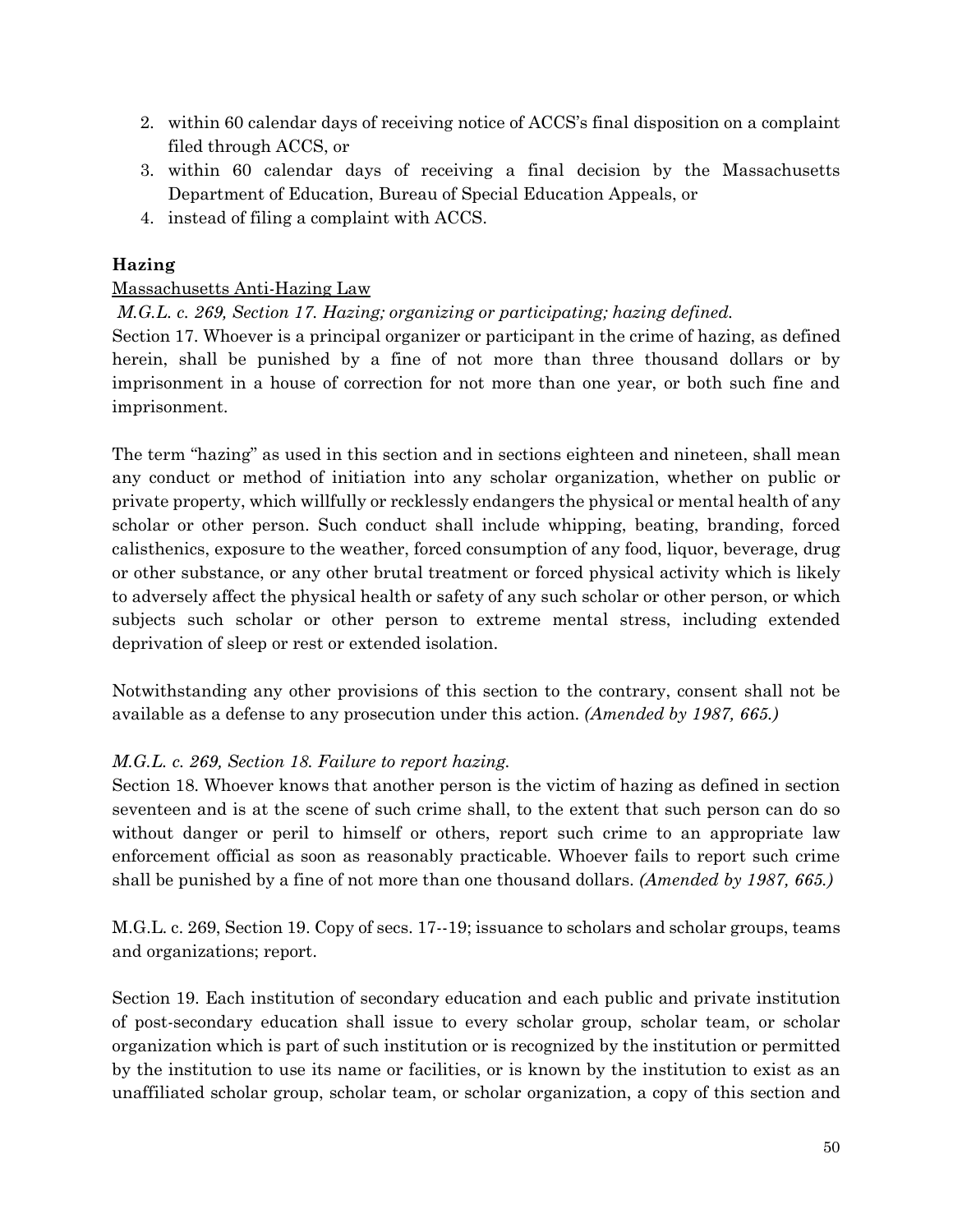sections seventeen and eighteen; provided, however, that an institution's compliance with this section's requirements that an institution issue copies of this section and sections seventeen and eighteen to unaffiliated scholar groups, teams or organizations shall not constitute evidence of the institution's recognition or endorsement of said unaffiliated scholar groups, teams or organizations.

Each such group, team or organization shall distribute a copy of this section and sections seventeen and eighteen to each of its members, plebes, pledges, or applicants for membership. It shall be the duty of each such group, team, or organization, acting through its designated officer, to deliver annually to the institution an attested acknowledgement stating that such group, team, or organization has received a copy of this section and said sections seventeen and eighteen, that each of its members, plebes, pledges, or applicants has received a copy of sections seventeen and eighteen, and that such group, team, or organization understands and agrees to comply with the provisions of this section and sections seventeen and eighteen.

Each institution of secondary education and each public or private institution of postsecondary education shall, at least annually, before or at the start of enrollment, deliver to each person who enrolls as a full-time scholar in such institution a copy of this section and sections seventeen and eighteen.

Each institution of secondary education and each public or private institution of postsecondary education shall file, at least annually, a report with the board of higher education and in the case of secondary institutions, the board of education, certifying that such institution has complied with its responsibility to inform scholar groups, teams, or organizations and to notify each full time scholar enrolled by it of the provisions of this section and sections seventeen and eighteen and also certifying that said institution has adopted a disciplinary policy with regard to the organizers and participants of hazing, and that such policy has been set forth with appropriate emphasis in the scholar handbook or similar means of communicating the institution's policies to its scholars. The board of higher education and, in the case of secondary institutions, the board of education shall promulgate regulations governing the content and frequency of such reports, and shall forthwith report to the attorney general any such institution which fails to make such report. *(Amended by 1987, 665.)*

## **Title IX, Section 504, and Title II Compliance**

Copies of ACCS's Grievance Procedures and complaint forms can be found at the main office and with each of the Civil Rights Coordinators:

ACCS Middle School: 263 Hamlet Street, Fall River MA 02724, 508-567-4725 ACCS High School: 240 Dover Street, Fall River MA 02721, 774-955-5857

## **McKinney-Vento Homeless Education Assistance Act**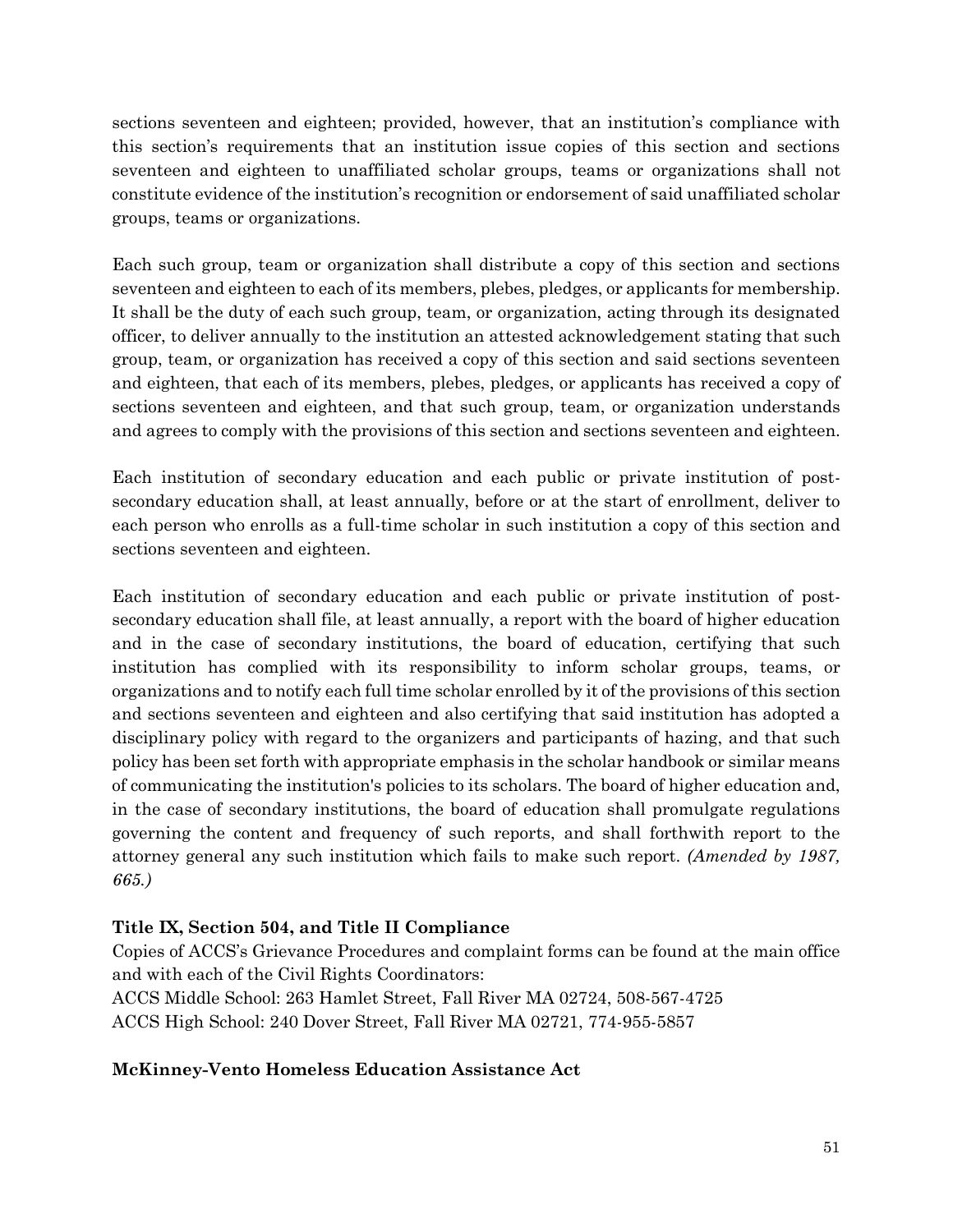The McKinney Vento Homeless Assistance Act is a major component of federal regulation related to the education of children and youth who may be experiencing homelessness. The term "homeless children and youths"--

(A) means individuals who lack a fixed, regular, and adequate nighttime residence (within the meaning of section  $103(a)(1)$ ; and

(B) includes--

(i) children and youths who are sharing the housing of other persons due to loss of housing, economic hardship, or a similar reason; are living in motels, hotels, trailer parks, or camping grounds due to the lack of alternative adequate accommodations; are living in emergency or transitional shelters; or are abandoned in hospitals;\*

(ii) children and youths who have a primary nighttime residence that is a public or private place not designed for or ordinarily used as a regular sleeping accommodation for human beings (within the meaning of section  $103(a)(2)(C)$ );

(iii) children and youths who are living in cars, parks, public spaces, abandoned buildings, substandard housing, bus or train stations, or similar settings; and

(iv) migratory children (as such term is defined in section 1309 of the Elementary and Secondary Education Act of 1965) who qualify as homeless for the purposes of this subtitle because the children are living in circumstances described in clauses (i) through (iii).

\*Per Title IX, Part A of the Every Student Succeeds Act, "awaiting foster care placement" was removed from the definition of homeless on December 10, 2016; the only exception to his removal is that "covered states" have until December 10, 2017 to remove "awaiting foster care placement" from their definition of homeless.

For questions regarding the McKinney-Vento Act, please contact Mr. Sunil Jagannath, Director of Student Support, Ms. Monica Filgo, Middle School Principal, Mr. Anthony Branco, High School Principal.

For questions and/or concerns please contact the following staff who will coordinate ACCS's compliance under Title IX, Section 504, and Title II. Mr. Sunil Jagannath, Director of Student Support - [sjagannath@argosycollegiate.org](mailto:sjagannath@argosycollegiate.org)

Ms. Monica Filgo, Middle School Principal - [mfilgo@argosycollegiate.org](mailto:mfilgo@argosycollegiate.org)

Mr. Anthony Branco, High School Principal - [abranco@argosycollegiate.org](mailto:abranco@argosycollegiate.org)

## **Internet Acceptable Use Policy**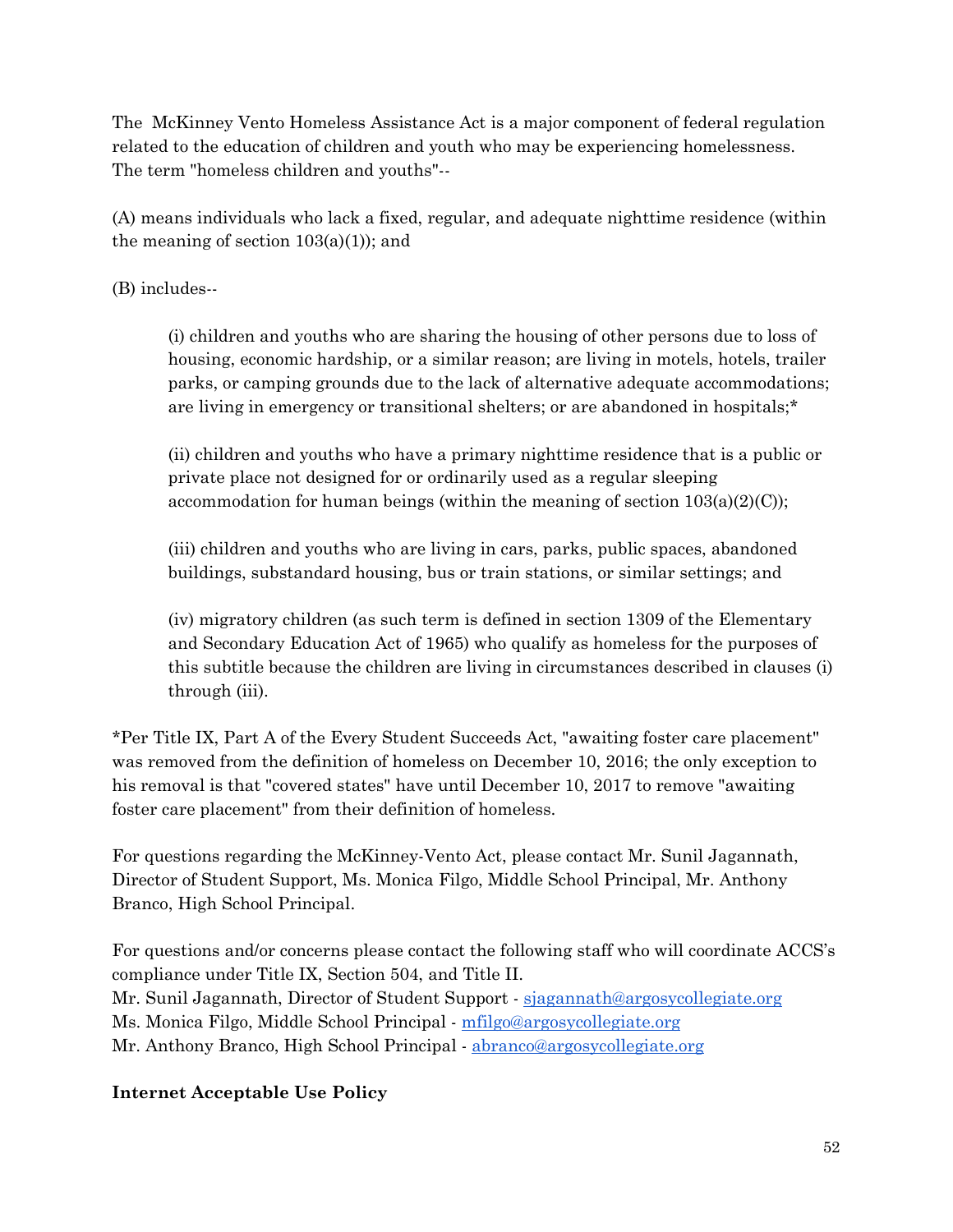Users are responsible for good behavior on school computers just as scholars are responsible in class or school hallways. Communications on the network are often public in nature. General school rules for behavior and communication apply.

The network is provided for staff and scholars and other users to conduct research, school business and communicate with others. Access to the network services is given to staff, scholars, and others who agree to act in a considerate, legal and responsible manner. **Access is a privilege - not a right**.

Although ACCS will make every effort to promote the proper and safe use of the Internet, individual users are responsible for their behavior and communications over the network. ACCS has installed a filter on the network to restrict access to areas on the Internet that are illegal or inappropriate for scholars in the school setting. Accessing inappropriate material remains a possibility and parents and guardians, as well as staff members, are responsible for setting and conveying standards to our scholars.

## **It is presumed that all users will comply with the ACCS Network Access Policy and will honor the following rules:**

### **Responsible Users may:**

• Do school business and send appropriate district reports, municipal, state, and federal agencies.

- Use the Internet to research educational topics and assigned classroom projects.
- Use the Internet to communicate and send messages related to district.
- Use the network to do other school business and/or classroom work.

### **Responsible Users may:**

- **NOT** use the Internet for any illegal purposes.
- **NOT** engage in "cyber-bullying' or use impolite or abusive language.
- **NOT** violate the rules of common sense or etiquette.
- **NOT** change computer files that do not belong to the user.
- **NOT** share a restricted password with anyone.
- **NOT** change or tamper with network configurations.
- **NOT** place unapproved hardware or software on the network including LAN/WAN or wireless devices.
- **NOT** access personal e-mail correspondence or social networking sites
- **NOT** access websites during class other than those identified by the teacher as appropriate for class
- **NOT** disclose, use, or disseminate personal identification information about self or others

• **NOT** access, send or forward materials or communications that are defamatory, pornographic, obscene,

sexually explicit, threatening, harassing, or illegal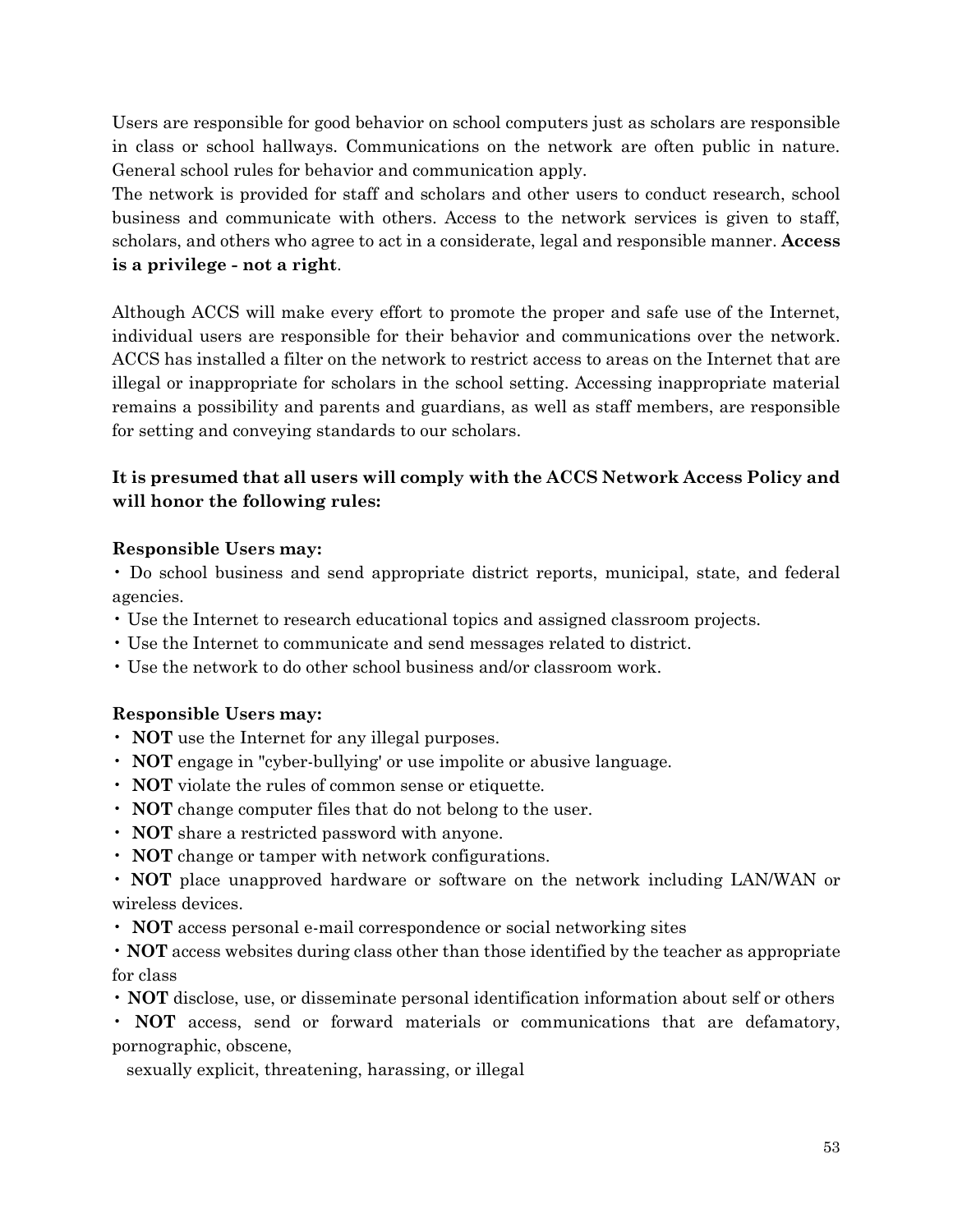• **NOT** use the Internet service for any illegal activities such as gaining unauthorized access to other systems, arranging for the sale or purchase of drugs or alcohol, participating in criminal gang activity,

threatening others, transferring obscene material, or attempting to do any of the above

• **NOT** use the Internet service to receive or send information relating to dangerous instruments such as

 bombs or other explosive devices, automatic weapons or other firearms, or other weaponry • **NOT** vandalize school computers by causing physical damage, reconfiguring the computer system, attempting to disrupt the computer system, or destroying data by spreading computer viruses or by any other means

• **NOT** copy or download copyrighted material without authorization from the copyright holder, unless the copies are used for teaching (including multiple copies for classroom use), scholarship, or research. Users shall not copy and forward or copy and upload any copyrighted material without prior approval of the IT Personnel or Principals

• **NOT** plagiarize material obtained from the Internet. Any material obtained from the Internet and included in one's own work must be cited and credited by name or by electronic address or path on the Internet. Information obtained through e-mail or news sources must also be credited as to sources using the Internet service for commercial purposes

• **NOT** download or install any commercial software, shareware, freeware, or similar types of material onto network drives or disks without prior permission of the IT Personnel or Principals

• **NOT** override the Internet filtering software.

Within reason, freedom of speech and access to information will be honored. During school, teachers will guide scholars toward appropriate materials. Network administrators may review staff and scholar files and communication to maintain system integrity and insure that users are using the system responsibly. Users should not expect that files stored on ACCS servers and computers will always be private.

### **Monitored Use**

Electronic mail transmissions and other use of electronic resources by scholars and employees shall not be considered confidential and may be monitored at any time by designated staff to ensure appropriate use for instructional and administrative purposes. **Liability**

## ACCS shall not be liable for users' inappropriate use of electronic resources or violations of copyright restrictions, users' mistakes or negligence, or costs incurred by users. ACCS shall not be responsible for ensuring the accuracy or usability of any information found on external networks.

### **Social Networking Sites**

ACCS scholars who use social networking sites have a responsibility to maintain a safe, courteous learning environment for all in the building. Inappropriate use of social networking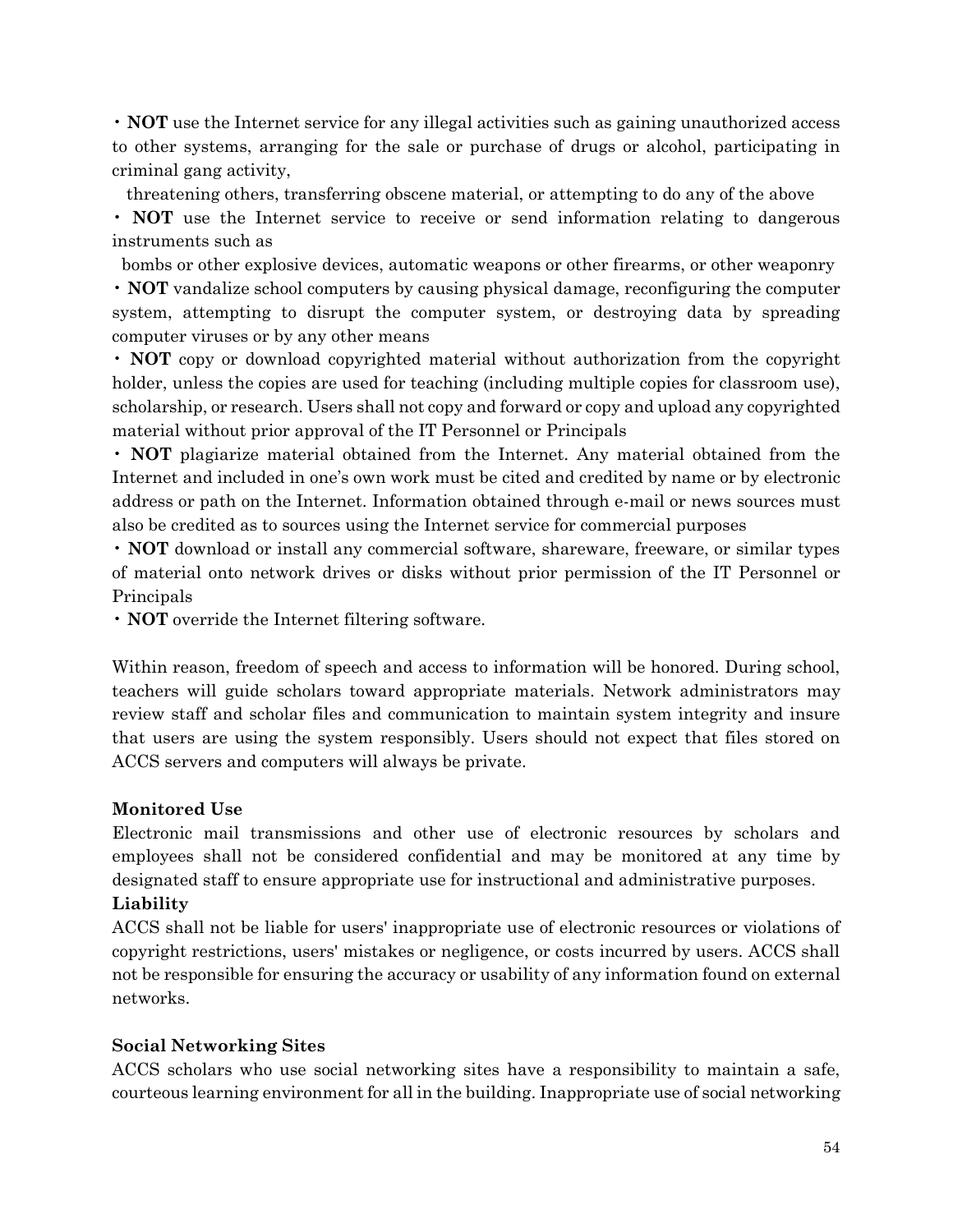sites to bully other scholars, or to spread false information about scholars or teachers, even if this takes place outside of school on personal computers or phones, may be cause for disciplinary action, in accordance with M.G.L.c.71  $\sim$  370.

## **Safety Issues**

Use of the Internet has potential dangers. Users are encouraged to read two brochures regarding Internet safety that the Massachusetts Attorney General's Office has prepared. The brochures are entitled *The Internet, Your Child and You: What Every Parent Should Know* and *Internet Safety: Advice from Kids Who Have Faced Danger Online*. Copies of these brochures are available on the Internet at:

<http://www.aps1.net/DocumentCenter/Home/View/448> <http://www.aps1.net/DocumentCenter/Home/View/447>

The following are basic safety rules pertaining to all types of Internet applications:

- Never reveal *any* identifying information such as last names, ages, addresses, phone numbers, parents' names, parents' employers or work addresses, or photographs
- Use the "back" key whenever you encounter a site that you believe is inappropriate or makes you feel uncomfortable
- Immediately tell the teacher and Vice Principal if you receive a message that you believe is inappropriate or makes you feel uncomfortable
- Never share your password or use another person's password. Internet passwords are provided for each user's personal use only. If you suspect that someone has discovered your password, you should change it immediately and notify the teacher and Principal.

## **Privacy**

Users should not have an expectation of privacy or confidentiality in the content of electronic communications or other computer files sent and received on the school computer network or stored in the user's directory or on a disk drive. ACCS reserves the right to examine all data stored on diskettes involved in the user's use of ACCS's Internet service.

Internet messages are public communication and are not private. All communications including text and images may be disclosed to law enforcement or other third parties without prior consent of the sender or the receiver. Network administrators may review communications to maintain integrity system-wide and ensure that users are using the system responsibly.

## **Violations**

Access to ACCS's Internet service is a privilege, not a right. ACCS reserves the right to deny, revoke, or suspend specific user privileges and/or to take other disciplinary action, up to and including suspension, expulsion (scholars), or dismissal (staff) for violations of this policy. The school will advise appropriate law enforcement agencies of illegal activities conducted